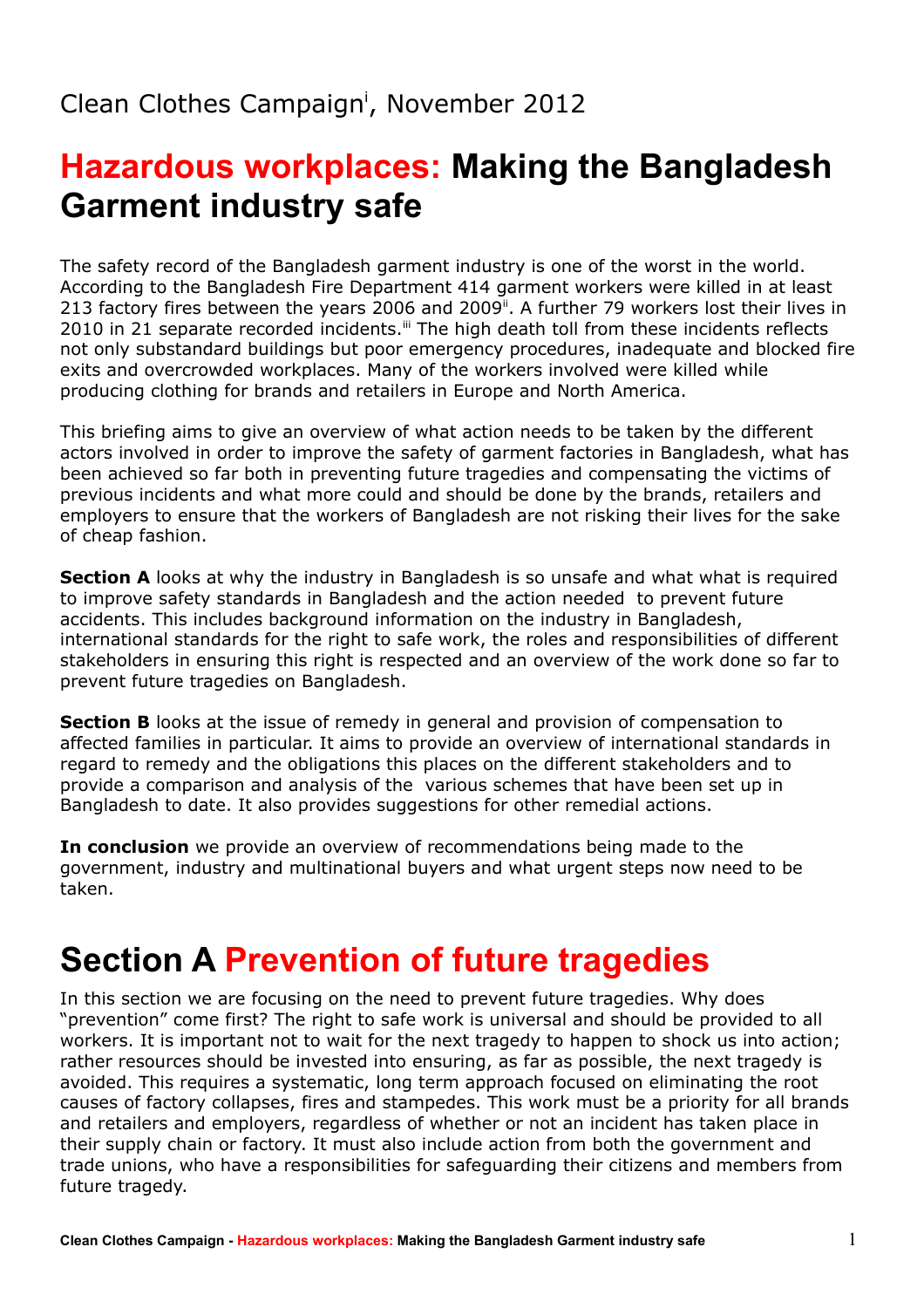# **1 International standards: the right to safe work**

All workers have the right to work in an environment which is safe and not detrimental to their health. The ILO Constitution sets forth the principle that workers should be protected from sickness, disease and injury arising from their employment and have established a number of conventions to promote this principle. ILO Convention 155 on Occupational Safety and Health outlines action to be taken by governments and within enterprises to promote occupational safety and health and to improve working conditions. This convention has not been ratified by the Bangladesh government.

All of the incidents documented over recent years could have been avoided if proper regulation and inspection systems were in place. Faulty electrics, old and badly maintained equipment and buildings that fail to meet building code standards have often been the cause of disasters. Death and serious injury tolls have been high due to the lack of training, procedures and equipment for use both by workers and managers and by the emergency services themselves. Locked, blocked and inadequate escape routes have also been a common factor. It is clear that the current failure of either the government of Bangladesh or the businesses that are connected to the Bangladesh industry are not doing enough to ensure garment workers rights to a safe workplace are being either protected or respected.

The UN Guiding Principles on Business and Human Rights, which were signed unanimously by all member states in March 2011, provide a framework for defining the roles and responsibilities of both governments and businesses in regard to human rights. It is based on a framework of three separate "pillars": Protect, Respect and Remedy. This framework can be applied in situations where any human right impacts could occur, including breaches of labour rights in the workplace. As the right to safe work is a recognised labour right, the UN Framework can and should be applied to the issue of hazardous workplaces and states and business therefore have responsibilities to take action to protect and respect their citizens and the community where business operates in regard to ensuring workplaces meet international and national standards on health and safety at work.

# **2 Why is the Bangladesh Garment Industry so unsafe?**

The ready-made garment sector (RMG) in Bangladesh has become the backbone of the Bangladesh economy, producing around 80% of the country's exports. It is now the second largest garment exporter in the world, exporting over US\$17billion worth of clothing in  $2011.^{\dot{\text{iv}}}$  $2011.^{\dot{\text{iv}}}$  $2011.^{\dot{\text{iv}}}$  In recent years the industry has boomed and the number of factories engaged in garment production has increased rapidly. Bangladesh is now estimate to have between four and five thousand garment factories, ranging from large first tier suppliers to small factories largely operating as subcontractors to bigger clients.

The industry is characterised by low cost, fast production relying on cheap labour and production costs to compete with its competitors. Over three million workers, the majority of whom are young women, are employed in the Bangladesh garment industry and remain the lowest paid garment workers in the world. The lack of alternative employment options combined with widespread poverty mean these women are forced to accept jobs that are poorly paid and carried out in workplaces that fail to adhere to the most basic standards of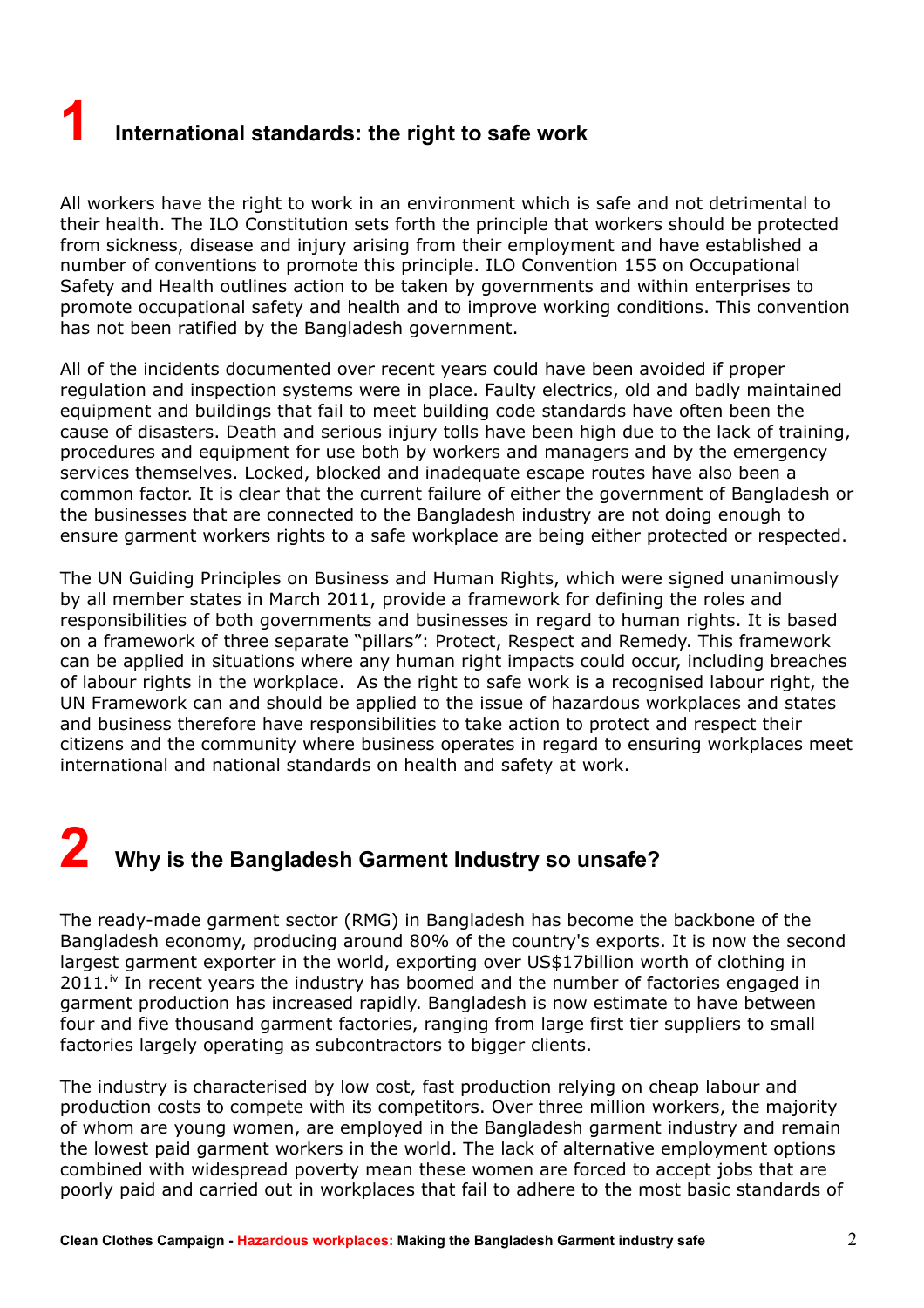health and safety.

The rapid expansion of the industry has led to the conversion of many buildings, built for other purposes, into factories, often without the required permits. Others have had extra floors added or have increased the workforce and machinery to levels beyond the safe capacity of the building. Many factories run throughout the day and night in order to meet production targets. The establishment of factories, or the conversions of other buildings into garment factories, has often been done as quickly and as cheaply as possible, resulting in widespread safety problems including faulty electrical circuits, unstable buildings, inadequate escape routes and unsafe equipment.

In April 2005, 64 garment workers were killed and 80 were injured when the Spectrum factory, producing clothing for Inditex and Karstadt Quelle, among others, collapsed. The incident shone a spotlight on the poor safety record of industry that employs over 3 million workers often in buildings that are not fit for purpose. Although the Spectrum tragedy brought world attention to the safety problems in the garment industry it appears to have done little to encourage either factory owners or the government to take the systematic action required to improve the safety of Bangladesh garment workers. Every year more workers lose their lives or their health as a result.

Since the Spectrum collapse the Clean Clothes Campaign has been working with Bangladeshi trade unions, local and international labour rights NGOs and the International Textile, Garment and Leather Workers Federation (ITGLWF) to call for justice for those workers and families affected by factory disasters. This has included campaigns on several specific cases involving fires, collapse and stampedes that caused unnecessary deaths and injury to garment workers. (see appendix I for an overview of these cases). CCC has also supported calls for more industry-wide changes, calling on employers, brands and retailers and the Bangladesh government to take action to prevent further tragedies. Each of the campaigns run so far has focused on both the protection of and respect for the rights of Bangladesh workers to a safe workplace and on the need for remedy in cases where workers suffer injury or death as a result of a safety incident.

# **3 Action taken so far to improve safety in Bangladesh**

Following the Spectrum tragedy demands were made to buyers, the Bangladesh industry and the Bangladesh government to take steps to improve the safety of garment factories. This included developing a programme of inspections to check the building safety of garment factories and the establishment of a multi-stakeholder oversight committee, which would include representatives of employers, government, trade unions and fire and safety experts, to investigate and monitor building safety issues.

Straight after the Spectrum some measures were taken including the stepping up of buyerrequested audits focused on building safety, the setting up of a government task force to look into safety, which included a point of contact where workers and others could raise their concerns, and the involvement of the Bangladesh Garment Manufacture and Export Association (BGMEA) in unannounced inspections to check on access to fire exits.

From the outset labour groups raised concerns that this response was not systematic enough, that there was limited capacity for doing any more than ad hoc visits and a lack of effective follow up. In fact the government task force remained largely limited to the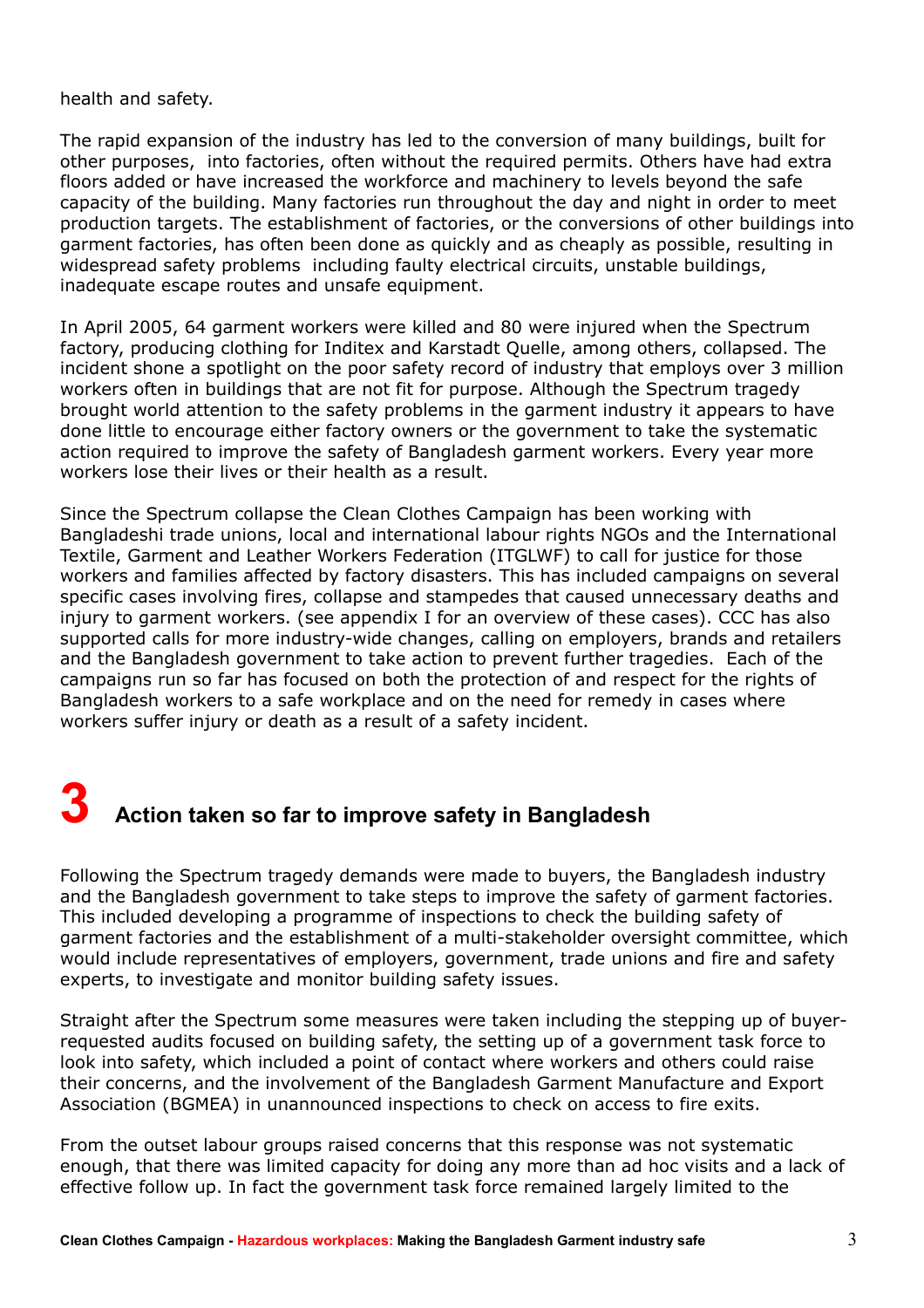compiling of long lists of improvements needed, most of which were already established in Bangladesh law, and did little in the way of implementation or enforcement. Given that these actions were limited to larger factories owed by BGMEA/BKMEA members there were also concerns that factory owners would simply sub contract orders to smaller factories that were outside the remit of the task force and BGMEA inspections, thereby avoiding inspections or costly re-mediation actions. These concerns were soon to proved well founded. In 2006, after these measures were introduced, dozens more workers were killed in a number safety incidents including 63 at KTS Textile Industries, 22 at Phoenix and 3 at Sayem Fashions, proving beyond doubt that the actions taken so far were insufficient.

During 2006 the Multi Fibre Arrangement Forum Bangladesh (MFA Forum), which brought together representatives of government, industry, buyers and trade unions, held meetings to thrash out a more structural response to the problems of building safety but ultimately failed to reach agreement or to carry out any practical work in this area.

Following the tragedy at Garib and Garib in February 2010, various parties once again tried to pull together a multi-stakeholder approach to dealing with fire safety. In May 2010 a proposal was made to organise a meeting, bringing together government, buyers, industry and trade unions. This meeting finally took place in December 2010. It was attended by representatives of buyers, the garment industry, trade unions and labour rights groups. The government failed to send a representative. The meeting focused on sharing progress on individual programmes being carried out by buyers, the BGMEA and trade unions, which were largely limited to an increased focus on electrical inspections. The meeting resulted in few, if any, concrete proposals for action, apart from an agreement to meet again in the near future. Less than two weeks after the meeting, the fire at That's It Sportswear (Hameem Group) took the lives of 29 workers.

A third multi-stakeholder meeting was held in Dhaka in April 2011 bringing together representatives of the BGMEA, trade unions and buyers. The government was represented by officials from the Fire Safety Department and the Building and Factories Departments. Participants discussed the signing of a Memorandum of Understanding (MoU) that would establish a programme of work aimed to prevent future tragedies, who's implementation would be overseen by a multi-stakeholder task force. It was agreed that more negotiations would be necessary to address various aspects of the MoU and no action was agreed upon during the meeting. It was foreseen that negotiations would continue until the summer, with the hope that a final MoU would be signed within months.

The hoped for MoU failed to materialise during 2011 but negotiations continued behind the scenes. On the 15<sup>th</sup> March 2012 an MoU was signed between PVH Corp., a US company owning several brands including Tommy Hilfiger and Calvin Klein, and Bangladeshi and international labour rights groups and trade unions, including both the Clean Clothes Campaign and the International Textile Garment and Leather Workers Federation. The MoU outlines a programme of work which allows for independent building inspections, worker rights training, public disclosure and a long-overdue review of safety standards. It is transparent as well as practical, and unique in being supported by all key labour stakeholders in Bangladesh and internationally. On the 14<sup>th</sup> September, 2012 Tchibo was the second retailer to sign the MoU.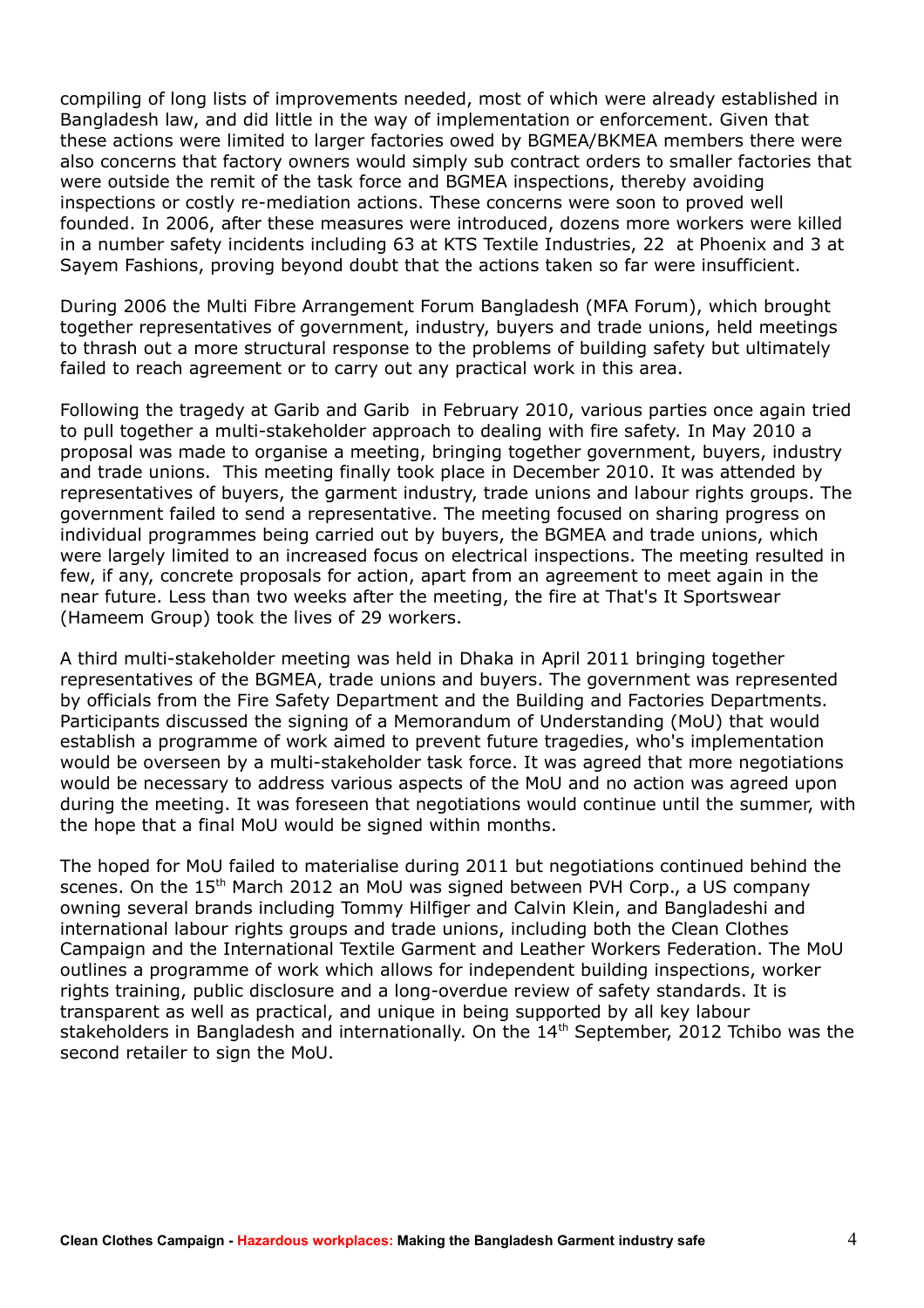# **4** The role and responsibility of different stakeholders to prevent future tragedies

# **I Bangladesh government**

Within the UN Guiding Principles it is the role of *national governments* to "Protect" their citizens from human rights impacts of business operations. This should include actions to prevent and investigate abuses as well as measures to punish and redress. Where abuses are taking place as a result of business practices governments carry responsibility if they fail to take appropriate steps to prevent abuses occurring.

Although Bangladesh does have regulations in regard to building safety they are not sufficient to provide real protection to workers. Furthermore the government's ability to enforce even these limited regulations is woeful. According to a report by the Bangladesh Occupational Safety, Health and Environment Foundation (OSHE) in 2008 there were only eighty personnel involved in inspection activities for the entire country – divided among four major cities – with jurisdiction over 24,299 registered factories, roughly three million shops and establishments, and two major ports. Of these personnel, only twenty were solely responsible for occupational health and safety issues<sup>[v](#page-46-4)</sup>. According to a report to the ILO in  $2011$ <sup>[vi](#page-46-5)</sup> the number of inspectors had increased to 93, although the number of new workplaces has also dramatically increased during this period.

Bangladesh's failure to implement a robust and credible labour inspectorate has regularly been criticised by the ILO Committee of Experts. In the 2011 Report of the Committee of Experts to the ILO Congress it criticized the failure of the Bangladesh government to increase investment in its labour inspectorate, to recruit more labour inspectors or to properly train those already working. It also raised concerns in regard to the practice of providing significant advance notice of inspections and the authority and credibility of the inspectorate.<sup>[vii](#page-46-6)</sup>

#### **Recommendations for government action[viii](#page-46-7):**

- Conduct a full and rigorous review of building and fire safety standards and regulations for RMG enterprises, and develop benchmarks for compliance.
- Undertake an urgent review, conducted by a multi-stakeholder committee of all multi-story buildings currently housing garment production facilities to ensure they may be safely used for this purpose.
- Ensure that the factory inspectorate is equipped with the necessary resources to conduct regular inspections for adherence to workplace safety and labour legislation, including Bangladesh's National Building Code and Factory Act.
- Issue on a quarterly basis a public list of all factories that do not meet the standards outlined above and revoke the export license and BGMEA membership of each factory on this list until compliance is demonstrated.
- Ensure respect for workers' internationally recognised rights of freedom of association and collective bargaining and ensure the removal of all unlawful or unreasonable obstacles to the registration of factory-level unions.
- Set up a high-level investigative committee to conduct inquiries into accidents at factories involving worker fatalities or multiple serious injuries. Such a committee should conduct a thorough investigation into the causes of each such incident and issue a public report of its investigation. The government should pursue all applicable criminal charges against the employer in the case of negligence.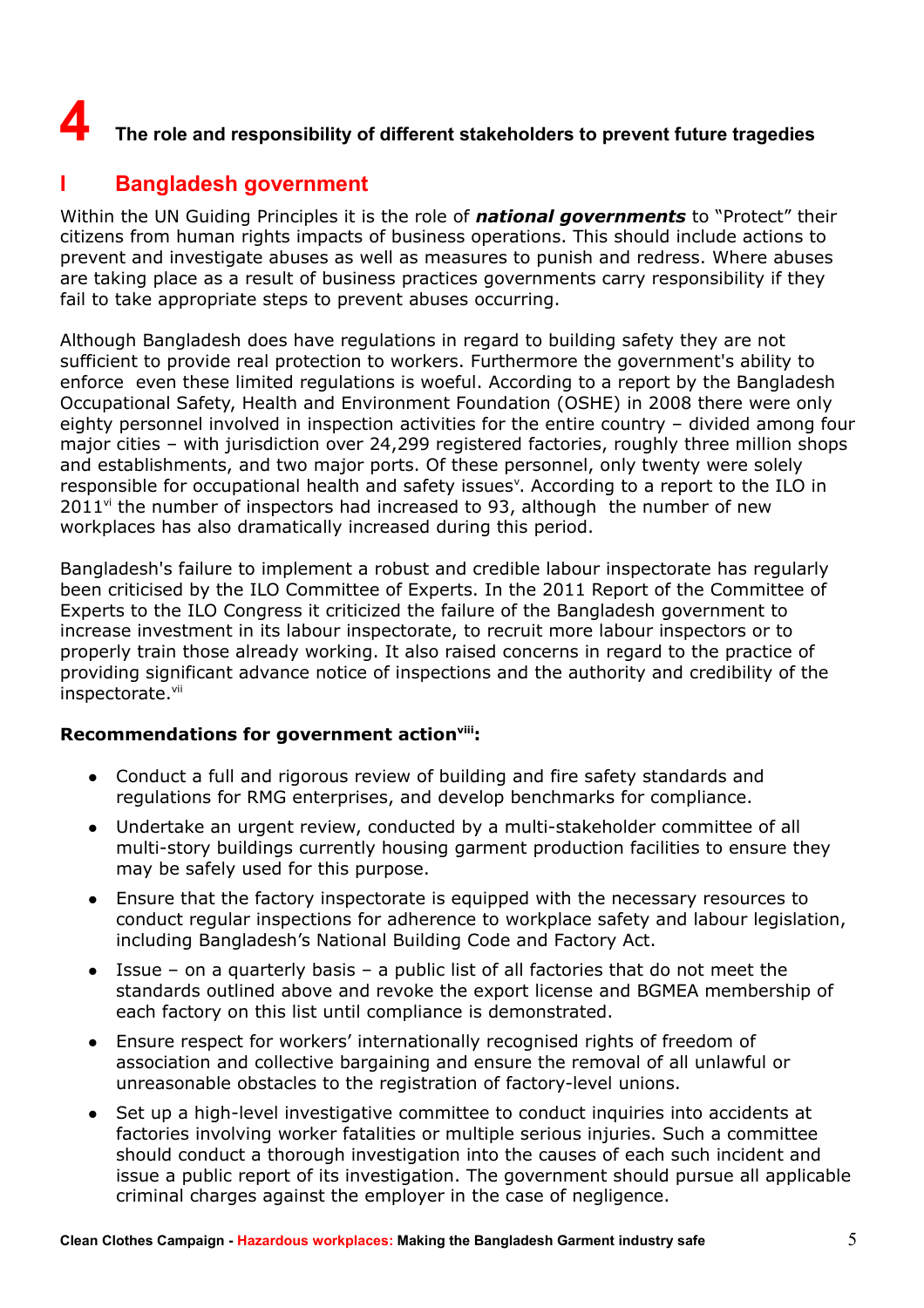## **II Brands and retailers**

Under the UN Guiding Principles, a clear responsibility for respecting human rights is placed on *businesses* of any size and operating in any jurisdiction. Their responsibility is to avoid infringing on the human rights of others and to address adverse human rights impacts with which they are involved. The principles place an obligation on business to carry out proper due-diligence processes to identify, prevent, mitigate and account for how they address their impacts on human rights.

Although brands and retailers themselves aren't directly responsibly for the safety of the buildings where production is taking place, it is clear that the decisions of brands and retailers to seek low cost, unregulated environments in which to carry out production has contributed to a situation where workers lives are being placed at risk. According to a BSCI report '*the expansion of production [in Bangladesh] has led to wild extensions of buildings, especially the construction of new stories.[ix](#page-46-8)*' The purchasing practices of brands, which are often characterized by short term, unstable relationships, constant price cutting and short lead times also contribute to a lack of investment in the safety conditions within factories and attempts to produce more than the capacity of the factory allows for. At the same time buyers are relying on audit systems, widely criticised for their weakness in uncovering labour rights violations, to monitor supplier adherence to codes of conduct yet are failing to enforce corrective actions in regard to health and safety. Their failure to work in collaboration with other buyers and with local stakeholders, in particular with trade unions representing the garment sector in this regard represents a serious breach of due diligence. As such their actions can be seen as contributing to the human rights abuses detailed here, namely the loss of life and injury of workers in the Bangladesh RMG industry.

#### **Recommendations for brands and retailers:**

- Ensure that a full and rigorous review of building and fire safety standards and regulations for RMG enterprises will be conducted, including benchmarks for compliance.
- Ensure thorough, independent and transparent building and safety inspections of all suppliers in the RMG sector and re-mediation of any issues uncovered in the process.
- Ensure purchasing practices and pricing that allow for factory renovations and investments in worker safety.
- Ensure that workers are trained on their rights in collaboration with trade unions.
- Ensure that functioning and independently elected Health and Safety committees are installed at each supplier.
- Ensure that workers have information about and access to credible grievance mechanisms in order to report information about health and safety hazards.
- Ensure respect for workers' internationally recognised rights of freedom of association and collective bargaining.
- Work with labour rights organisations and unions to achieve the above mentioned recommendations.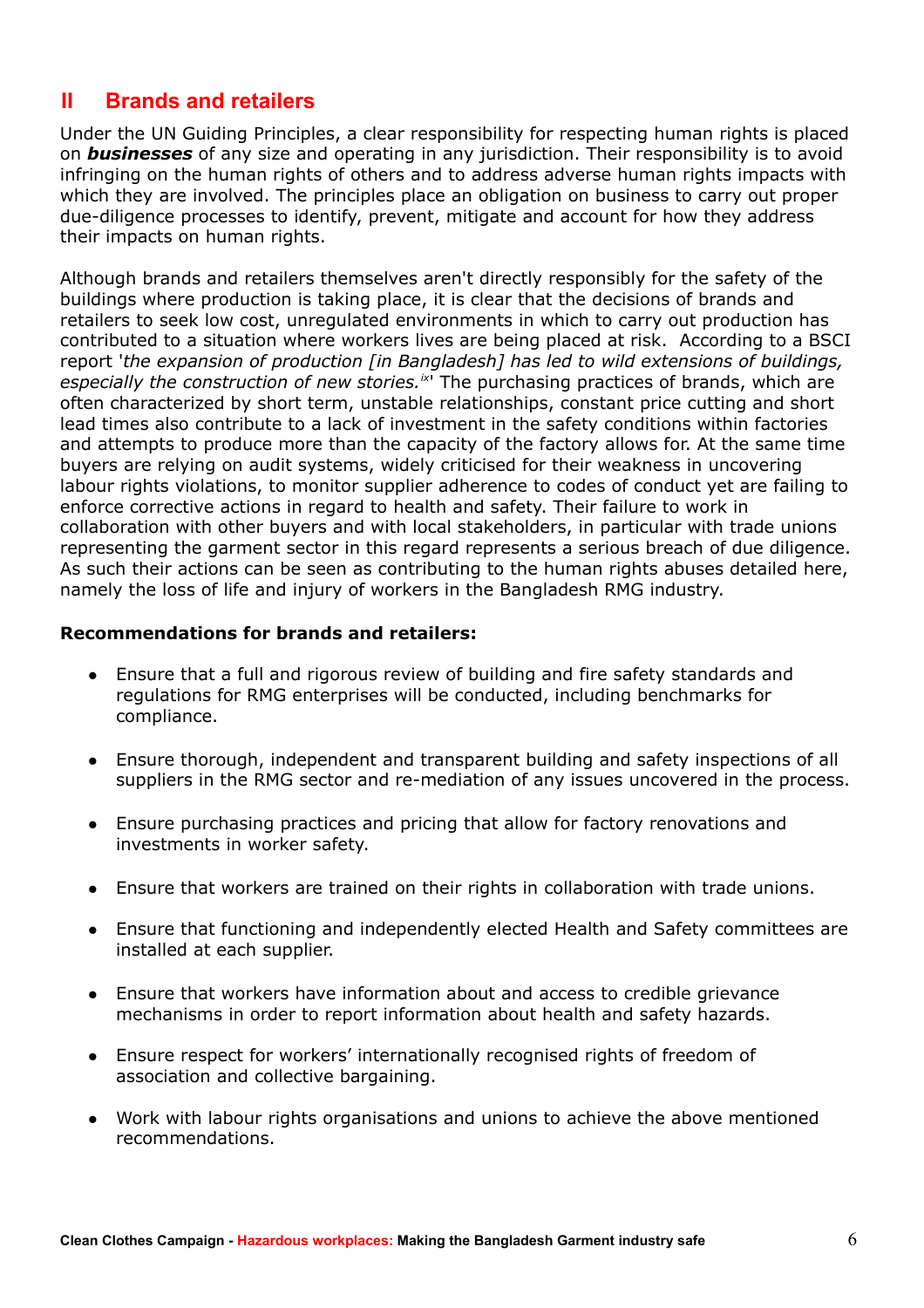## **III Bangladesh Garment Manufacturers and Exporters Association (BGMEA) /Bangladesh Knitwear Manufacturers and Exporters Association (BKMEA)**

The sheer number of fire and building safety tragedies in recent years are indicators of a systematic failure of the industry to comply with national and international standards. Fires occur in all levels of production from first tier, large suppliers to small, subcontracting factories. As such the response needs to be industry wide and not simply factory by factory.

As the representative bodies of the Bangladesh garment industry the Bangladesh Garment Manufacturers and Exporters Association (BGMEA) and the Bangladesh Knitwear Manufacturers and Exporters Association (BKMEA) are powerful and influential organisations, with the potential to make a real difference to the way the industry works. They therefore have responsibility for ensuring their members are fully informed in regard to safety standards and have an important role to play in enforcing the implementation of these standards by its members.

#### **Recommendations for BGMEA/BKMEA:**

- Ensure that BGMEA/BKMEA members are fully informed in regard to safety standards.
- Work with the government to provide full and comprehensive inspections of member factories.
- Work with the government to revoke the export license and BGMEA membership of each factory that do not meet the standards until compliance is demonstrated. Promote respect for freedom of association among its membership.

### **IV Factory owners**

Factory owners themselves must ultimately be held accountable for their negligence in regard to the upholding of adequate safety standards in the workplaces they own and run. Simply expressing regret or even, in some cases, providing compensation to workers once an incident has occurred is not sufficient when it is their decision to cut corners in regard to building safety, electrical and equipment maintenance that has put the lives of their own workers at risk.

Each individual factory owner needs to take responsibility for ensuring the safety of his employees by taking adequate steps to rectify these problems. All buildings, including extensions to the factory, must meet legal standards and electrical equipment should be properly maintained. At the same time they must ensure that managers, supervisors and workers are properly trained in fire and safety procedures, that exit routes are sufficient for the number of workers employed in the factory, that these remain unblocked at all times. Factory gates should be kept unlocked whenever workers are in the building. It is also vital that factory owners start taking a more positive attitude to dealing with concerns of workers by allowing proper workplace representation and recognise the role that trade unions and workplace safety committees can play in upholding safety standards for workers.

#### **Recommendations for factory owners:**

All buildings, including extensions to the factory, must meet legal standards and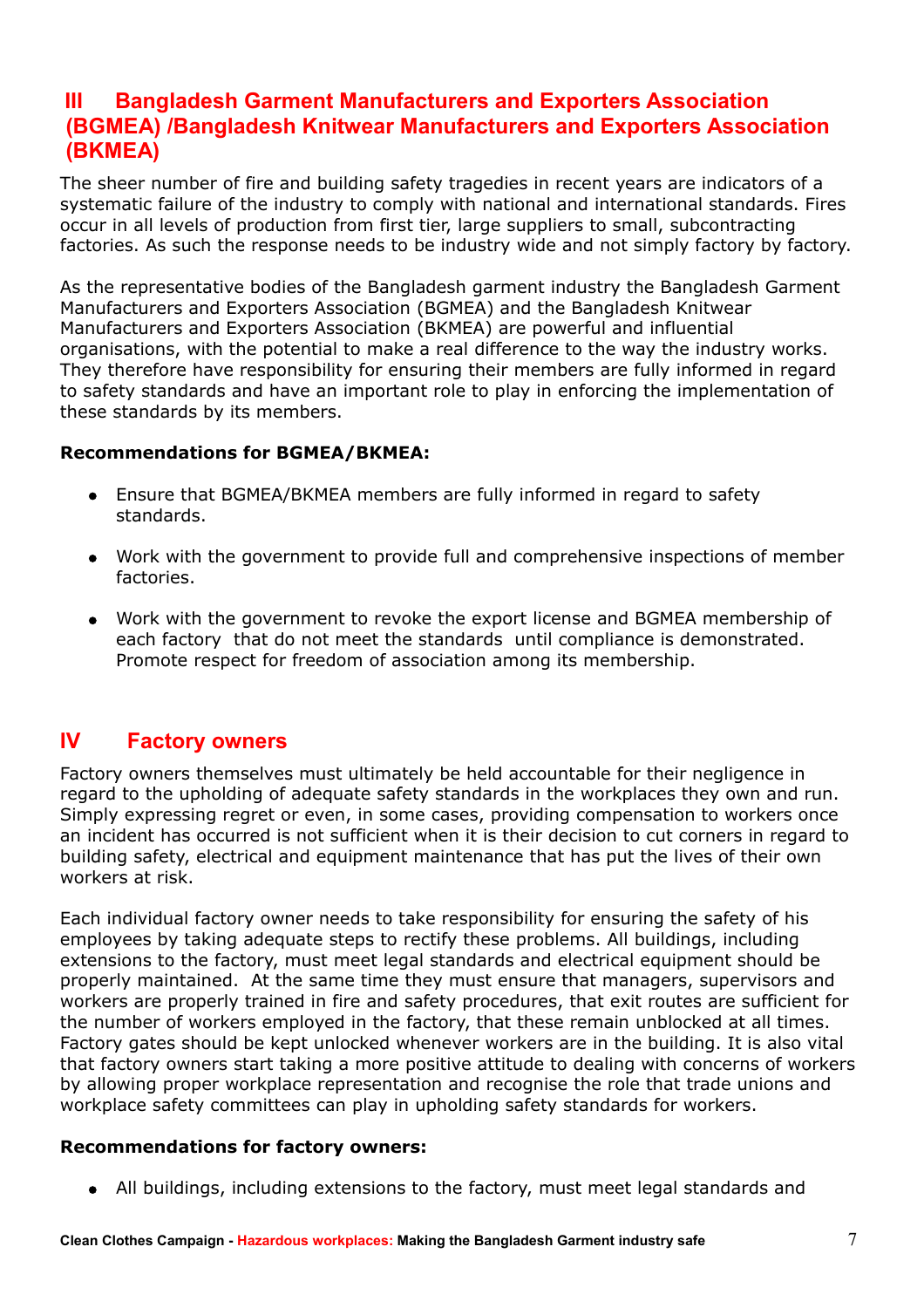electrical equipment should be properly maintained.

- Review the safety situation at all workplaces by an independent inspector, and ensure that any safety issues identified during the process are timely remedied. In case (part of) the workplaces need to be closed during renovations, workers employment should be maintained and they should not suffer of any loss of pay.
- Managers, supervisors and workers should be properly trained in fire and safety procedures and take responsibility for ensuring the safe exit of the building during or following an incident.
- Exit routes must be sufficient for the number of workers employed in the factory and must remain unblocked at all times. Factory gates should be kept unlocked whenever workers are in the building.
- Install a Health and Safety committee in accordance with Bangladeshi law. Each committee should be comprised of workers and managers, with workers representing no less than 50% of the members, and with selection of workers to be made by the factory's trade union, if present, and by democratic election among the workers where there is no trade union.
- Take a more positive attitude to dealing with concerns of workers by allowing proper workplace representation and recognise the role that trade unions and workplace safety committees can play in upholding safety standards for workers.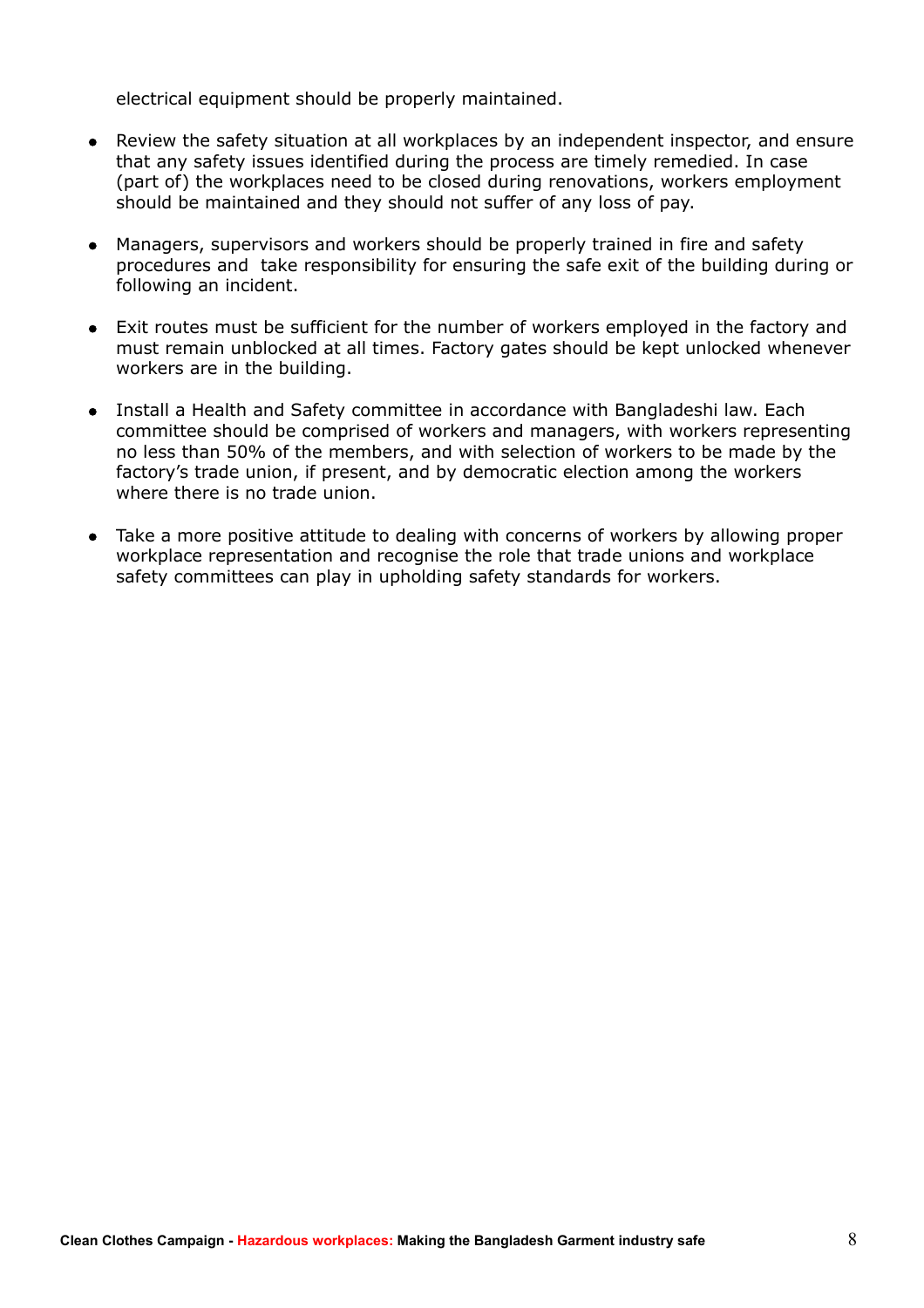#### **Joint Memorandum of Understanding (MoU) between PVH Corp., Tchibo, Bangladesh unions and labour rights groups**

The MoU, signed by PVH Corp. (owners of Tommy Hilfiger, Calvin Klein and Speedo), representatives of Bangladeshi trade unions, I and a number of international labour rights groups on March 15, 2012, acknowledges the need for the Bangladeshi government, the Bangladeshi Ready-Made Garment (RMG) industry, brand owners and retailers, and labour to work together to create a safe and sustainable work environment within the Bangladeshi RMG industry. On August 14, 2012, the German retailer Tchibo was the second international company to sign the MoU.

It outlines their commitment to a two year programme, to be led by a multistakeholder task force, for the purposes of

- establishing an in-factory training program;
- facilitating the creation of factory health and safety committees;
- reviewing existing building regulations and enforcement;

 developing a worker complaint process and mechanism for workers to report health and safety risks; and

 advising a Chief Inspector who will design and implement a fire safety inspection program based on internationally recognized workplace safety standards.

It is envisaged that the programme will be funded by the participating brands and retailers and that it will involve all of their suppliers. Factories will be expected to take corrective action on any safety issues highlighted. Those failing to take adequate steps to address health and safety issues will lose orders, and these will be transferred to safe factories in Bangladesh, with a commitment to protecting any workers displaced as a result.

Transparency of the programme and inspections will be ensured through the regular disclosure of supplier lists and inspection reports.

The MoU will come into operation once four brands agree to sign up to and implement the programme.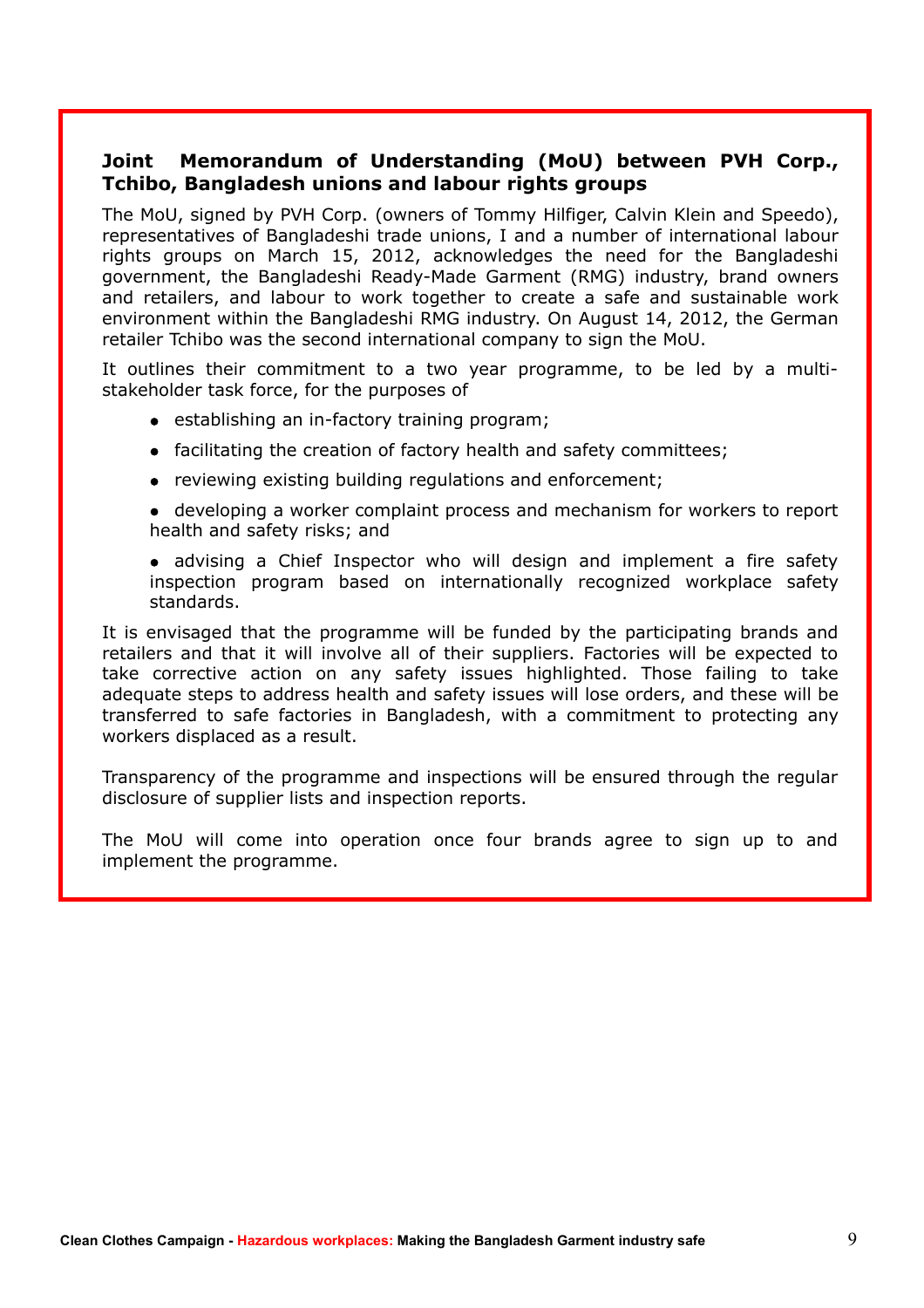# **Section B Compensation and Re-mediation**

Work to prevent future tragedies to hit the Bangladesh industry is both urgent and vital, however it is also important to ensure that those workers and their families already affected by a factory disaster are properly compensated and that action is taken to ensure the workplaces involved are made safe for current and future employees. Such actions need to include the payment of salaries and, if necessary, redundancy to workers rendered temporarily or permanently unemployed as a result of the accident, payment of immediate medical needs of those affected and the payment of compensation for both loss and suffering and loss of income to ensure families of those workers killed and of injured workers.

# **1 Responsibility for providing redress**

The third pillar of the UN Framework is the need for greater access by victims to effective remedy.<sup>[x](#page-46-9)</sup> This recognises the fact that, even if all efforts have been taken to prevent human rights abuses, things do go wrong.

The duty of *governments* in this regard is to ensure those affected within their jurisdiction have *access* to effective remedy. In Bangladesh, although there is a legal process for claiming compensation this has proved inadequate in addressing the actual needs of those affected and is often bypassed. Many of the workers and families affected by the garment fires and building collapses have never received any compensation or have received compensation at a level or in a form that fails to provide genuine remedy to the victims.

Employers often bypass the process altogether, which although illegal is rarely addressed by the courts and often goes unchallenged by workers who are unaware of their legal rights. Even where workers are aware of legal processes few have the resources to employ legal representation of the same quality and standard as employers. Many injured workers are forced to return to their villages, unable to afford life in the city without employment and as a result never get representation. Finally legal processes are often incredibly costly and may take years to reach a settlement. Most are unable to wait years for legal processes to conclude and produce required results.

Even where the courts find employers liable the emphasis on individual employers within the Bangladesh legal system means that an employer can simply state they do not have the financial resources to provide the ordered level of compensation. In the Spectrum case, a court order for the employer to pay outstanding wages and severance was not complied with on the basis that the employer was bankrupt. Legal proceeding to extract owed wages become drawn out and costly, adding yet another burden to families involved.

The first line of responsibility, under law and practice, is the direct *employer* of the workers affected, particularly when the injury has occurred as a result of negligence. In all the cases CCC has worked on deaths and injury were caused or exacerbated by illegal, unsafe building, faulty electrics or machinery, poor safety procedures and avoidable hazards such as blocked or inadequate fire exits. Although the principle of employer responsibility is supported by trade unions and campaigners, for the reasons outlined above, it often leaves victims with little or no redress.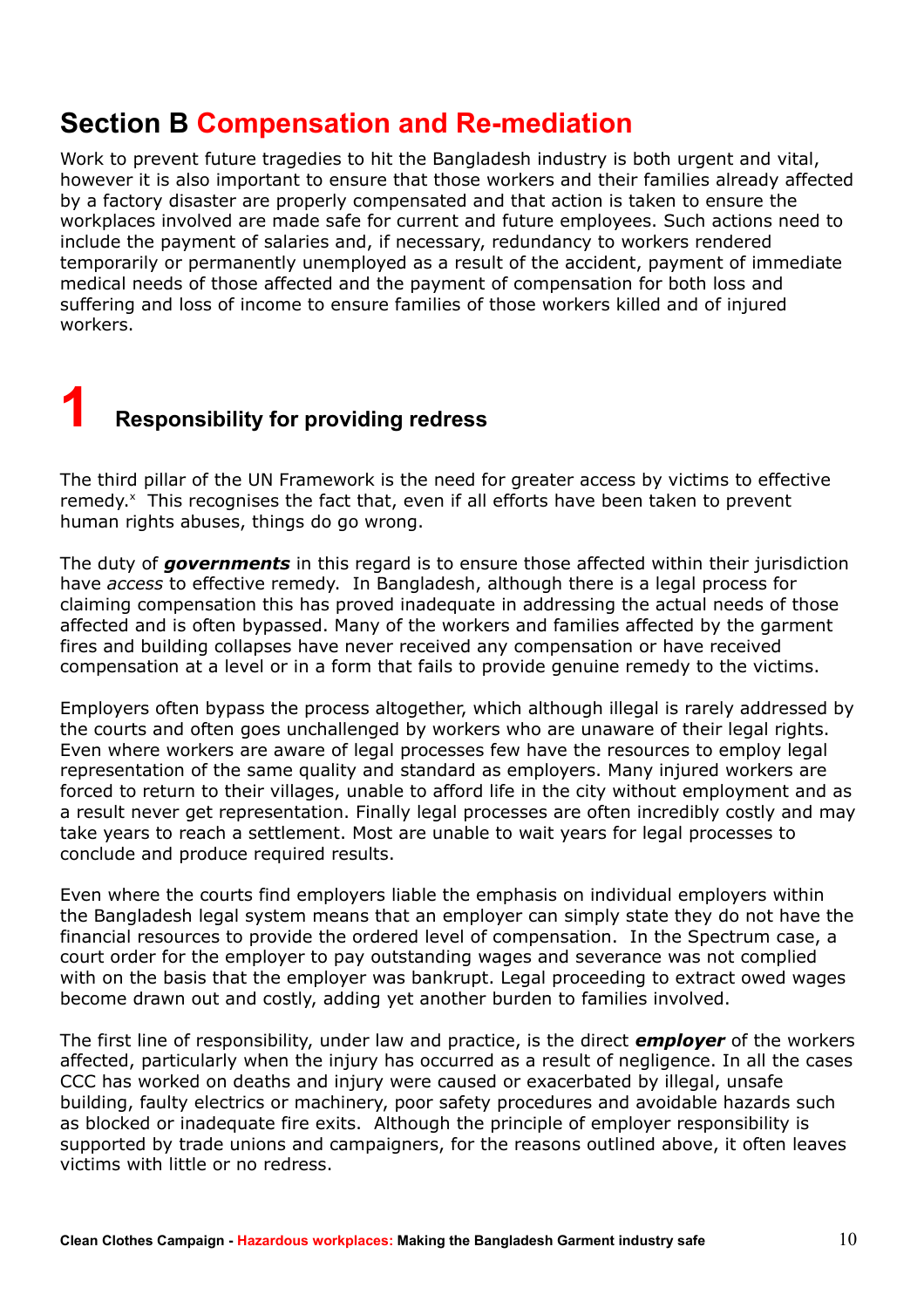Within the UN Framework the remedy pillar states that: *"where business enterprises identify that they have caused or contributed to adverse impacts, they should provide for or cooperate in their remediation through legitimate processes."* As shown above *brands and retailers* sourcing from Bangladesh have so far failed to take proper due diligence to ensure that supplier factories meet appropriate standards of building safety. To date none have engaged in meaningful programmes to address this, despite the mounting evidence that workers are at risk of death and injury. This failure to take appropriate steps means that they do have responsibility for those workers who suffer the consequences.

Further, in the case of garment supply chains a significant percentage of the value of products made by affected workers goes to the brands and retailers meaning they are the main beneficiaries of the work carried out by employees. Brands and retailers therefore have a moral responsibility for ensuring compensation is paid, including contributing to funds

#### **Surviving a fire – living with the consequences....**

*'I fell down because somebody pushed me. I don't think they pushed me intentionally, it happened accidentally, and I fell down on the stairs....When I was in hospital, my family came to me, and they were with me. But I never saw any management. I never received any compensation. And now I'm not able to work for the rest of my life. I cannot move my fingers hardly at all."*

*I became a burden for my family, so they mistreat me. It's like, if they give me food one day, maybe the next three days I won't get food, even from my family.'*

- Lovely, survivor KTS fire, 2006

where employer and government action cannot or does not meet international standards.

# **2 Established standards for compensation provision**

This section aims to provide an overview of international standards and national legislation that provides for compensation to be paid and the responsibilities of different stakeholders in this regard.

### **II International Standards**

According to the International Labour Organisation (ILO) compensation for accidents at work is the oldest and most widespread form of social protection<sup>[xi](#page-46-10)</sup>. Although such schemes differ considerably from place to place, best practice is seen to be in the form of social protection schemes, funded through the pooling of financial contributions made by employers or other parties.<sup>[xii](#page-46-11)</sup> The ILO had adopted two conventions that cover the provision of Employment Injury Schemes: C102 and C121.

C102 deals more broadly with social security payments, which includes sickness, unemployment, maternity, medical and family benefits as well as medical compensation payments. C121 provides more detailed principles for the payment of compensation for damages sustained during employment.

The main principles include the following:

 All workers regardless of length of service are covered. All types of workers, including migrant workers, are entitled to the same level of compensation.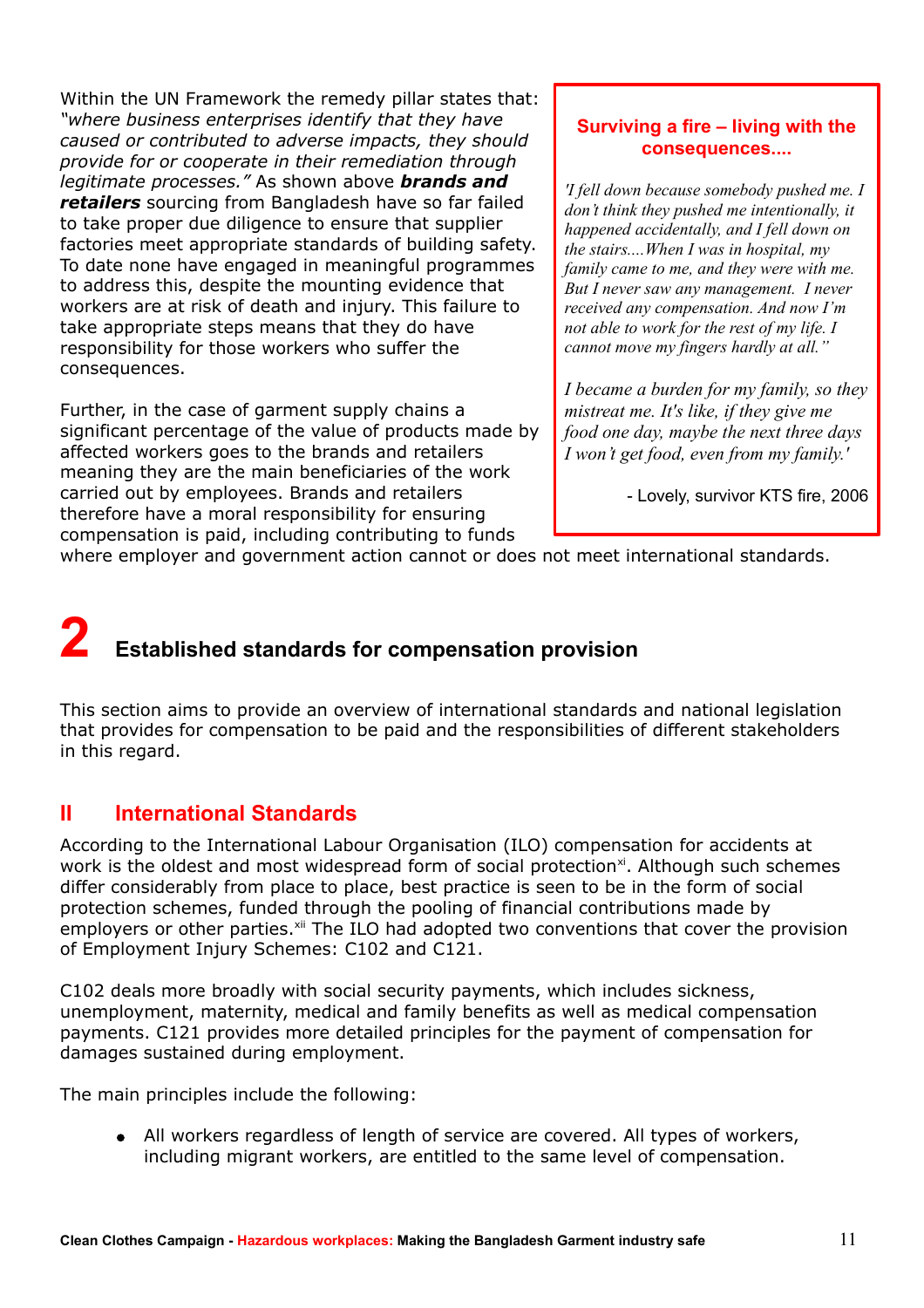- Compensation should be in the form of periodic payment throughout a period of incapacity for work and in case of death. Lump sum payments should only be provided in certain circumstances (e.g. partial injury).
- Amount of periodic payments should be flexible and can be raised or decreased based on external factors (e.g. increase in cost of living, partial recovery of affected employee).
- Occupational illnesses and accidents during commutes to and from work are also included in Employment Injury Schemes.

C121 also sets minimum standards of payments at 60% of wages in the case of temporary or permanent incapacity for work and 50% of wages in case of death (next of kin to be beneficiary). In general compensation payments are made on the basis of the injury received and are not tied to the need to prove or admit liability of any party.

The ILO conventions don't specify how and by whom compensation should be provided, but recommends the establishment of a nationally Employment Injury Board that all employers pay into. Such schemes work as insurance policies for all employers against paying out compensation for workplace injury. They also mean that workers' aren't reliant on the ability of one specific employer to pay.

# **II Bangladesh national legislation[xiii](#page-46-12)**

Bangladesh has not ratified either convention 102 or 121 and national legislation in Bangladesh as regards to employment injury benefits falls short of the international standards as defined by the relevant ILO conventions. Specifically the Bangladesh government doesn't provide a national compensation or injury scheme and doesn't have provisions or a system for administering periodic payments to beneficiaries of compensation payments<sup>[xiv](#page-46-13)</sup>.

Liability for Employment Injury Compensation lies squarely with the employer involved and it is the responsibility of the employer to administer the payments, sometimes with the oversight of the labour court. The definition of "employer" under the legislation is quite broad and can include not just the direct employer but also companies (principal employer) that have contracted the work to another party (the contractor) who directly employs the worker, provided that the work is part of the normal business of the principal employer and the accident occurs on premises usually used by the principal employer<sup>[xv](#page-46-14)</sup>.

The circumstances under which compensation should be provided are laid out under the Bangladesh Labour Act 2006 (BLA). The procedures differ depending on whether the case involves a death, permanent or temporary injury.

In the case of death an employer must deposit 100,000 TK compensation to the Court, which will then decide on distribution of compensation to beneficiaries. The employer might directly compensate the family of a worker who died as a result of a workplace accident , but only when the worker, during his or her employment, has nominated any of his successor for compensation<sup>[xvi](#page-46-15)</sup>.

In cases of non fatal accidents compensation is decided on the basis of the seriousness of injury, categorised as total disablement, permanent total disablement, permanent partial disablement or temporary partial disablement. Workers who suffer a permanent total or partial disability should be provided with a lump sum payment, those who suffer a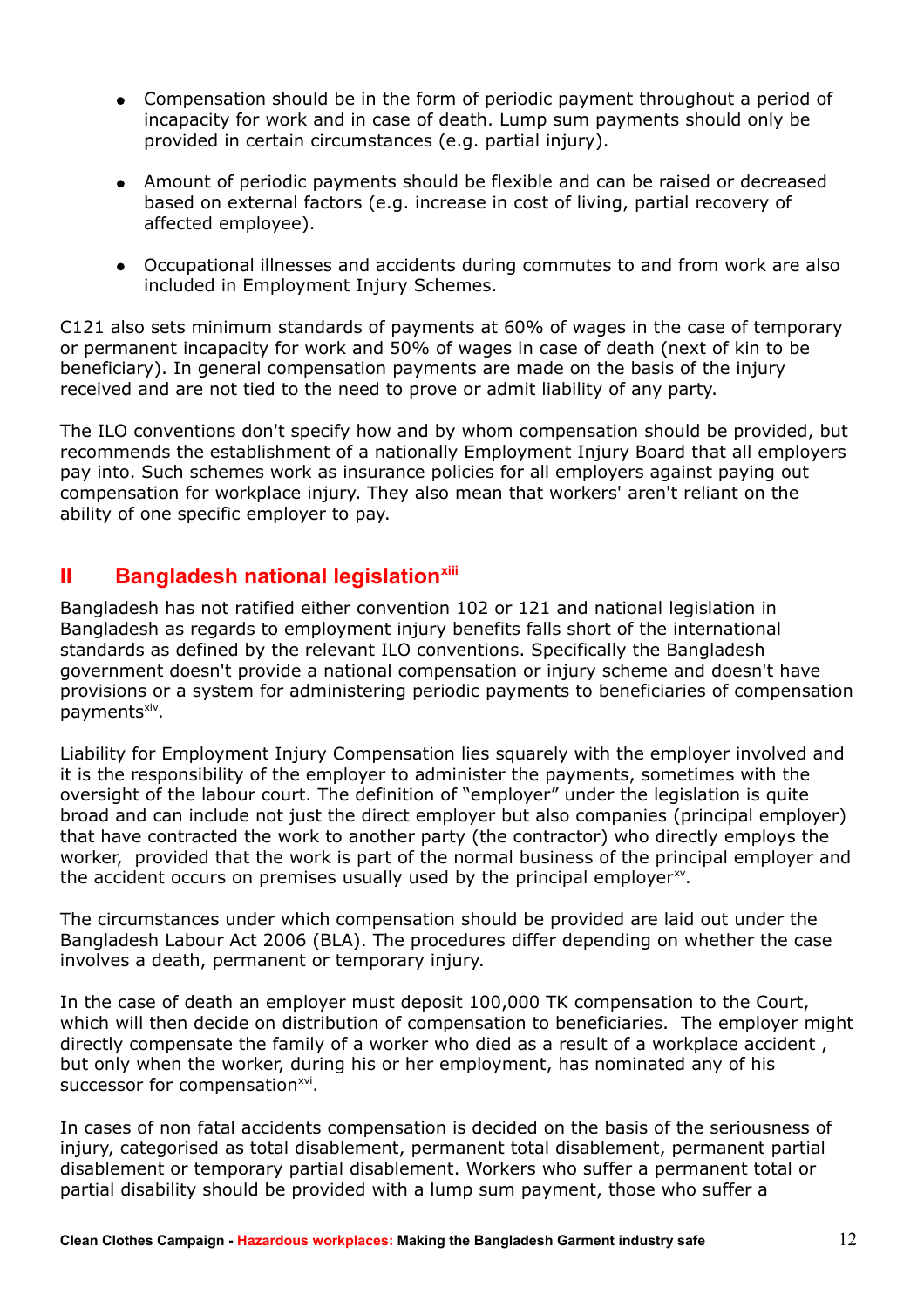temporary total or partial disability are provided with periodic payments based on salary for the period of their disability. Those workers entitled to claim a lump sum are expected to have attempted to negotiate this with their employer prior to taking their claim to court.

### **III BGMEA insurance scheme**

BGMEA and BKMEA have made it mandatory for their members to pay into a group insurance which provides compensation to the families of workers in case of death . RMG companies have to deposit the yearly due insurance premium amount to BGMEA/BKMEA, which thereafter pay the amount to the insurance company on behalf of the said member. If any claim arises due to the death of a worker, the insurance company will pay the claimed money to BGMEA/BKMEA. BGMEA/BKMEA, thereafter, will pay the said money (100.000 Taka) to the deceased worker's nominee(s) directly. Unless the workers are covered with insurance, BGMEA/BKMEA would not grant export permission to that company.

# **3 Comparison of compensation schemes**

Following the Spectrum disaster in 2005 the CCC have been working with trade unions in Bangladesh to establish models of compensation, with the expectation that the provision of funds would come from the governments, the industry and the buyers involved. Below is a comparison of different models that have been instigated following campaigns on Spectrum (2005), Garib and Garib (2010), That's It Sportswear (2010) and Eurotex/Continental (2011).

In all cases demands were made that victims received adequate medical care and immediate relief, that a lump sum payment was made to account for pain and suffering caused and that the long term medical and financial needs of the victims and their families were provided for.

## **I Provision for immediate medical and financial needs**

In the immediate aftermath of the Spectrum disaster most injured workers were transferred to the local government hospital for treatment. During a visit by some of the major buyers from Spectrum, which took place in the weeks immediately after the disaster many of the injured workers were visited by Neil Kearny, secretary general of the ITGLWF and Javier Chercoles from Inditex. It was clear during the visits that the victims, many of whom sustained serious injuries to limbs and organs were not receiving adequate treatment. At the request of Inditex, who also offered to pay the treatment fees, eighteen of the most seriously injured workers were transferred to the "Trauma Center" in Dhaka – a high quality private medical service specializing in orthopaedics and pain treatment. A further four workers were transferred in the following weeks and families caring for the victims were provided with food, again paid for by Inditex. In total 70 workers received treatment at the Trauma Center with fifty four of these requiring prolonged treatment. One worker was transferred for special rehabilitation at the National Hospital for Paraplegics in Toledo.

Following the Garib and Garib fire in 2010 six workers were admitted to several hospitals in the Dhaka area, we believe this was paid for by the owner. Following the fire at That's It Sportswear, the owners of the factory – Hameem group - paid the medical costs of the injured workers. The same was true for workers injured in the Eurotex and Continental incidents.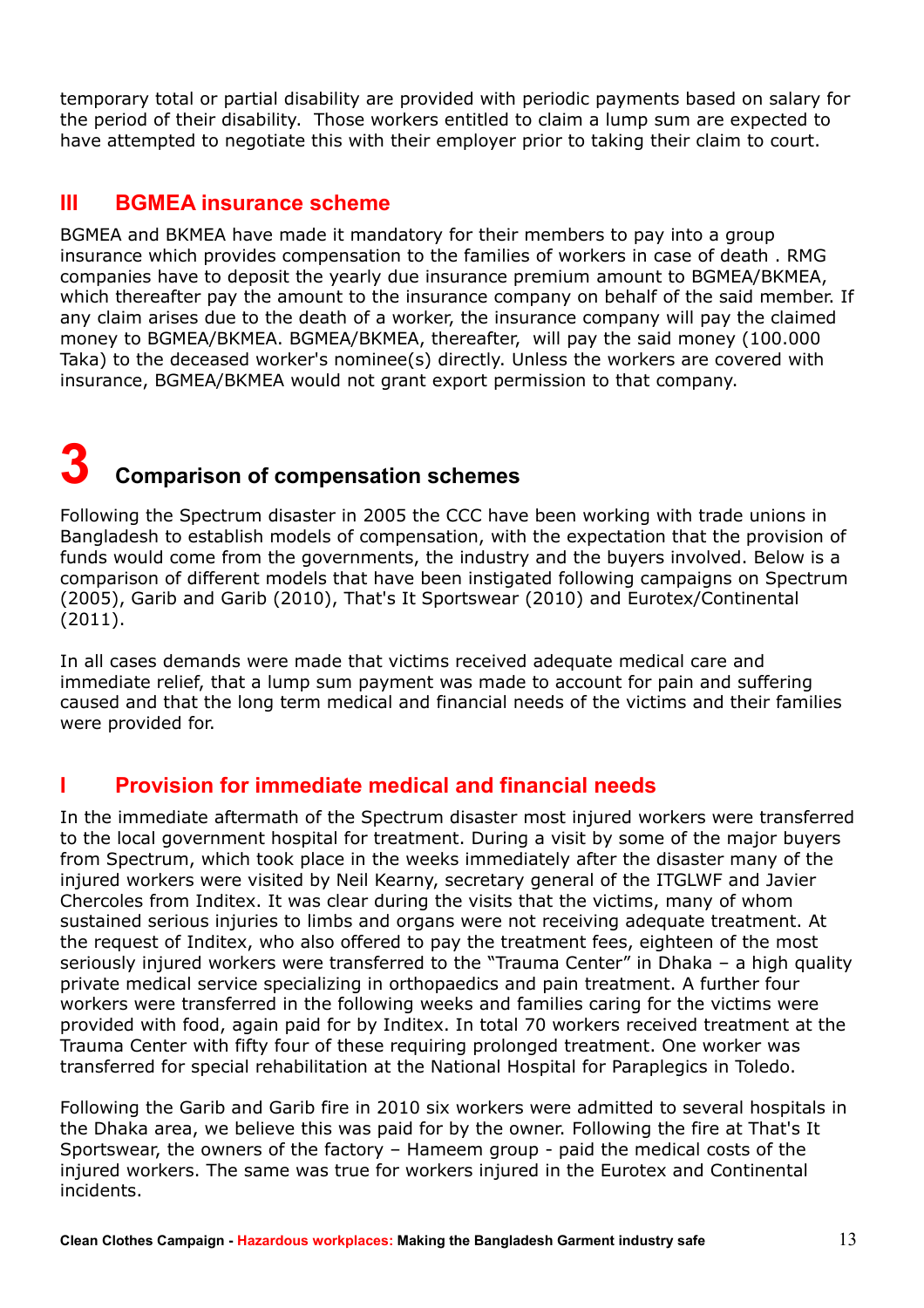### **II Addressing redundancy and re-employment of survivors**

In the immediate aftermath of an accident much of the initial attention, for good reason, is focused on the dead and injured, but for those incidents where the factory is forced to close either temporarily or permanently all the employees of the factory suffer the immediate burden of being made suddenly unemployed. In many cases they will be owed wages and benefits accrued in the period immediately prior to the incident. Therefore an urgent first step is to identify survivors of the accident and ensure they are compensated for back wages and redundancy and supported to find new employment. In cases where the factory closes temporarily workers need to continue receiving salaries until the factory is ready to reopen.

In the case of Spectrum the estimated workforce was estimated to be around 1200. Work was done by the trade union to identify those workers who had lost their income overnight. In total 680 workers were identified as ex-Spectrum workers and were paid a "relief payment" of 2000 TK each (equivalent to around one months wages in 2005). The union also provided these workers with information about alternative job opportunities. Buyers from the factory were also pressed to find alternative employment for Spectrum workers in other factories supplying their brand. One year after the disaster overtime and back wages had been paid to the identified workers, but no severance pay<sup>[xvii](#page-46-16)</sup> had been provided. Although in the end most of the spectrum workers were able to find other work they were never paid the severance they should have been entitled to, nor any of the back wages owed.

In the cases of Hameem, Eurotex and Continental all the injured workers continued to receive their wages and the factories resumed work shortly after the fire. No reports have been made of job losses resulting from the incidents. In the case of Garib and Garib production did cease at one facility, while the other remained open but no information has been provided on the provision of back pay or severance.

## **III Establishment of compensation funds**

Much of the work by unions and campaigners has focused on the development of compensation funds for deceased and injured workers, which would provide for the longer term financial needs of victims and their families. The trade union movement and labour rights campaigns both in Bangladesh and internationally believes that provision of compensation should be the responsibility of the Bangladesh government, employers, garment industry representatives and international buyers. Therefore all the schemes proposed by trade unions and campaigners are envisaged to be multi-stakeholder and established through contributions from the government, industry bodies (the BGMEA and BKMEA), the owners and the buyers of the factories involved.

The first such fund to be established was proposed following the Spectrum disaster by the ITGLWF and Inditex. It was hoped that the scheme would be funded by brands sourcing from the factory, Spectrum, the BGMEA and the government. In the end only the owner and a handful of brands (Inditex, KarstadtQuelle, Scapino, New Wave Group and Solo Invest) contributed to the fund. The Spectrum Relief Fund was the first initiative of this kind to be developed in Bangladesh and a lot of work was invested in developing formulas for compensation provision, pensions, definitions of beneficiaries and administration of the scheme, as a way of establishing best practice for future cases.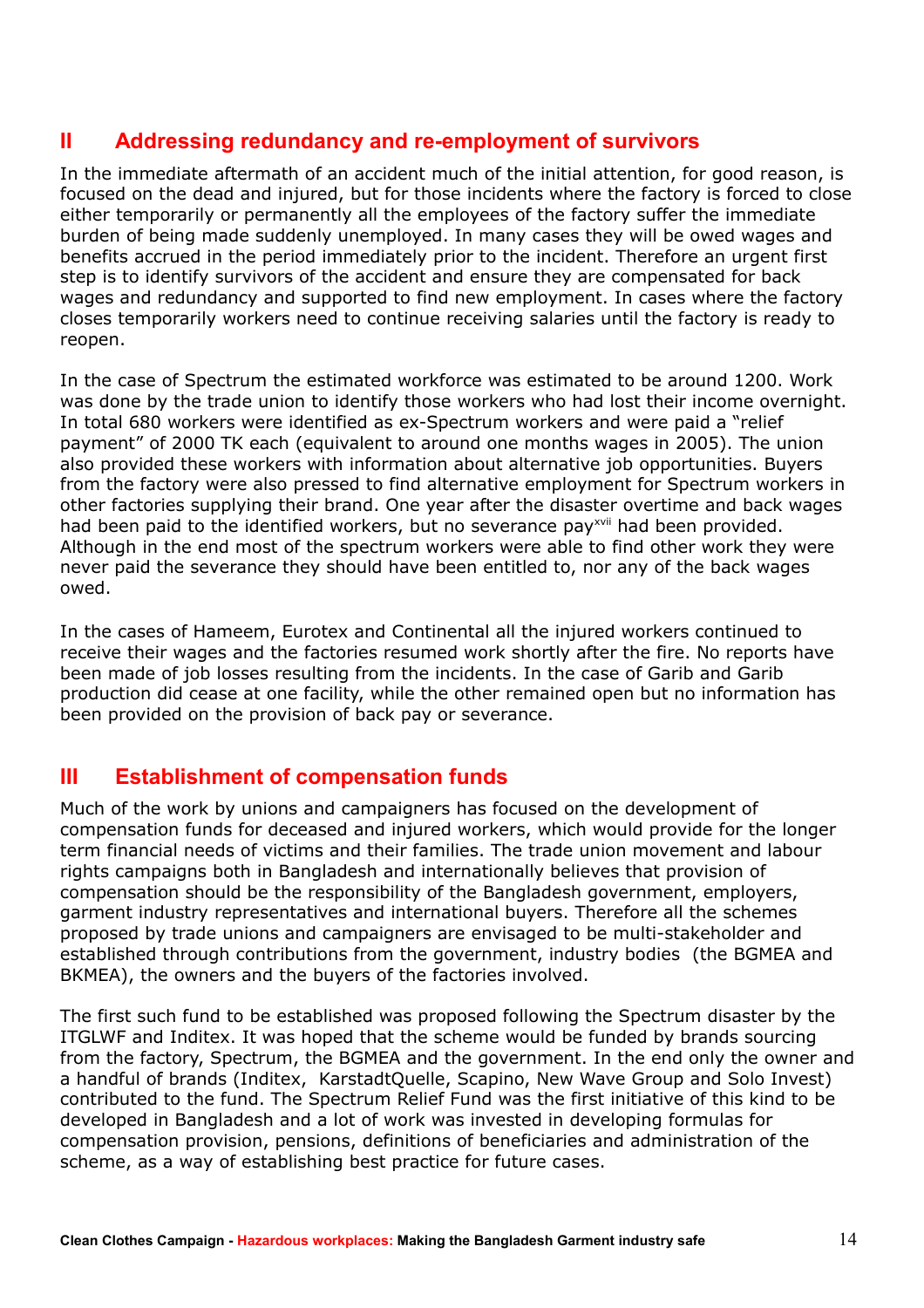A similar scheme was proposed following the fire at That's It Sportswear. This would require various stakeholders to pay contributions into a separate bank account set up for this occasion, from which compensation payments would be made to the affected families. The proposal set out amounts that should be paid by each stakeholder which included brands (45%), the factory owner (28%), the Bangladesh Garment Manufacturers and Exporters Association (BGMEA) (18%) and the government (9%). By 2012 the brands had all contributed the amount required to provide compensation to the families of the deceased, but have so far refused to contribute compensation for injured workers. The owner has contributed only 40% of its required contribution for compensation to families of the dead workers, along with 274,000TK towards a range of expenses including some compensation, medical and burial costs. The factory owners have also agreed to pay the education costs of any dependent children of those workers killed. The BGMEA has only paid 20% of its contribution while the government has yet to contribute aside from payments for burial costs.

In the case of the fire at Garib and Garib, no compensation scheme has been sent up, and none of the buyers or the owners have contributed money. H&M, one of the major buyers, have decided to focus on the needs of the children and elderly parents, but not to provide general compensation based on the lost income suffered by family members of the dead workers. Other brands sourcing from the factory include Terranova (owned by the Italian company Teddy) and LC Waikiki (owned by the Turkish company Tema), all of whom initially announced that they were willing to contribute to the compensation of the victims and the French company Provera, who announced that it was willing to help the families of the victims. No concrete proposals have been made by any of these brands and no concrete steps towards the provision of compensation have been forthcoming.

In the case of the Eurotex and Continental factory the compensation scheme was devised on the same lines as those developed following the fire at That's It Sportswear. Most of the stakeholders involved in the Eurotex and Continental factories have contributed the expected amount. The majority of the brand contribution was paid by PVH Corp., with a smaller contribution made by GAP. The owner assumed responsibility for the government share. The amount owed by the BGMEA insurance scheme is still to be paid.

## **IV Compensation payments to families of deceased workers**

In the case of Spectrum it was agreed to provide a lump sum "relief" payment to the families of deceased workers. A lump sum payment of 168,000 TK (2,102.10 euros) was agreed for each family identified as a beneficiary. An initial 100,000 TK was paid to the families by the employer shortly after the factory collapse. Fifty six of the families received the remaining 68,000 TK between December 2008 and February 2009, the remaining families had yet to receive the payments due to disputes over the beneficiary and, in one case, problems with establishing a bank account.

A fact-finding mission carried out by INCIDIN after the Spectrum disaster identified the importance of providing pensions to the families of the deceased, in order to compensate for the loss of ongoing income resulting from the death of their family member, this was also a key demand from the unions and the workers themselves. Pensions were to be provided based on 50% of the minimum wage in the garment sector, adjusted for inflation. The lump sump payment would be deducted from this. The implementation of the pension scheme envisaged ran into difficulties early on, and three and half years after the disaster the families had still not received any of the projected pension payments. In June 2009 a meeting of families indicated that the proposed plan for pension payments should be scrapped and should instead be paid in the form of a lump sum. These payments have now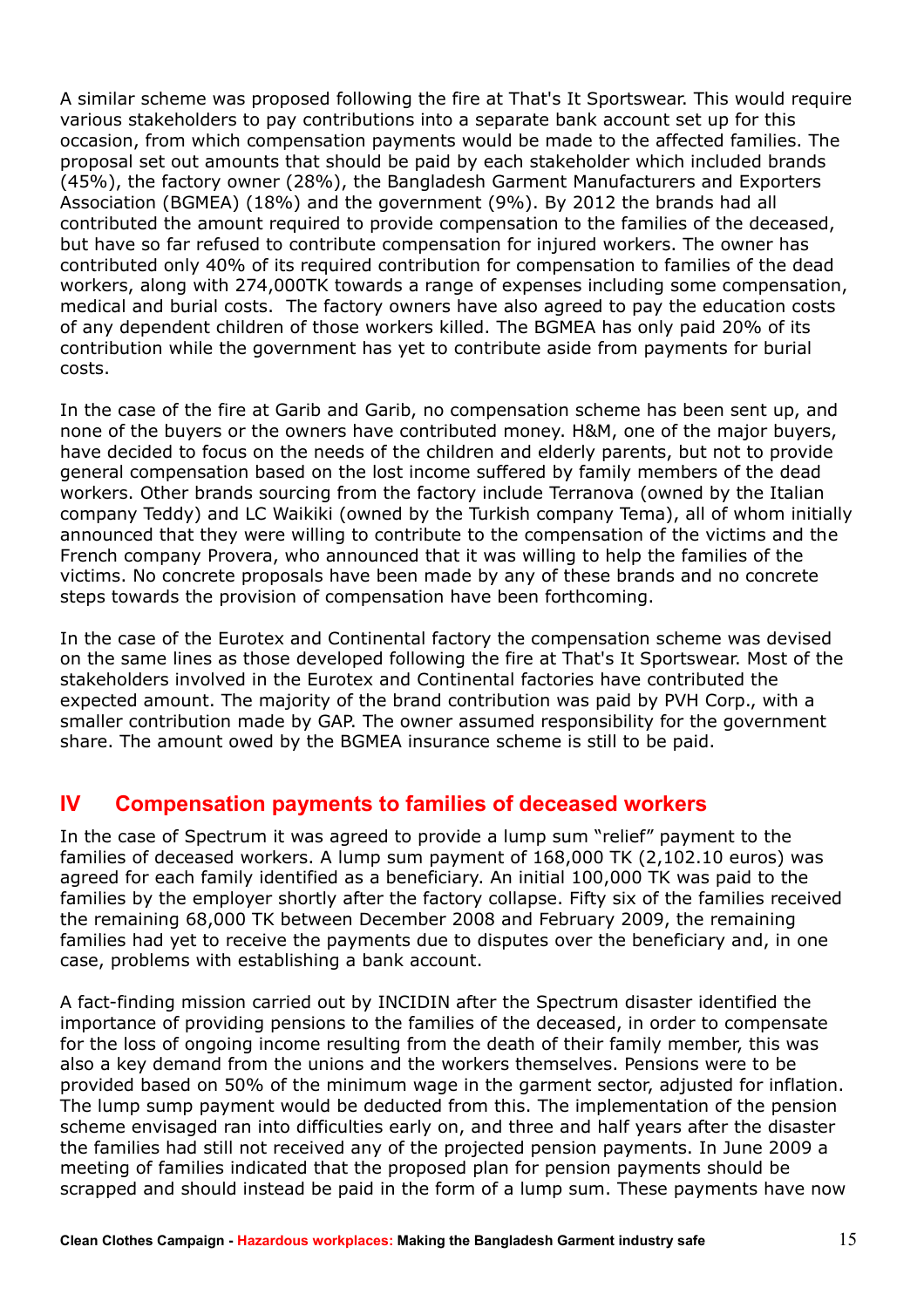been completed<sup>[xviii](#page-46-17)</sup>.

Six months after the fire at "That's It Sportswear" a coalition of national trade unions and NGOs, supported by international organisations presented a set of demands for compensation. For the families of deceased workers it called for a payment of 500,000 Taka for loss and suffering and a loss of income payment based on 50% of the minimum wage multiplied by 25 years for each workers, adjusted for inflation. This would bring the total payment to each family to an estimated 1.7 million TK (17,000 euros). The unions decided that the lump sum payment would be preferable as it could be enacted quickly and the amount would anyway be sufficient to provide monthly interest payments. Payments to the families of the dead workers have been made in two installments and they have now received the amounts owed.

Families of the workers killed at Garib and Garib in February 2010 were given a lump sum of 200,000 Taka a month after the incident took place, but have not been offered compensation for loss of income. Unions continue to demand that each family be provided with a minimum of 500,000Taka.

The family of a worker who was killed during a stampede at Matrix Sweaters in 2010 has been provided with a lump sum payment based on loss of earnings calculations.

Families of the dead workers from Eurotex and Continental have now received 1.6 million TK per family. The outstanding amount should be provided once the BGMEA insurance (see above: section 2 III) is paid out.

# **V Compensation for injured workers**

Work done to prepare the model for the Spectrum relief fund also included identifying injured workers, classifying the level of injuries sustained and in turn calculating compensation due on this basis. Following medical assessments fifty four workers were classified as injured and were divided into four separate categories based on the permanence and severity of their injuries. These were:

- Group I: Injuries that leave permanent, very severe after-effects that prevent the employee from carrying out any type of professional activity. (9 workers)
- Group II: Injuries from which partial recovery is possible but which reduce the victim's capacity for future work. (13 workers)
- Group III: Temporary injuries of undefined severity which do not hamper normal occupational activity for a prolonged period of time. (9 workers)
- Group IV: Temporary superficial injuries of minor importance that do not prevent the employee from carrying out his/her normal occupational activity. (23 workers)

All injured workers were to receive a lump sum, equal to 10% of their final compensation amount, which in turn was based on the severity of their injury. Workers from Groups I – III would also be provided with a pension to be paid at 50% of the national minimum wage adjusted for inflation. Group I workers would receive a pension for life, Group II workers would receive a pension for five years, with the possibility of extension if they were not medically fit enough to resume employment and Group III workers would receive a pension for six months. Workers would be required to attend annual medical check ups.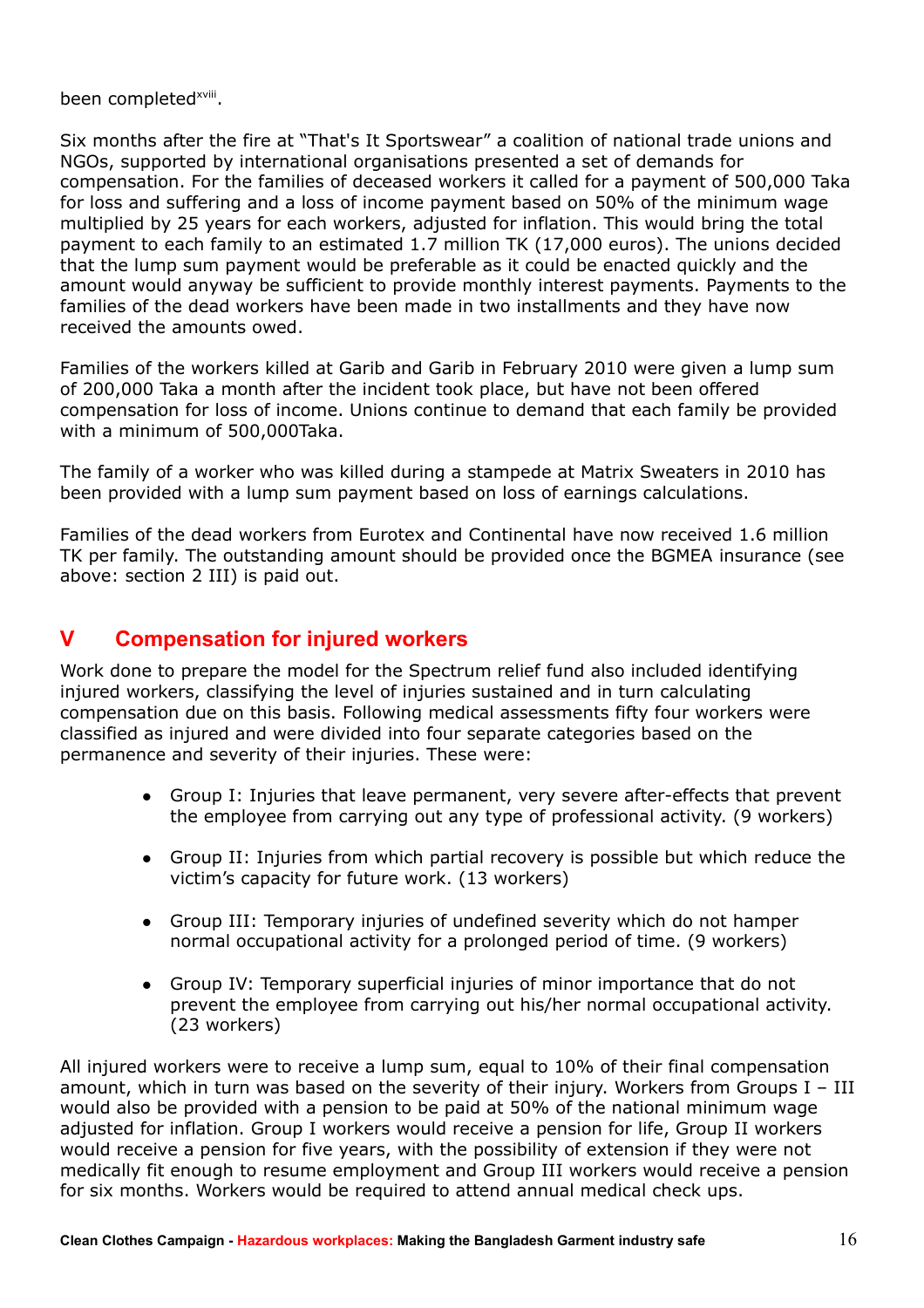The actual payments commenced in August 2005. Two of the most seriously injured received two years wages in the first instance (paid for by the owner's contribution) and a further 20 workers were given a 6,000 TK lump sum. In April 2007, just days before the second anniversary of the disaster, payments were made based on the terms of the scheme and medical assessments, when €20,757 was distributed to twenty workers. In December 2008 40 of the injured workers were paid what they were owed for compensation and pension from 2005 -2008 in the form of a lump sum payment. For this period adjustments were made to the initial assessments of the seriousness of the injuries following medical reassessments that had taken place in December 2007. By June 2009 only 6 of the injured workers remained in Category 1. In June and July 2009 these six seriously injured workers received pension payments and thirty injured workers were given their full payments. A further 4 workers in category 2 were returning to work and were expected to leave the scheme within a short time. On April 16, 2011, all injured workers<sup>[xix](#page-46-18)</sup> who remained in the scheme received their final payments.

Following the That's It Sportswear fire the unions demanded that compensation be paid to injured workers to cover medical costs, compensation for pain and suffering plus an amount depending on the seriousness of the injuries. The formula for defining categories and workers and for defining the amount each would receive is the same as that developed for Spectrum, although it is likely workers will be paid in a lump sum rather than in the form of pensions. To date most workers have had immediate medical costs paid by the employer. Some amounts of compensation have been provided by the owner, but no details of the breakdown or the recipients have been provided. There remains a lot of work to be done to document the levels of injury sustained by workers, determine and pay the full compensation to the injured workers and ensure that process is transparent and involves all stakeholders including the local trade unions.

At Garib and Garib none of the injured workers have been offered loss of earnings compensation. H&M, the main buyer at the factory, is assessing family circumstances of those injured to ascertain what support they are willing to give but continue to refuse to provide compensation for loss of income. Such a stance undermines the achievements of recent year in attempting to provide adequate compensation for injury.

Trade unions made the same demands for the families of the dead and for injured workers following fatal accidents at Eurotex and Continental. Injured workers received support from the factory owner to cover immediate medical costs and received wages during the period they were unable to work. More work needs to be done to establish medical need for those workers more seriously injured.

# **4 Issues arising in the establishment of compensation schemes**

### **I Pressure on stakeholders to fulfil responsibilities**

The first hurdle for establishing all the compensation schemes has been to push buyers, employers and the government to acknowledge and fulfil their responsibilities in regard to provision of compensation.

Many brands and retailers have resisted taking such action, concerned about the idea of accepting responsibility or setting precedents. Years of concerted campaigning after Spectrum forced two of the biggest buyers, Inditex and KarstadtQuelle, to contribute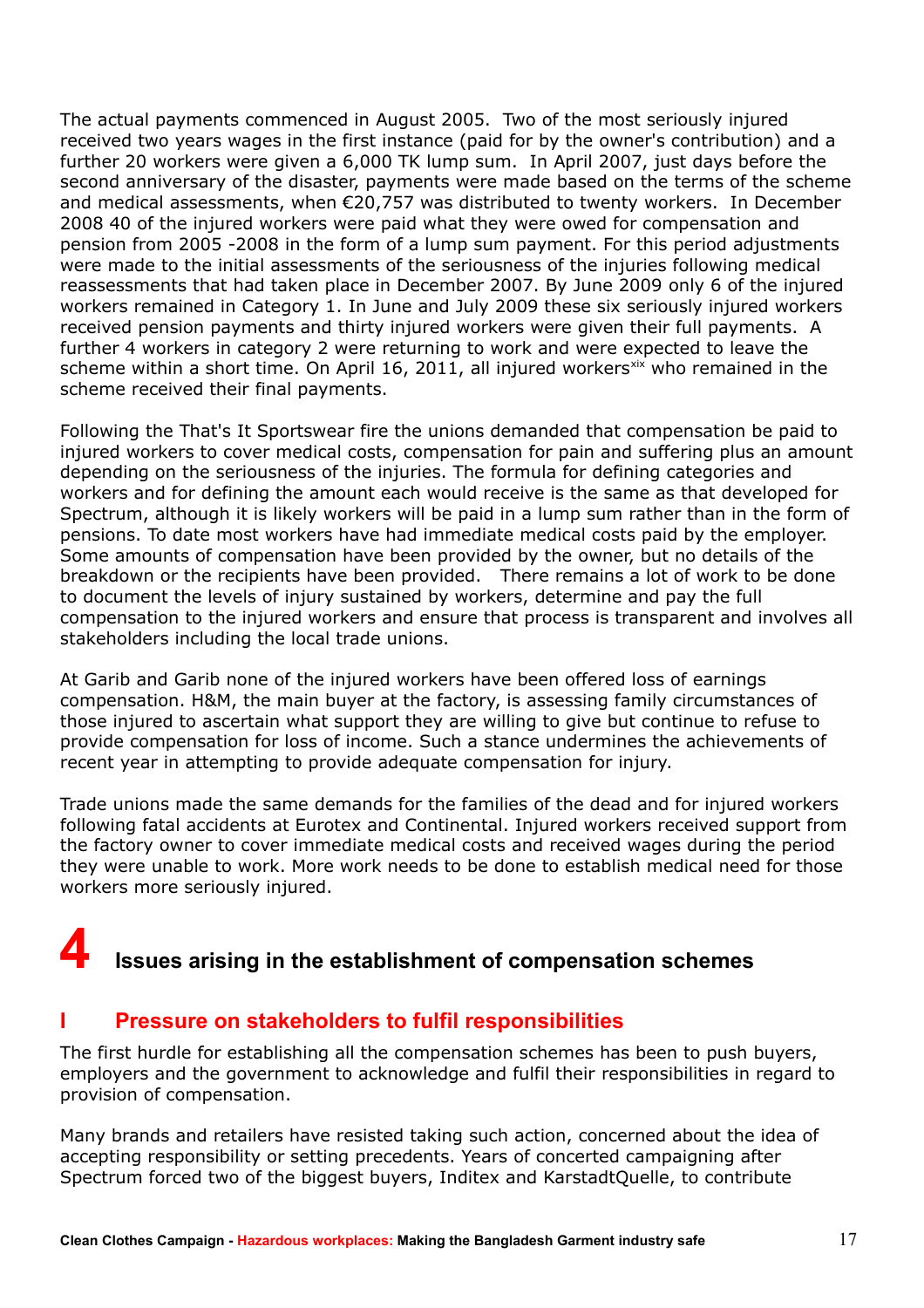significant amounts, others also contributed smaller amounts. Other large buyers, in particular Carrefour continued to resist such calls, preferring instead to set up their own schemes based more on the principles of humanitarian relief rather then on reparations for injury caused by their action. In Garib and Garib (G&G) none of the buyers have so far proved willing to provide compensation. H&M, the main buyer at G&G has followed Carrefour's example and attempted to set up their own scheme that falls well short of best practice and fails to recognise victims right to redress. Most of the buyers at That's It Sportswear have contributed to compensation schemes for the families of the dead, but refused so far to compensate the injured workers for loss of income.

The Bangladesh garment industry has also been slow in living up to their responsibilities. Employers have, to some extent, legal obligations to provide some compensation, but at inadequate levels. In all cases the owners did have to pay monies to workers in regards to back pay, severance pay, burial costs and initial compensation, but in no cases have they paid out the full amounts owed to compensation schemes. The Government of Bangladesh has provided almost no payments towards compensation schemes apart from small amounts toward burial costs.

### **II Lump sum vs ongoing payments**

One principle that lay at the heart of the initial Spectrum Relief fund was the question regarding the forms of payment. ILO specifies that best practice in terms of compensation provision for loss of life and serious injury is to provide ongoing payments. This provides security to those affected and reduces the risk that lump sums are eroded through debt, bad investment or other problems. In practice such a scheme proved impossible to set up and implement, and the administrative problems that beset the scheme were numerous. This left families, particularly those of the killed workers, desperate and without income for as long as five years.

Barriers to getting the scheme to operate included the lack of and difficulty in obtaining bank accounts for workers; setting up a structure which could oversee the scheme over the long term including difficulties in transferring money from Europe to Bangladesh, reluctance for stakeholders to nominate or provide trustees, agreements over decision making and control of the fund and complications with the transferring of money to workers themselves. In the absence of any group in Bangladesh being able and willing to directly administer such a scheme the money ended up being disbursed on an ad hoc basis, dependent on the occasional presence of ITGLWF/Inditex representatives.

Finally it was decided that the provision of ongoing pensions was not functioning sufficiently well to provide genuine relief for victims families and an agreement was made to transfer all monies owed in the form of a lump sum. In later cases, including That's It Sportswear, the unions have continued to support a preference for pension payments in principle, but recognise that the priority is swift payment to the victims. Therefore they have been willing to negotiate the payment of a lump sum instead on the basis of a quick payment process.

## **III Identification of beneficiaries**

Another issue that led to considerable delay in the case of Spectrum payments was the identification of beneficiaries. The initial fact finding mission to identify families was carried out in February 2006 and encountered a number of barriers in identifying who should be the beneficiary of each payout. Many had returned to their villages across Bangladesh and needed to be traced, a task hindered by poor documentation of workers' details. There were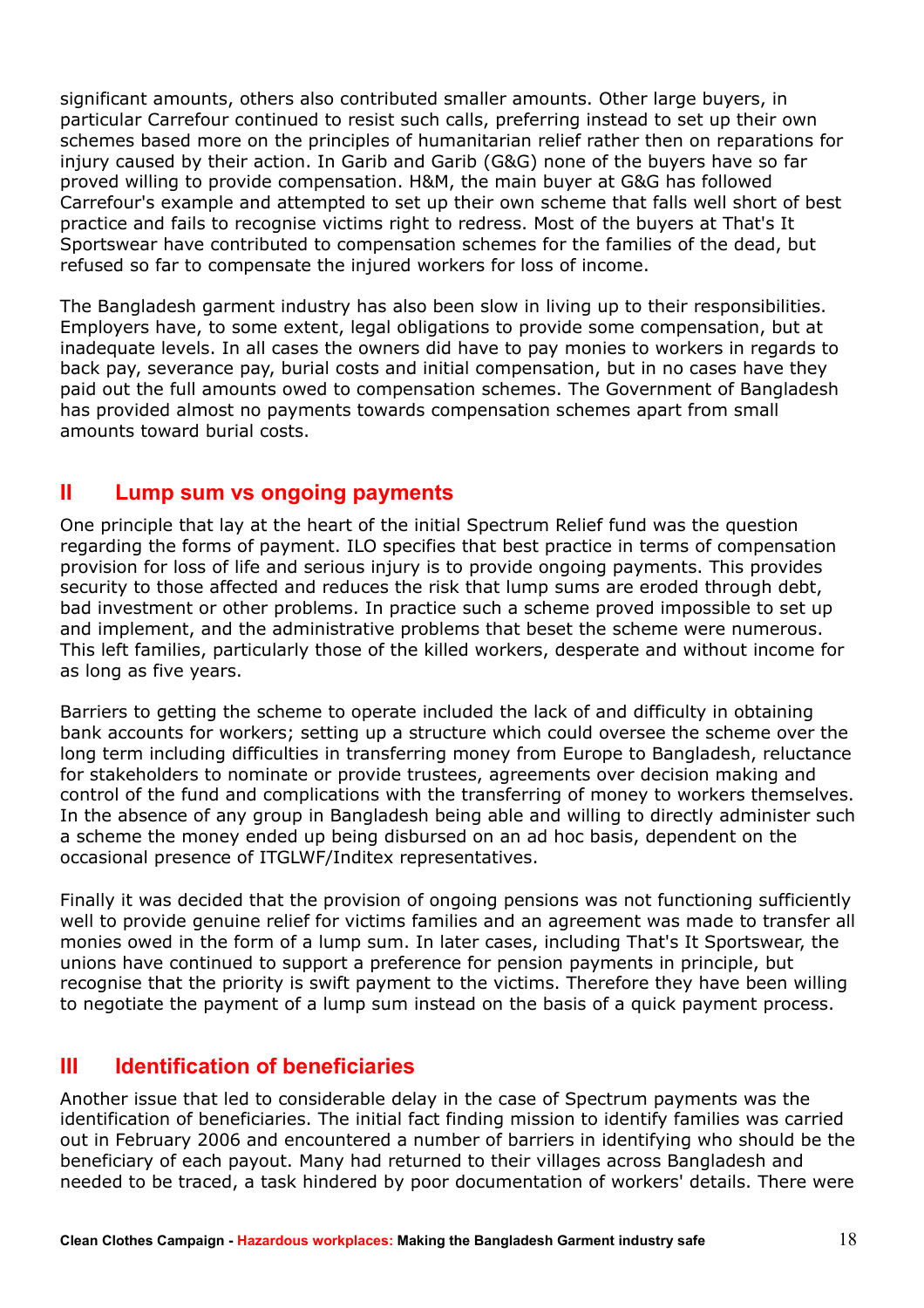also cultural barriers to identifying appropriate beneficiaries. For example under the Spectrum scheme the beneficiaries of married male workers were defined as their widows, but under Bangladesh law the beneficiaries would more likely to be defined as the parents. In cases where the widow remains living with in-laws it was easy to trace and identify these women. In the case of Spectrum however a number of whom were no longer living with their in-laws and were difficult to trace. In these cases the widows stood a high likelihood of being disenfranchised entirely by parents of the dead workers. In the end the beneficiaries of all 64 killed workers were identified, but several remain outstanding following legal challenges in regard to who is identified as the beneficiary.

Part of this could be prevented when factories keep accurate records of employees, and all stakeholders work on immediate recording of victims and family members in the aftermath of accidents and disasters. There should be agreement with worker representatives on how to ensure a transparent and credible process of establishing beneficiaries.

### **IV Parallel programmes**

The final impediment to the establishment of a credible compensation scheme has been the setting up of parallel programmes, largely focusing on humanitarian relief. Most of these have been instigated by buyers themselves as a way of bypassing trade union led processes and establishing schemes that are less costly, don't set precedents and suggest an acknowledgement of liability to the company involved. By excluding workers and their trade unions from involvement in negotiating the parameters and development of the programme they take such efforts out of the framework of labour rights (where abuses have occurred and need to be rectified) and into the realm of "disaster relief" (a no-fault tragedy where victims must be "helped").

In the case of Spectrum a parallel initiative was set up by a disaster relief organisation, Friendship, and funded initially by Carrefour. Over the course of the programme Friendship provided equipment for income generation activities, some lump sum payments of between 2000 – 3000 Taka per worker along with extra payments for medical fees, money for investment in land, businesses and animal husbandry, assistance with employment and training and assistance with medical costs.

 Although such activities undoubtedly brought some relief to the families involved, none was sufficient to provide long term relief. This is not a problem in itself so long as it is done alongside rather than instead of a genuine compensation scheme. The danger of the programme was that it offered an easily alternative for brands to jump into if they were uncomfortable with the compensation fund. Indeed by the end of 2005 KarstadtQuelle, Scapino, Steilmann and Cotton Group abandoned the relief fund in favour of the Friendship programme. Another concern regarding the programme was the lack of long term provision. Once families were deemed to have been provided sufficient support they were removed from the programme. The scheme also relied on the long term commitment of funders, i.e. the brands. The education programme Friendship had proposed as a third phase was dropped after the brands decided to withdraw from the programme in 2007.

In the case of Garib and Garib H&M has taken a similar stance to Carrefour, employing an outside agency, Save the Children Denmark, to develop the parameters of their programme and excluding national, representative organisations. The danger of their scheme is that is undermines the gains won in recent years, which have firmly established the principle of compensation over relief, responsibility of multiple stakeholders and calculations based on loss of earnings and pain and suffering rather than "need" as evaluated by external parties.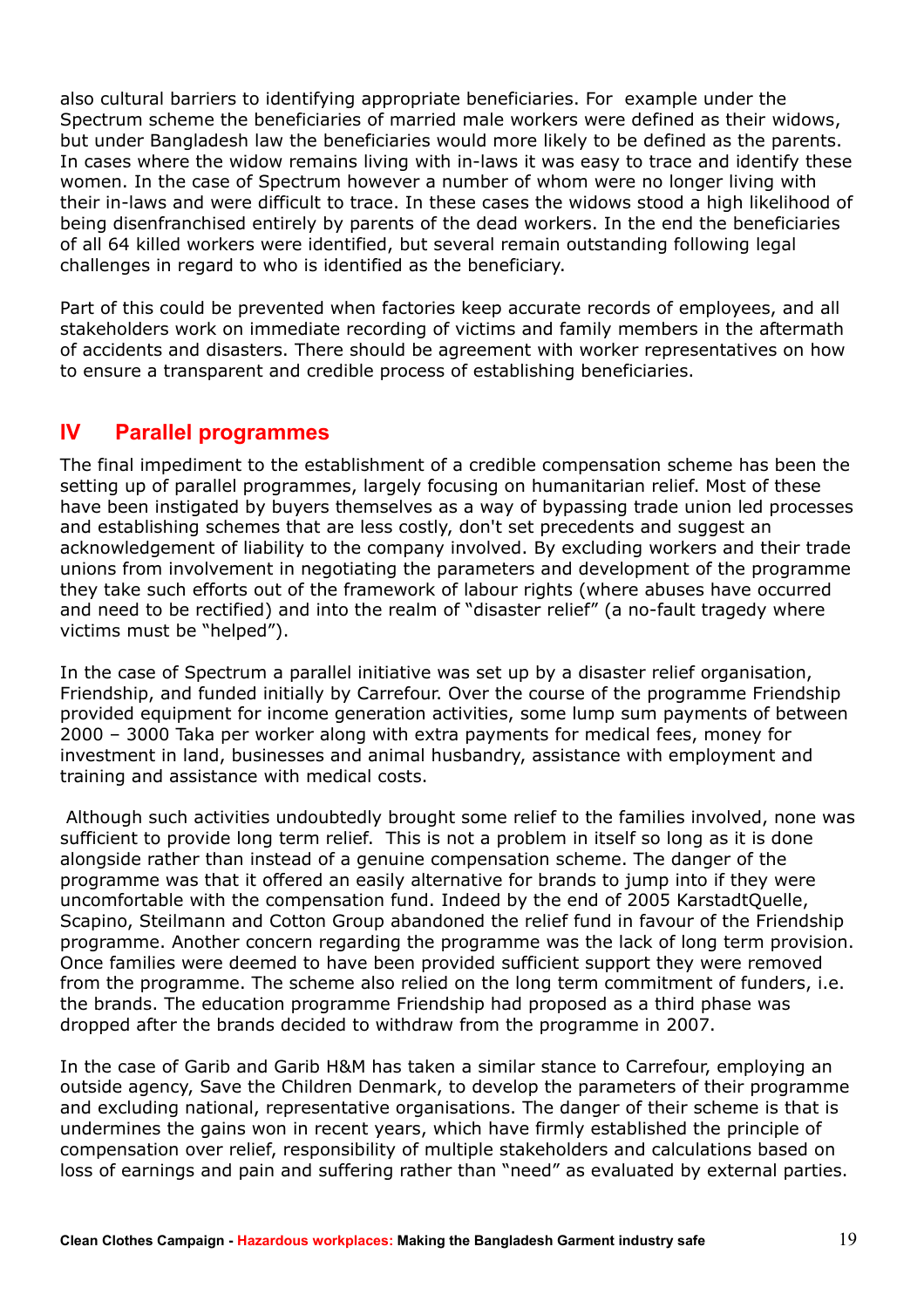# **5 Other actions for remedy**

## **I Transparent investigations and improvements to factories**

In all of the cases the accident could have been avoided and serious injuries avoided if proper safety checks had been done. Therefore in each case trade unions have demanded full and transparent investigations into the causes of the accident and, where the factory remains open, immediate checks and improvements to be made. The case of Garib and Garib is clear example of why such actions are required. Months prior to the fatal accident in February 2010 a fire had killed on worker and a fire fighter. Just weeks after the February fire a third fire broke out, although luckily in this instance nobody was seriously injured.

### **II Accountability and prosecutions**

There is also a need for prosecutions of negligent factory owners to be taken by the government. Such prosecutions could act as a spur for other factory owners to take more preventative action.

## **III Ensuring ongoing employment for survivors**

For accident survivors, the worst case scenario is that they find themselves unemployed. For this reason is is vital that brands continue to put orders into the factory and work closely with the owner and with trade unions to closely monitor safety conditions at the factory.

## **IV Support for trade union organising**

Finally, in many of the cases the presence of a trade union may have helped to prevent the accident. In Spectrum workers had been raising concerns about cracks in the wall for weeks prior to the collapse. Those workers who raised their concerns were simply told to shut up, stop frightening their colleagues and get back to work. The presence of a trade union may have provided a channel for these concerns to have been raised collectively and pressure for early action to be taken. Trade unions could also have a role in ensuring proper safety equipment is supplied, a check on safety permits and a method for ongoing monitoring of safety issues.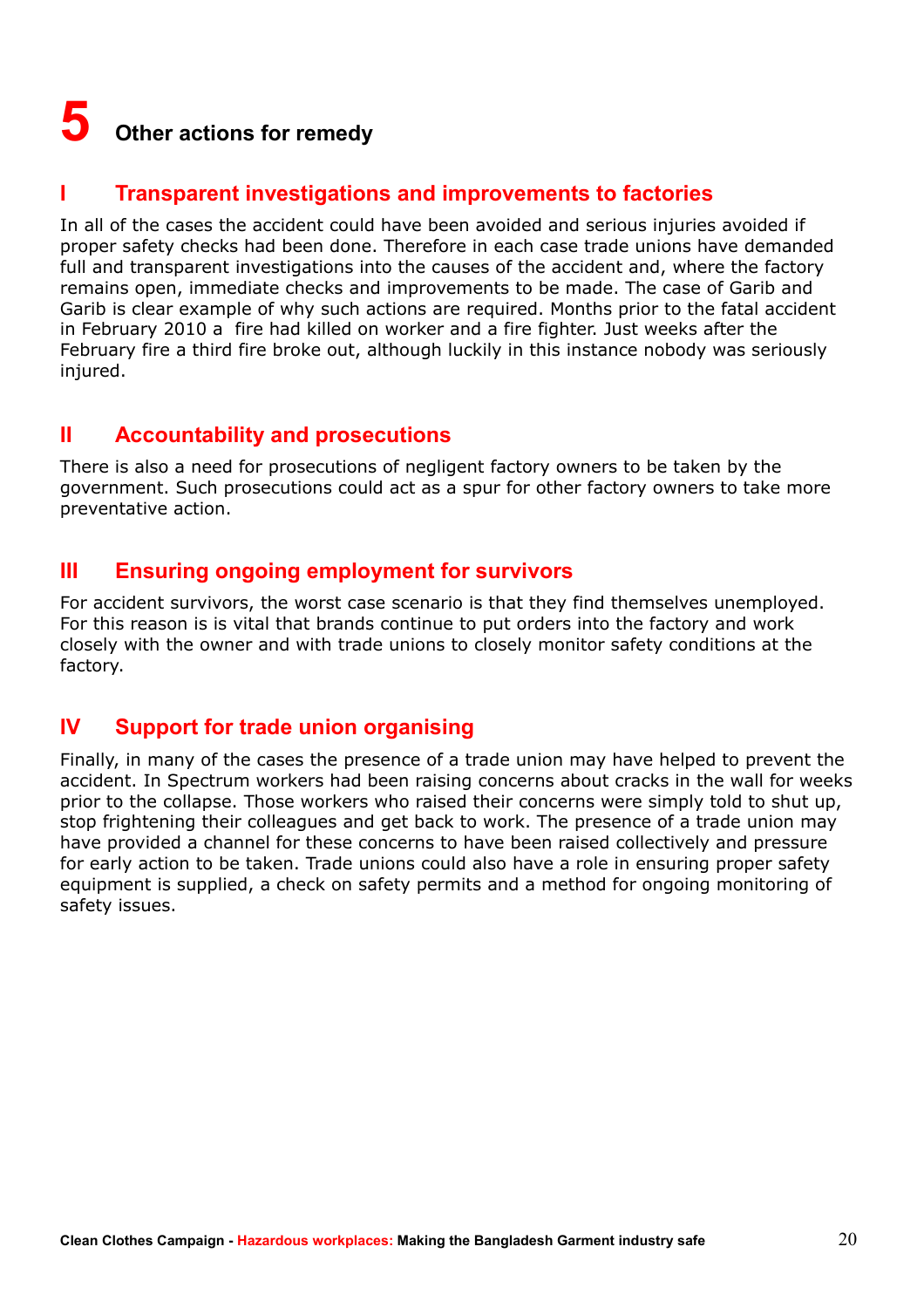# **6 Recommendations for future action**

#### **Government:**

- Provide emergency short-term compensation and adequate disability or survivors' benefits to the families of workers who are killed or permanently disabled because of workplace accidents.
- Provide free medical treatment to workers injured in workplace incidents.
- In the case that factories are closed due to accidents or a failure to meet safety standards, ensure workers are provided income support, equivalent to their former average earnings, for the duration of the closure or, in cases where factories are closed permanently or for a extended time, a reasonable period in which to secure alternative employment.
- Set up a high-level investigative committee to conduct inquiries into accidents at factories involving worker fatalities or multiple serious injuries.
- Pursue all applicable criminal charges against the employer in the case of negligence.

#### **BGMEA/BKMEA:**

- Provide emergency short-term compensation and adequate disability or survivors' benefits to the families of workers who are killed or permanently disabled because of workplace accidents.
- Provide free medical treatment to workers injured in workplace incidents.
- Ensure payments made to workers from insurance fund are made in a timely and transparent manner.
- Ensure that contributions to the compensation fund are made in accordance with principles established in the Hameem model.
- Cooperate with investigations into the root causes of the accident and push for any improvements recommended as a result.

#### **Brands and retailers:**

- Work with other buyers, factory owners and the BGMEA to quickly establish a compensation fund that at a minimum meets the standards already laid out under the "Hameem" model.
- Negotiate directly with labour groups representing affected workers to establish exact calculation and implementation of compensation agreements.
- Work with trade unions and the BGMEA to support workers affected by sudden factory closure to find other work or in the case of temporary closure, to ensure income is maintained during that period.
- Work with the authorities to establish the cause of any incident and support and resulting improvements required.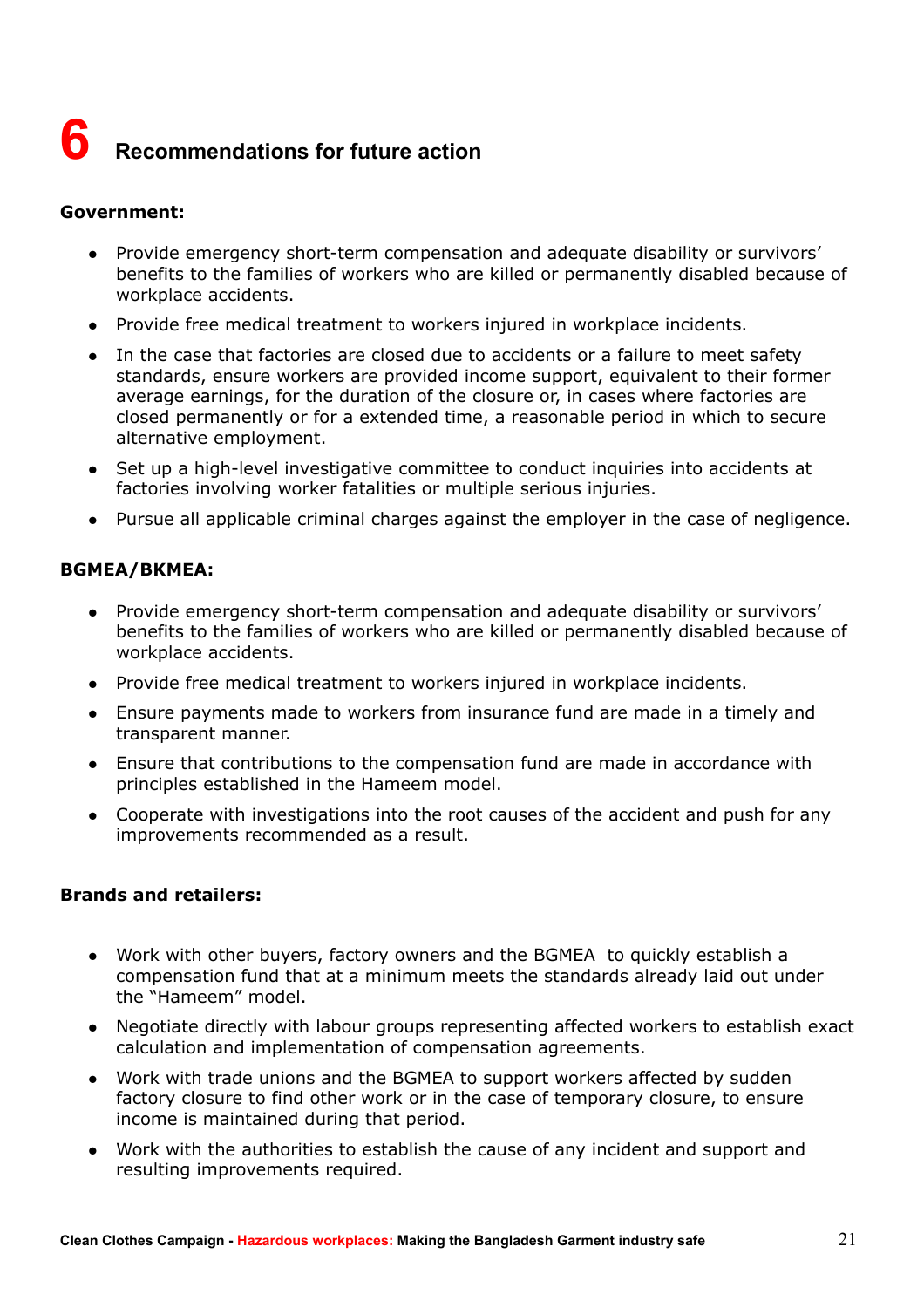# **Section C Conclusion**

It is clear that the safety problems facing the Bangladesh garment industry are both serious and widespread. Unless immediate and coordinated action takes place more of the 3 million Bangladeshi women employed to make our clothes will continue to needlessly risk their lives.

However to date there has been a lot of talk and very little action. More meetings where everyone blames each other for the industries failings will not achieve anything. In this briefing we have outlined where improvements have and can be made; all of those involved in the industry have their part to play in making factories safe.

Brands and retailers must also accept responsibility – although they don't directly own the factories producing their goods, they can and should do more to prevent more deaths from taking place. Although many brands and retailers acknowledge the right to a safe workplace for workers in their corporate codes of conduct, they continue to look to others for action, and use the inaction of the government and industry as an excuse for failing to engage with issue properly. No plan currently on the table is perfect, but we cannot wait for more workers to die before we act.

The Building and Fire Safety MoU that has been signed by PVH Corp. and Tchibo, responds to the duty of brands and retailers to do due diligence. It is built upon the principles of transparency, credibility, stakeholder involvement and worker participation. Since suppliers are shared, brands and retailers should not operate in isolation or try to develop their own plans. It is vital that brands and retailers sourcing from Bangladesh work with those representing workers on the ground to establish a programme of work based on the principles of the current MoU as soon as possible. The first step is to to sign on to the MoU already in place.

Over recent years much has been achieved in establishing a model for provision of compensation to affected workers when tragedies inevitably happen. This has been vital in ensuring justice for workers and their families who have lost their lives, livelihoods and health as a result of negligence on the part of owners and buyers. This work must continue forward and should not be undermined by individual brands who prefer to offer charity over respect for the rights of these workers. Therefore all brands and retailers operating in Bangladesh should adopt the principles of the Hameem compensation model in all safety incidents and agree to negotiation exact amounts and implementation with those groups representing workers and their families.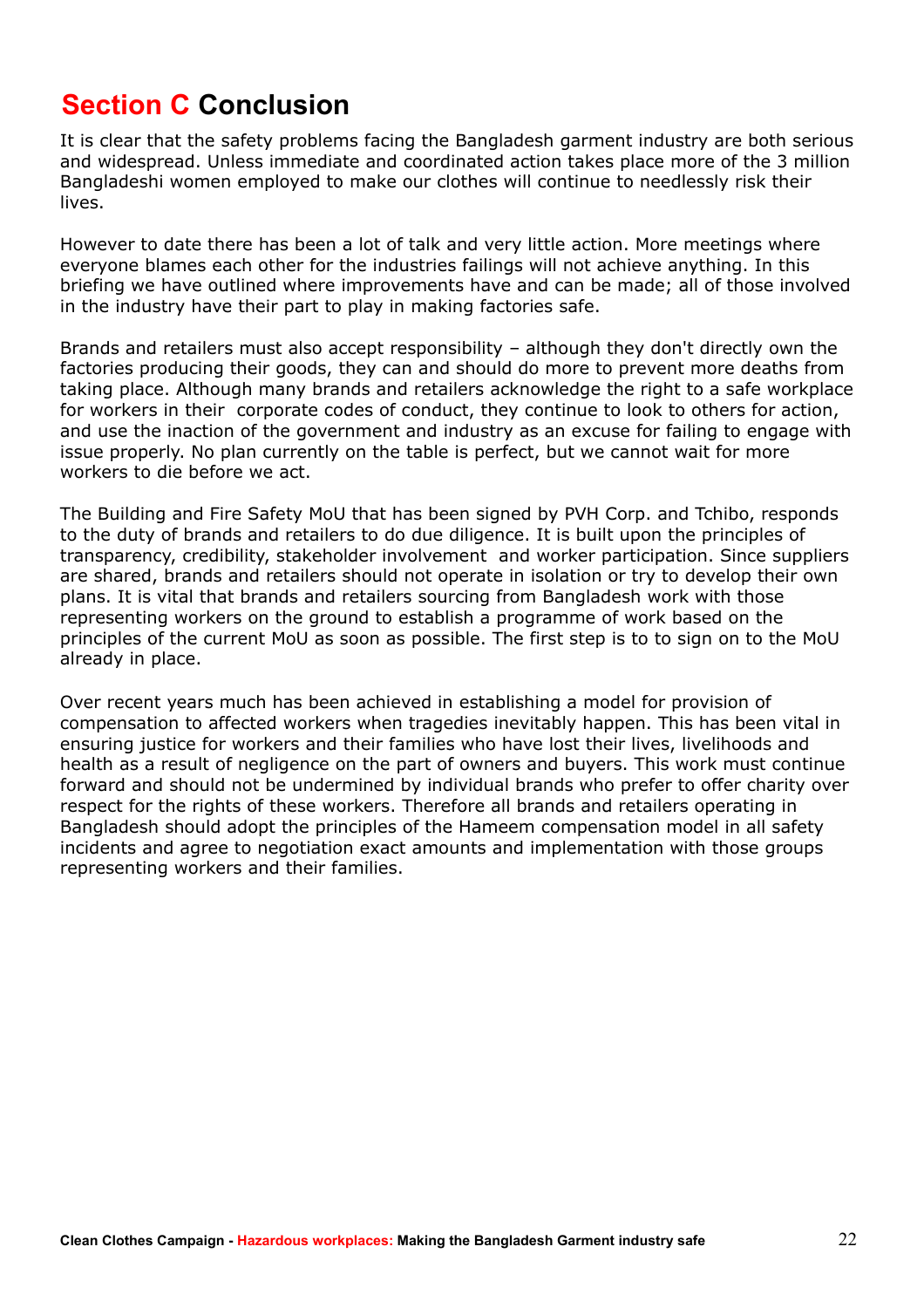# **Appendix I Safety incidents in Bangladesh since 2005**

*NB: This is by no means a comprehensive list of factory incidents since 2005, but an overview of the main cases received by the Clean Clothes Campaign.*

#### **April 11, 2005 Spectrum Factory collapse**

64 dead, at least 74 injured, including several workers who sustained permanent disablement

*Buyers:* Inditex (Spain), Carrefour, Solo Invest, CMT Windfield (France), Cotton Group (Belgium), KarstadtQuelle, New Yorker, Bluhmod (Germany), Scapino (Netherlands), and New Wave Group (Sweden).

*Incident details:* Shortly before 1 am. on the morning of April 11th workers in the Spectrum-Sweater factory built on top of a flood-prone former swamp in Savar, 30 km north-east of Dhaka, found their workplace, suddenly crashing down upon them. On the night of the collapse, factory officials have stated that approximately 184 workers were at the factory. However, workers' who were present that night maintain that there were at least 400 employees on the night shift. This would indicate that the other workers were able to escape from the building.

On several occasions before the collapse workers had tried to report concerns regarding the safety of their building, including one worker who saw cracks in the factory wall five days prior to the collapse. He was told to keep his mouth shut and work. Spectrum was in violation not only of its construction permit, but also of many labour laws and code of conduct provisions prior to the collapse, such as violation of the minimum wage and of the legal right to one day off per week.

#### **February 23, 2006 Fire at KTS Textile Industries, Chittagong**

61 dead, approximately 100 injured

*Buyers:* Uni Hosiery, Mermain International, ATT Enterprise, VIDA Enterprise, Leslee Scott Inc, Ambiance, Andrew Scott

*Incident details:* A fire, caused by an electrical short circuit, broke out at the factory killing 64 workers, including three girls of 12,13 and 14. At the time of the incident workers estimate that some 400-500 people were working in the building. Locked exits prevented workers from escaping from the facility; at least one local media source reported that it was possible the main gate was intentionally locked at the time of the fire to prevent theft from the factory; sources report that there was no fire safety equipment at the factory, nor had there ever been a fire drill. The factory, was reportedly in violation of numerous additional serious labour rights including: forced overtime, seven-day work weeks, payment of below subsistence level wages (seven to 14 cents per hour) , denial of legal maternity rights, physical abuse of workers, suppression of workers rights to freedom of association and bargain collectively. Factory owner Wahidul Kabir reportedly lives in the United States, in California, where many of the factory's clients are based.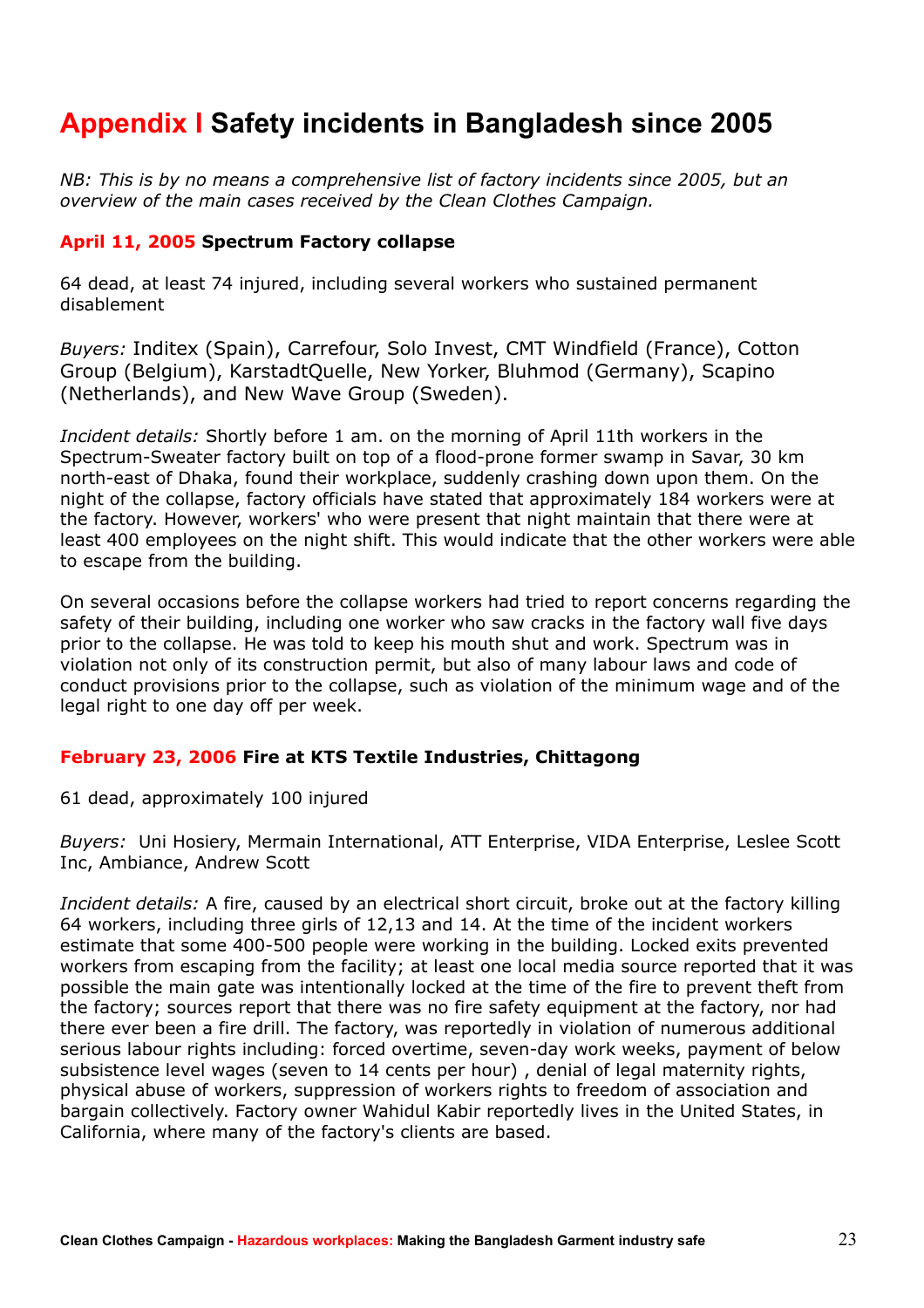#### **February 25, 2006 Phoenix Building, Dhaka**

22 dead, 50 injured

*Buyers:* unknown but reportedly produced clothing for export to Germany, Switzerland, Norway, Finland and Denmark

*Incident details:* The five-story building in the Tejgaon industrial area collapsed following unauthorized renovations to convert the upper stories of the building into a 500-bed private hospital. The building had housed Phoenix Garments, but production was being phased out and relocated. At the time of the collapse one line of the garment factory was reportedly still running. Many of the dead appear to have been construction workers involved in the renovation, as well as people who were on an adjoining road at the time of the collapse, and those who lived in the slum nearby. The owner, Deen Mohammad,is also the owner of the City Bank of Bangladesh.

#### **February 25, 2006 Imam Group, Chittagong**

57 injured

*Buyers:* Clients reportedly include US retail giant Kmart and US-based Folsom Corporation.

*Incident details:* A transformer explosion caused workers to rush for the exits, dozens were injured when they were unable to get out the narrow exists, at this facility housing Moon Fashion Limited, Imam Fashion, Moon Textile, Leading Fashion and Bimon Inda garment factories.

#### **March 6, 2006 Sayem Fashions, Gazipur**

3 dead, approximately 50 injured:

*Buyers:* Inditex, Charles F. Berg, Wet, Ada Gatti, Bershka Company, BSK Garments, X-Mail, Kreisy, Persival (not confirmed).

*Incident details:* A fire triggered by an electrical short circuit at the building housing Sayem Fashions, SK Sweater and Radiance Sweater 35 kilometres from Dhaka lead to a stampede when workers attempting to exit the premises were blocked from doing so by boxes stored in the area. Workers' organizations report that other workers' rights violations at the facility included long working hours and seven-day work weeks. The building was reportedly owned by Monir Hossain, also the owner of Radiance Sweater and Sayem Fashions (the three women who died were all working at Sayem Fashion)

#### **February 25, 2010 Garib and Garib**

21 dead, approximately 50 injured.

*Buyers:* H&M, Otto, Teddy (brand Terranova), El Corte Ingles, Ulla Popken, Taha Group (brand LC Waikiki), Provera and Mark's Work Wearhouse,

*Incident details:* The fire, seemingly caused by an electrical short circuit, started on the first floor of the seven story building at 9.30pm on Thursday February 25. It quickly spread to the other floors filled with inflammable materials such as wool threads and other goods. Lasting nearly two hours, the fire created a thick black smoke and consumed the oxygen in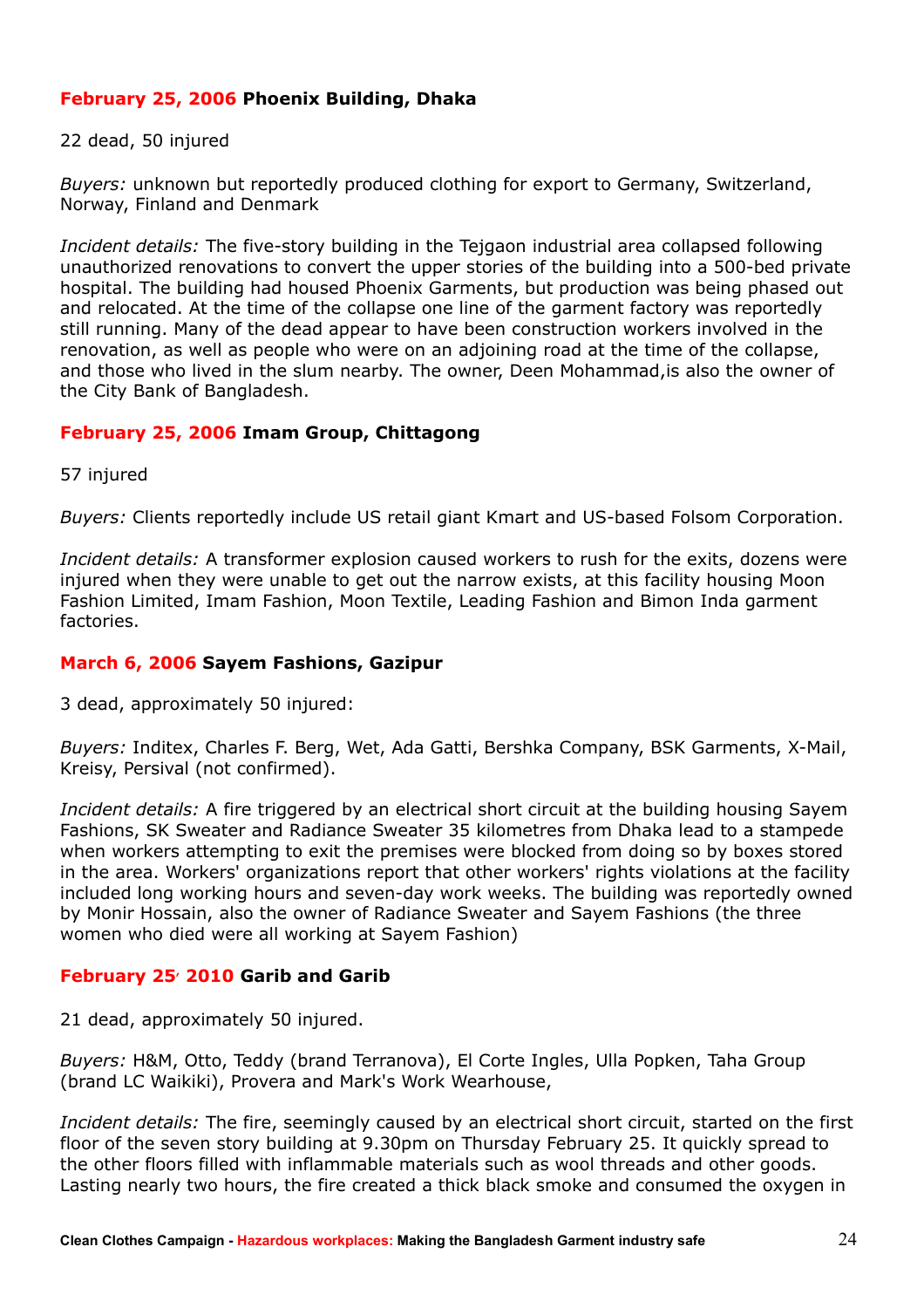the air, suffocating the workers. The smoke could not escape because of poor ventilation and the presence of unauthorized sheet metal structures that were being used for storage of highly inflammable materials on the roof of the building. It appears, from witness statements and press reports, that emergency exits were blocked, the front gate was locked and fire extinguishing equipment was either missing or inappropriate. According to one survivor, rescue efforts were further hampered by the fact that firemen had to cut the window grills to access the building and rescue the trapped workers. No-one on the scene could tell fire fighters how many workers were in the factory at the time the fire began.

This fire followed a previous fire incident at the factory in 2009, which killed one worker and one fire fighter. A third fire broke out at the factory in April 2010. This time the fire broke out during a lunch break and no workers were killed. Two workers were injured.

#### **December 14 2010 That's It Sportswear (Hameem Group)**

29 dead, injured 11 seriously along with numerous minor injuries.

*Buyers:* Gap, PVH Corp., VFCorporation, Target, JC Penney, Carter's (Oshkosh), Abercrombie and Fitch, Kohl's

*Description of incident:* The fire, which broke out in what was considered a modern building, was, like so many others, caused by an electrical short-circuit and substandard wiring. It was reported that proper fire drills were not carried out, that the exits were blocked and that the workplace was not properly supervised . When the fire broke out on the ninth floor, fire fighters were powerless to help because their ladders couldn't reach beyond the fifth floor and helicopters were unable to land because the rooftop had illegally been turned into a canteen. Moreover, the workers were effectively denied the right of freedom of association which would have allowed them to play a role in addressing some of these violations in advance of the tragedy. Many who tried to escape from the windows fell to their deaths.

#### **December 3 2011 Eurotex (Continental)**

2 dead, 64 injured

*Buyers:* Tommy Hilfiger (owned by the US company PVH Corp.), Zara (owned by the Spanish company Inditex), Gap (US), Kappahl (Sweden), C&A (Belgium) and Groupe Dynamite Boutique Inc (Canadian) - either directly or via subcontracting.

*Description of incident:* Jesmin Akter, 20 years old and employed as a helper, and Taslima Akter, 22 years old and employed as an operator, were trampled to death after a panic broke out following a boiler explosion on the second floor of the Eurotex Ltd factory in Old Dhaka. Eye witness reports state that one the day of the incident, atround 1:15 pm workers reported a problem with the boiler on the second floor. Reports vary on exactly what happened, some witnesses reported seeing vapour escaping from the boiler, others say they heard an explosion. Workers were employed on the second to sixth floor of the factory and as rumours spread through the factory that a fire had broken out many panicked and rushed to leave the building. Workers report that the stampede led to overcrowding on the stairs down to the first floor, resulting in the collapse of a stair rail and a number of workers falling. Reports suggest that the fire doors at the bottom of the stairs were locked, contributing to the stampede and over-crowding on the stair case. One worker reported that at first the gates were open, but were closed by a factory manager, who was urging people to return to work saying that nothing had happened. This witness claims the injuries and deaths were caused when workers started to rush back up the stairs pushing back against those coming down. Several international buyers had already identified concerns in regard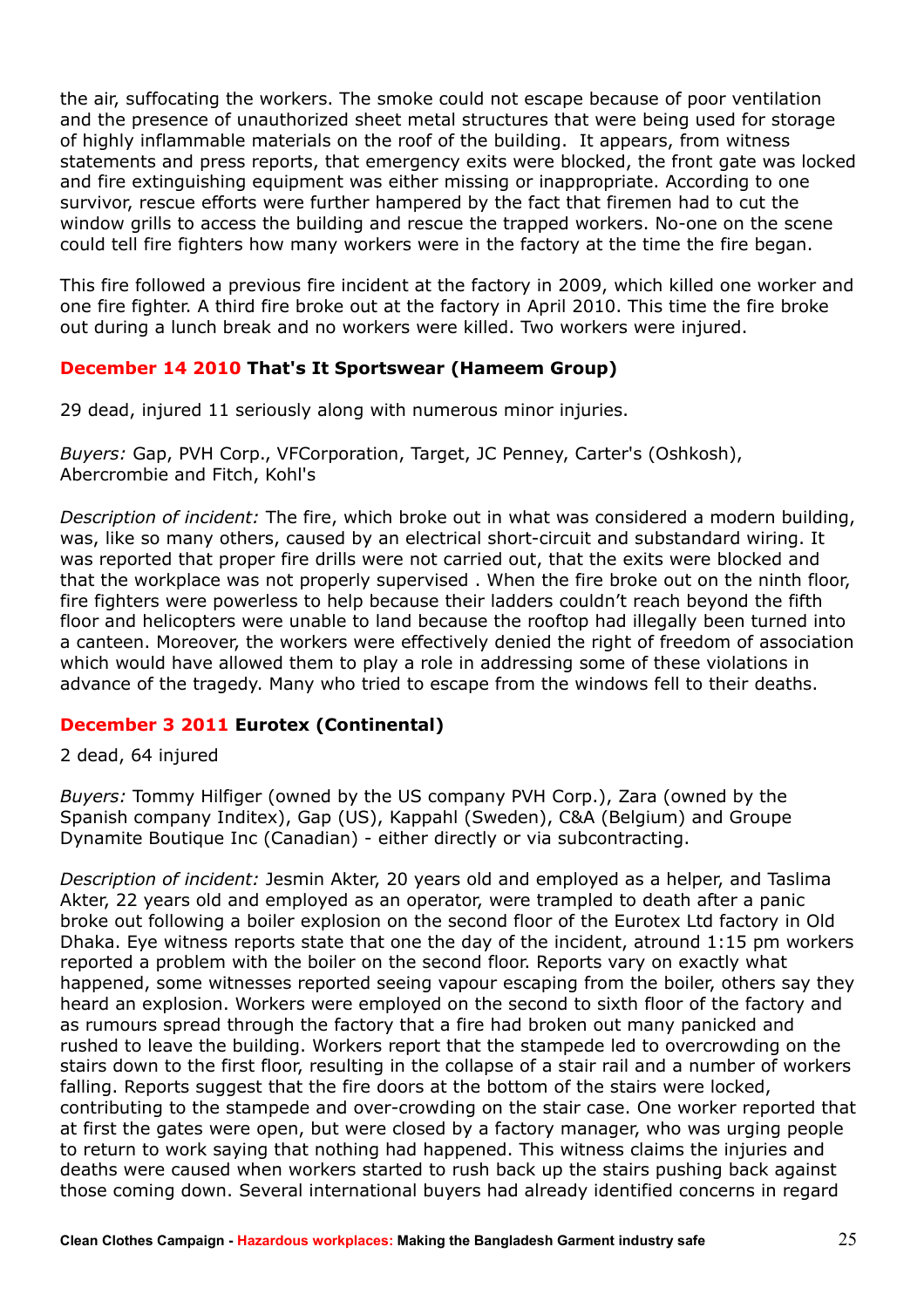to safety risks at the factory.

20 days after the exploding boiler at Eurotex, a lift cable broke in parent company Continental. This accident killed another worker and injured 2 workers.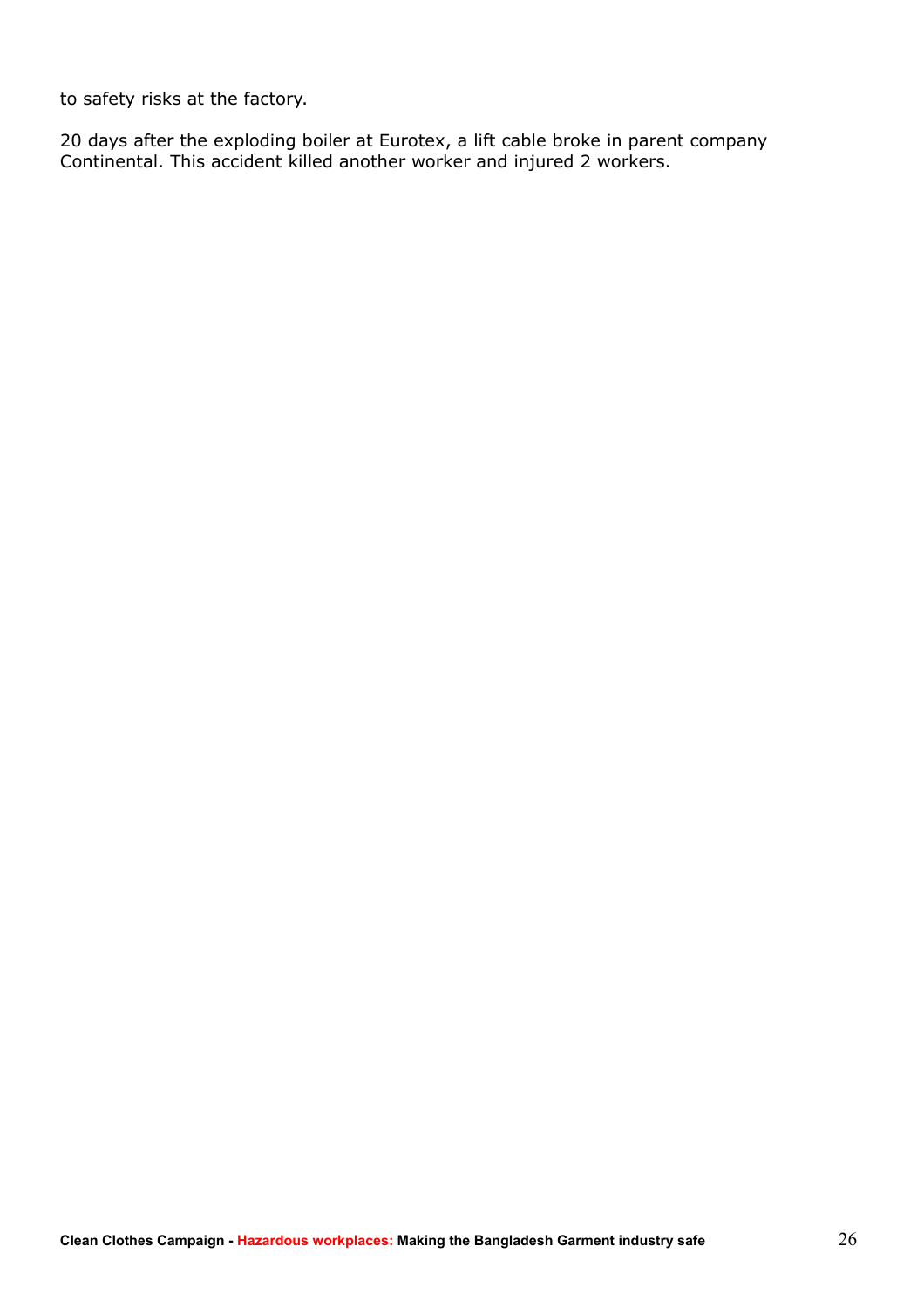# **Appendix II Health and Safety Action Points for Buyers sourcing from Bangladesh**

The following demands were developed and published on April  $11<sup>th</sup>$  2010, on the fifth anniversary of the Spectrum disaster and just two months after the tragedy at Garib and Garib. Few if any of these demands have been met, although the recent MoU signed by PVH Corp. and Tchibo goes some way to meeting the major elements in these demands.

#### **1) Apparel buyers should press the government of Bangladesh and the BGMEA to:**

a) Undertake an urgent review of all multi-story buildings currently housing garment production facilities to ensure they may be safely used for this purpose. This review should be conducted by a committee consisting of representatives from all government departments directly involved in the observance of the relevant laws and regulations, labour groups, and international buyers.

Ensure that the factory inspectorate is equipped with the necessary resources to conduct regular inspections for adherence to workplace safety and labour legislation, including Bangladesh's National Building Code and Factory Act.

b) Such inspections must ensure that each factory:

i) Has a sufficient number of emergency exits and keeps such exits unlocked and unobstructed during working hours, so that workers can swiftly and safely evacuate in case of emergency and rescue and fire fighting teams and equipment can quickly enter.

ii) Meets regulations for gas lines and electrical wiring, fire retardant materials in walls and roofs, the safe use in multi story buildings of the machinery being operated, and maintenance of working public address systems, emergency lighting, and other warning and response mechanisms.

iii) Has a professionally-developed fire emergency policy, which is tested through regular, monthly fire drills with all workers.

iv) Has a designated manager responsible for structural and fire safety, and an adequate number of employees who are trained to respond appropriately to fires and other emergency situations.

v) Has well-maintained fire prevention materials and fire fighting equipment on the premises.

vi) Has a factory health and safety committee comprised of representatives of management and workers, which meets regularly to review and address health and safety issues, including fire safety.

vii) In the case of factories operating in buildings housing more than one enterprise, in addition to the measures outlined above, has a coordinated fire emergency policy and procedures, accessible fire fighting equipment, designated and trained personnel, and a program of regular fire drills for the entire building.

c) Issue – on a quarterly basis – a public list of all factories that do not meet the standards outlined above and revoke the export license and BGMEA membership of each factory on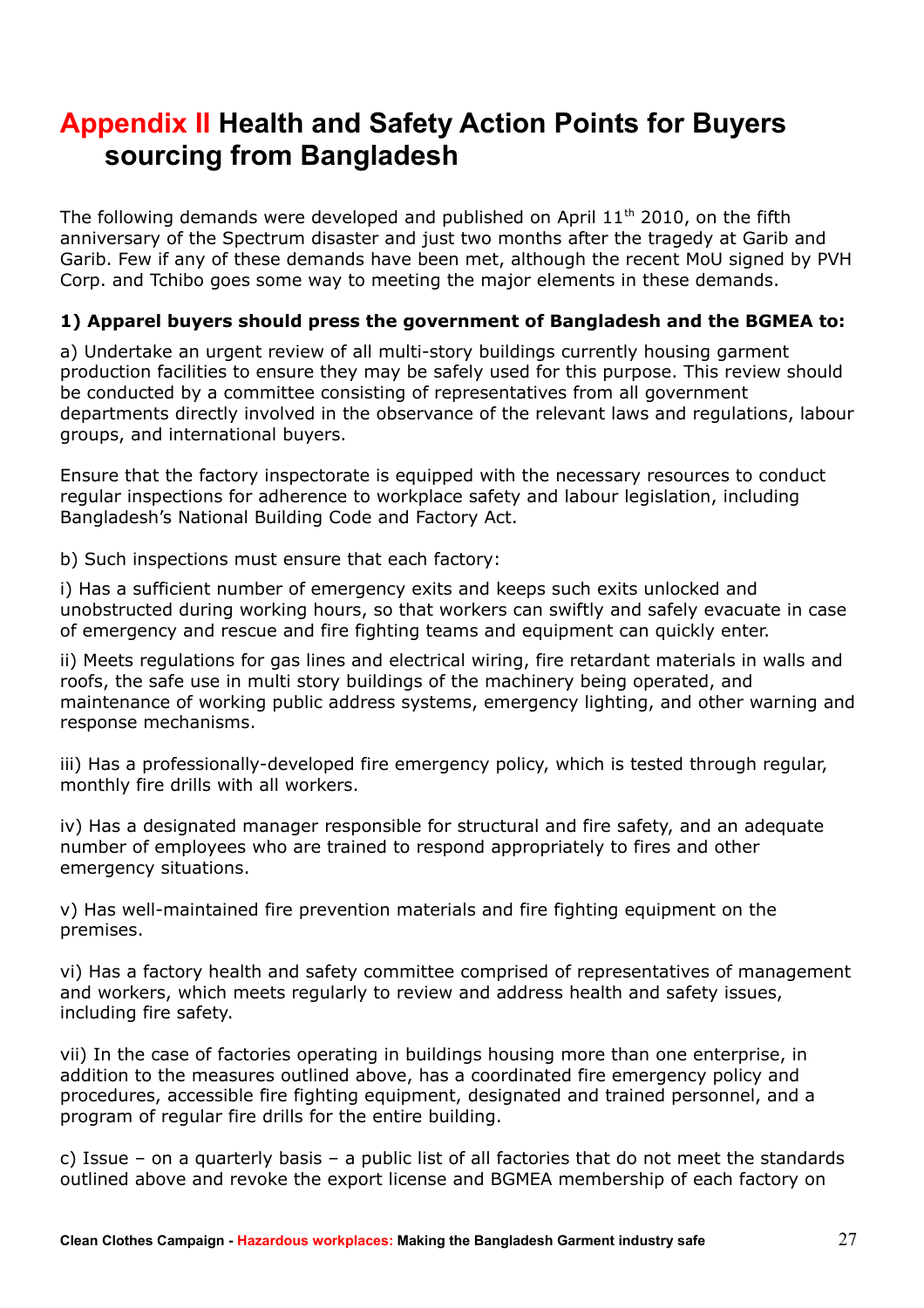this list until compliance is demonstrated.

d) Set up a high-level investigative committee to conduct inquiries into accidents at factories involving worker fatalities or multiple serious injuries. Such a committee should conduct a thorough investigation into the causes of each such incident and issue a public report of its investigation. The government should pursue all applicable criminal charges against the employer in the case of negligence.

e) Provide emergency short-term compensation and adequate disability or survivors' benefits to the families of workers who are killed or permanently disabled because of workplace accidents. Provide free medical treatment to workers injured in such incidents. The amount of compensation should be determined through negotiations with worker rights organisations, including the unions representing the workers.

f) In the case that factories are closed due to accidents or a failure to meet safety standards, ensure workers are provided income support, equivalent to their former average earnings, for the duration of the closure or, in cases where factories are closed permanently or for a extended time, a reasonable period in which to secure alternative employment.

g) Ensure respect for workers' internationally recognised rights of freedom of association and collective bargaining. Trade unions can and should play a central role in promoting workplace health and safety by ensuring workers a voice in identifying and addressing hazards, and providing collective representation to workers who are injured in workplace accidents. Government (in particular the Joint Director of Labor) and factory management should ensure the removal of all unlawful or unreasonable obstacles to the registration of factory-level unions.

#### **2) Buyers should do the following with respect to each of their own supplier factories:**

a) Conduct regular audits of factories to ensure the facilities are compliant with applicable structural and fire safety standards, including in each area discussed in item 1.C above.

b) Develop a system that includes meaningful engagement with labour groups at each stage of the audit process, including pre-audit planning, arrangements for labour groups to accompany brand representatives to observe inspections at certain facilities, and review of audit findings.

c) Notify the Bangladesh government and BGMEA when factory audits identify health and safety hazards, and publicly disclose the results of such audits.

d) Ensure that workers have information about and access to credible grievance mechanisms in order to report information about health and safety hazards.

e) Ensure respect for workers' internationally recognised rights of freedom of association and collective bargaining. As discussed above, trade unions can and should play a central role in promoting workplace health and safety.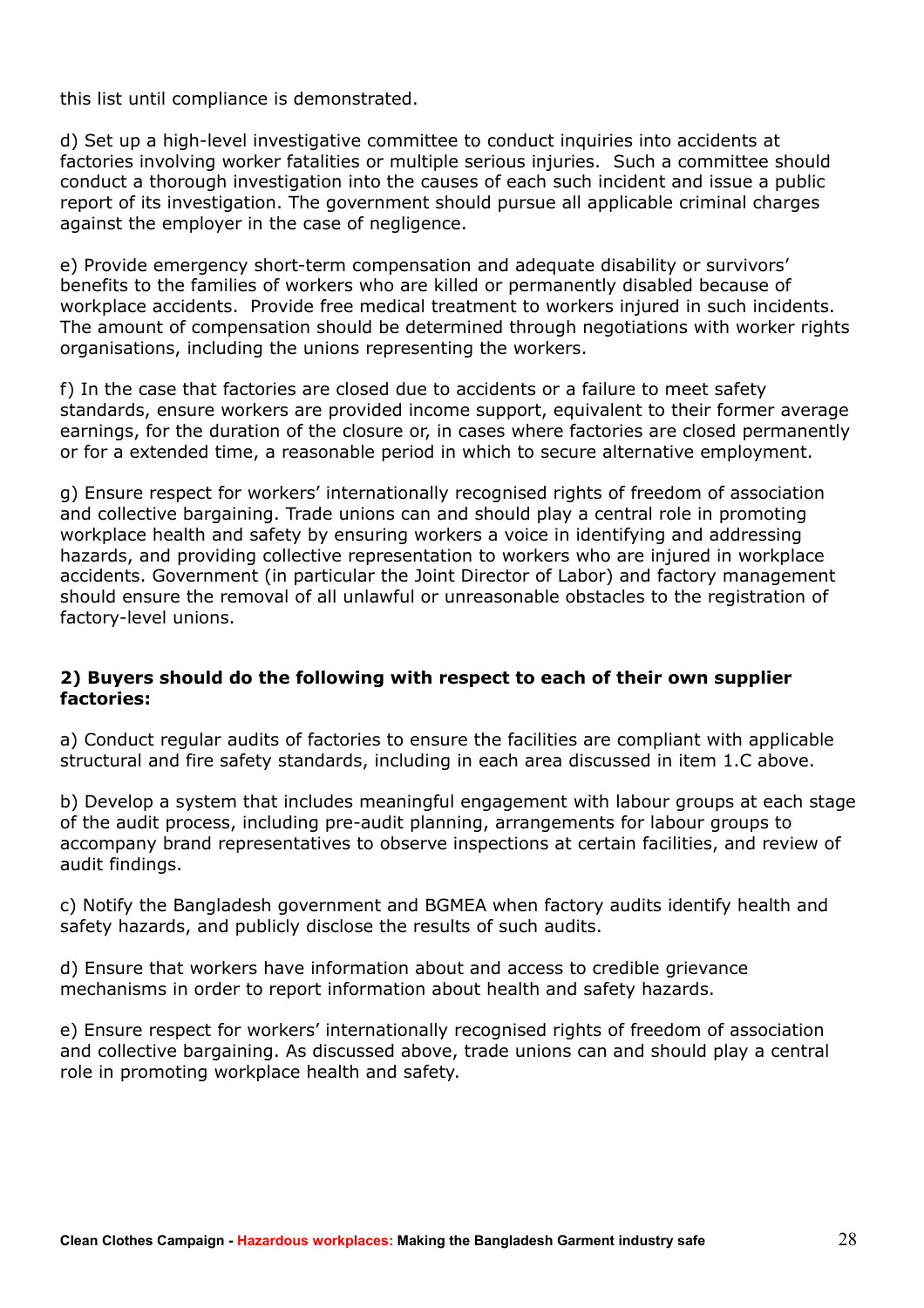# **Appendix III Joint Memorandum of Understanding on Fire and Building Safety**

Bangladesh's garment sector is a significant economic power; it generates 75% of the country's total export earnings and has become the most significant source of domestic employment for the country's fast-growing workforce, currently employing an estimated 3.5 million workers. Yet there are serious concerns about workplace safety. The Bangladeshi government reported that 414 apparel workers died in fires between 2006 and 2009. In 2010, two large fires resulted in the deaths of 50 workers.

The problem of unsafe conditions in Bangladesh's apparel factories must be addressed at multiple levels by a variety of different stakeholders. The Government of Bangladesh must play a critical role in long-term, sustainable change by updating laws and implementing regulations, improving factory inspections, and establishing the tripartite framework necessary for appropriate relations between employer and labor stakeholders. Other governments and multilateral organizations should encourage these changes. Factory owners and operators ("factories" or "suppliers") must commit to facilitate and support a continuing cycle of safety management based on ongoing dialogue between management and trade unions or workers' elected representatives.

Brand owners and retailers (also referred to as the "companies" or "company") must verify that the factories they use comply with applicable safety standards and must ensure that their pricing and sourcing practices make this feasible. In this context, the undersigned parties have agreed to work together building trust and consensus, to facilitate immediate improvements that will create safer workplaces and demonstrate to the wider industry requirements for protecting workers.

The undersigned parties are committed to the goal of a safe and sustainable Bangladeshi Ready-Made Garment ("RMG") industry in which no worker needs to fear fires, building collapses, or other accidents that could be prevented with reasonable health and safety measures. The following program, designed for a two-year period, is a pragmatic first step towards this end goal. Local ownership is key to long term sustainability and the active participation of the government and industry associations is foreseen. The program will be evaluated continuously to help participants improve it and design future steps to create a safe and sustainable Bangladeshi RMG industry.

#### **The following are the elements of the program:**

#### **TASK FORCE**

- 1) The establishment of a multi-stakeholder Task Force, led by an Oversight Committee (OC) comprised of a subset of Task Force members, to lead a timebound program of two years to improve fire and building safety and for the purpose of undertaking the items listed below.
- 2) The Task Force will be comprised of nine total members, who will be designated in the following manner: The labour signatories to this MOU will designate four Task Force members and will designate two of those members to also serve on the OC; the company signatories to this MOU will designate four Task Force members and will designate two of those members to also serve on the OC; one person will be designated jointly by the company and labour signatories to serve on the Task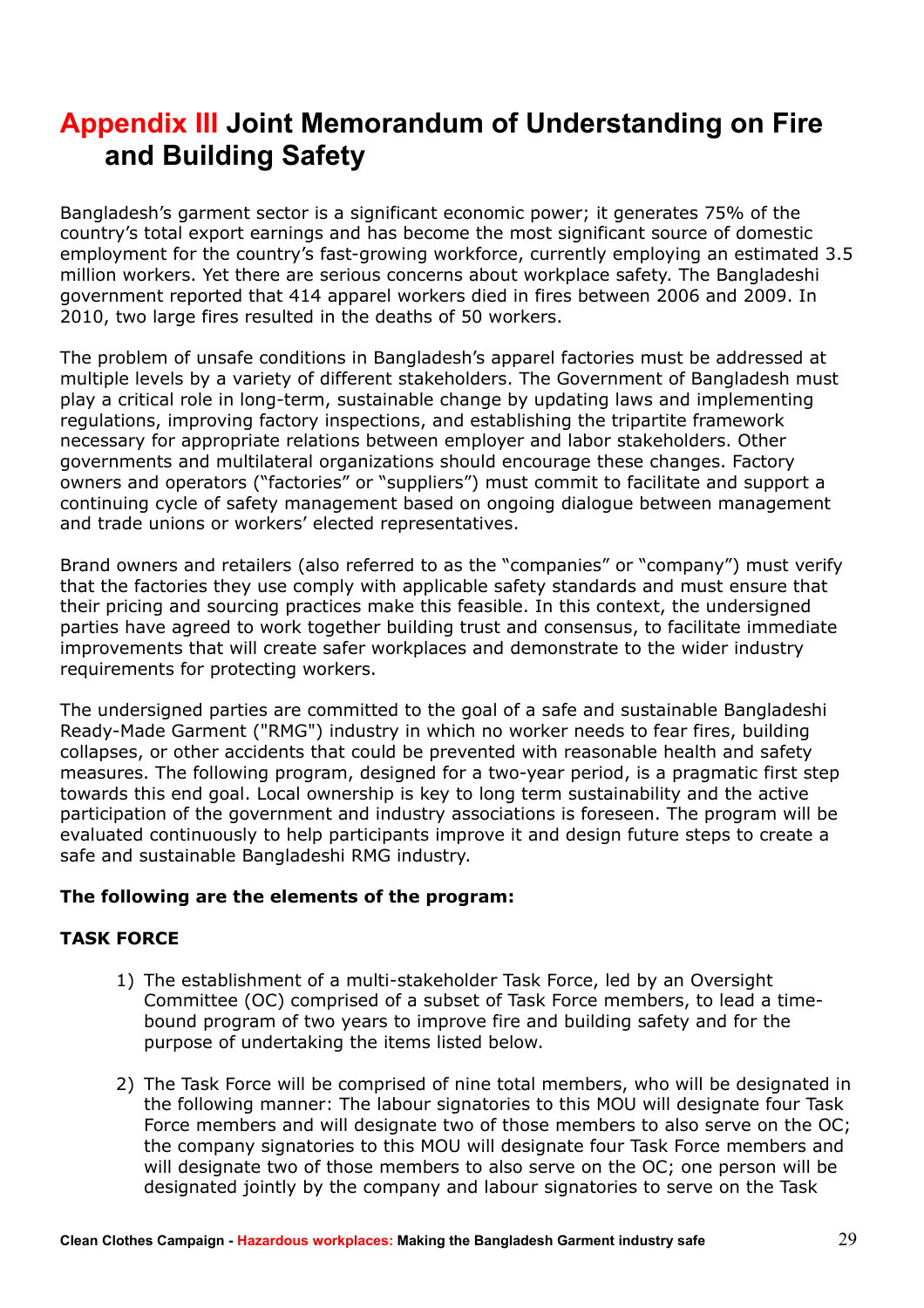Force and the OC. The ideal Task Force will include labour representatives selected from Bangladeshi trade unions, international trade unions and labour nongovernmental organizations ("NGOs"), and business representatives selected by the companies from Bangladeshi suppliers and brand owners and retailers sourcing from Bangladesh.

#### **OVERSIGHT COMMITTEE**

3) The OC shall be the body that has ultimate authority to administer this fire and building safety program, including, but not limited to: the selection, contracting, compensation and review of the performance of the Chief Inspector and Training Coordinator; overseeing and approving the program budget; overseeing financial reporting and hiring auditors; and such other management duties as may be required. The OC shall exercise this authority in consultation with the full Task Force.

#### **CHIEF INSPECTOR**

- 4) A qualified Chief Inspector, with fire safety expertise, who is independent of and not employed by companies, trade unions or factories, will be unanimously appointed by the OC.
- 5) The appointment will be made from a list of one or more candidates that will be provided to the OC by Garrett Brown (Maquiladora Health & Safety Support Network), who shall develop this list in consultation with relevant stakeholders in Bangladesh and internationally. The OC will appoint one of the candidates from the list presented by Garret Brown unless there is clear evidence that all of the candidates on the list are unqualified due to demonstrated incompetence and/or bias, in which case the OC will ask Garrett Brown to provide a list of additional candidates, which list shall be treated in the same manner as the original list, and so on until a Chief Inspector is appointed.
- 6) The Chief Inspector will design and implement a fire safety inspection program that is credible and effective and based on internationally recognized workplace safety standards.
- 7) As long as the Chief Inspector acts in a manner consistent with the provisions of this MOU and unless there is clear evidence of malfeasance or incompetence on his or her part, the OC shall not restrict or otherwise interfere with the Chief Inspector's performance of the duties set forth in this MOU as he or she sees fit, including the scheduling of inspections and the publishing of reports.

#### **FACTORY LISTS**

- 8) In order to facilitate implementation of this program, the companies participating in the program will provide to the Chief Inspector accurate and regularly updated lists of their approved suppliers (including sub-contractors) in Bangladesh, organized by tiers as set forth in point 11.
- 9) The Chief Inspector will create a single aggregated list of all suppliers in Bangladesh (including sub-contractors) used by the companies, with an indication as to which factories on this list have been designated by one or more companies as Tier 1 factories and which have been designated by one or more companies as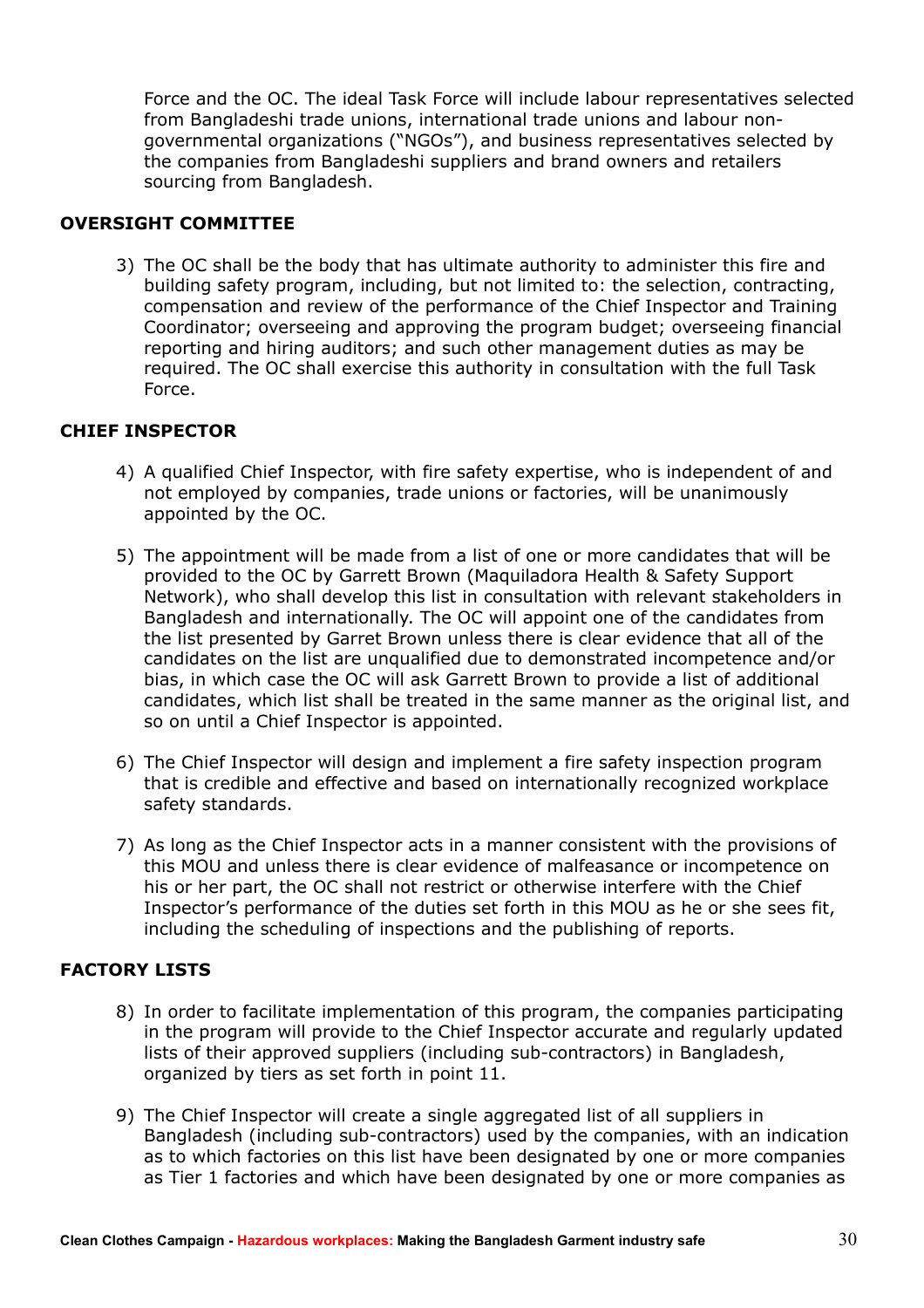Tier 2 factories, and shall make this list available to the public and shall update this public list as needed.

10) All participating companies will submit a list of factories to the Chief Inspector that accounts for not less than 65% of their orders by volume, irrespective of their size as a customer at each facility. These lists containing volume data and linking specific companies to specific factories will be kept confidential.

#### **FACTORY TIERS**

- 11) The primary facilities for inspection, remediation and training will be those identified by each participating brand owner or retailer as representing, in the aggregate, approximately 30% of that company's annual production in Bangladesh by volume ("Tier 1 factories"). The secondary facilities for inspection and remediation (but not training) will be any remaining major or long-term suppliers to the company ("Tier 2 factories").
- 12) Together, Tier 1 and Tier 2 factories must represent approximately 65% of the company's production in Bangladesh by volume.
- 13) The tertiary facilities will be those with occasional orders, one-time orders or those for which a company's orders represent less than 10% of the factory's production in Bangladesh by volume ("Tier 3 factories"). Tier 3 factories will be the subject of initial inspections under the program led by the Chief Inspector. These will be more limited than the inspections conducted for Tier 1 and Tier 2 factories. Their main purpose will be to identify facilities among Tier 3 where safety risks are high. In cases where high risks are identified at a Tier 3 factory, the applicable companies will agree to cause the factory to be subjected to the same inspection as performed on Tier 1 and Tier 2 factories. At the remaining Tier 3 factories, participating companies will work to ensure that the suppliers are addressing fire and building safety issues in the facilities.

#### **INSPECTIONS**

14) A thorough, independent safety inspection of multi-story RMG production facilities that supply to the undersigned companies will be carried out by skilled personnel acting under the direction of the Chief Inspector. Individual inspectors or inspection organizations will be appointed by the Chief Inspector to conduct said inspections, with priority for factories where workers have submitted complaints regarding fire and electrical safety, where initial evaluations confirm a priority need, where management is willing to participate, and/ or with which any participating company has reasonably significant influence.

#### **REMEDIATION**

- 15) The Chief Inspector's recommendations concerning corrective actions necessary to bring factories into compliance with building, fire and electrical safety standards shall be mandatory and time-bound, with sufficient time allotted for all major renovations.
- 16) Each company will make a good faith effort with each factory in which it has production to have the factory (a) remediate violations discovered upon inspection; (b) implement all other aspects of this MOU applicable to the factory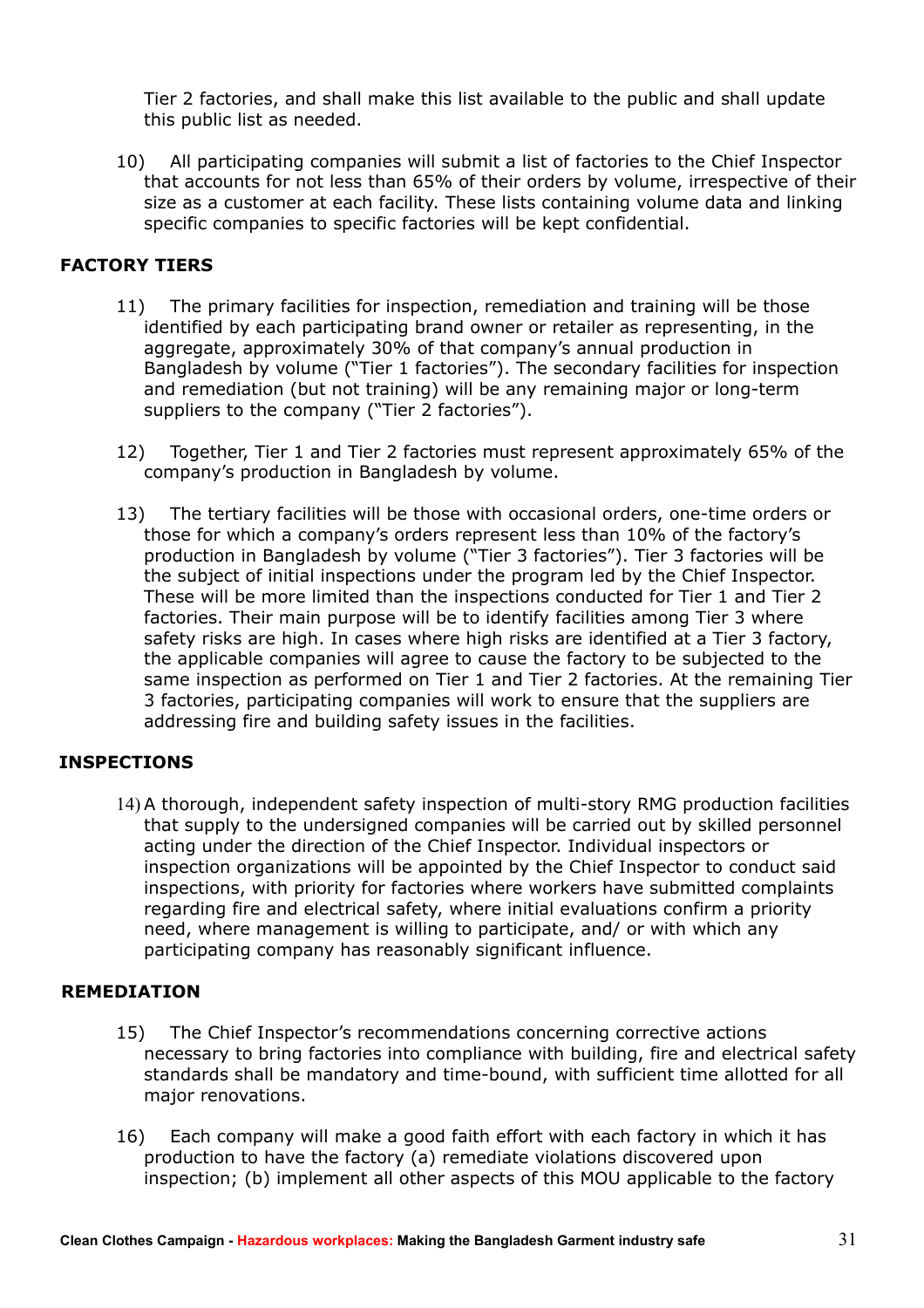(e.g., submission to inspections, implementation of a worker complaint process and creation of health and safety committees, it being understood that only Tier 1 factories need to implement fire safety training programs).

- 17) The signatory companies will also work in conjunction with the OC in seeking financial and related assistance from governments and private funders from around the world in an effort to help factory owners secure the resources to remediate discovered violations and implement other aspects of the MOU as described above. The efforts of the companies to secure assistance shall not be interpreted as a reason to delay any actions in clause 16 above.
- 18) The trade unions and NGOs that are signatories to this MOU shall be consulted at an early stage in the remediation process if progress is not being made. Early notice shall be given by the applicable company to the applicable supplier regarding its non-compliance and/or failure to remediate, its risk of the loss of orders for continued failure to comply or remediate and its need to ensure compliance with labour standards in the event orders are discontinued as a result of the failure to remediate and the employment of any workers is terminated as a result.
- 19) As a final resort, if the factory fails to remediate any high risk or implement other applicable terms of this MOU, the companies producing there will cease doing business with the factory.

#### **RESPONSIBLE TRANSITIONS**

- 20) During any period that a factory (or portion of a factory) is closed for renovation, workers' employment relationship shall be maintained and workers shall not suffer any loss of pay.
- 21) In case business is ceased with any factory pursuant to Paragraph 19, orders from that factory shall be consolidated in qualified Tier 1 and Tier 2 factories identified as safe, unless the orders being relocated are not suitable for production in any safe Tier 1 or Tier 2 factory, in which case the responsible brand or retailer may relocate the orders to any factory where high safety risks have not been identified, provided that the brand or retailer shall ensure that the total volume of its production in Bangladesh is not reduced as a result.
- 22) In such cases, all reasonable effort shall be made to ensure that any workers whose employment is terminated as a result of the loss of orders are offered employment with safe suppliers, including actively working with suppliers to provide hiring preferences to these workers.

#### **COMPLAINTS PROCESS**

- 23) The Task Force will develop a worker complaint process and mechanism that ensures workers from Tier 1, 2 and 3 factories can complain about health and safety risks safely and confidentially to the Chief Inspector.
- 24) All complaints will be followed up in a timely fashion and factories that are the subject of complaints will be given high priority in the scheduling of inspections.

#### **REVIEW OF BUILDING STANDARDS**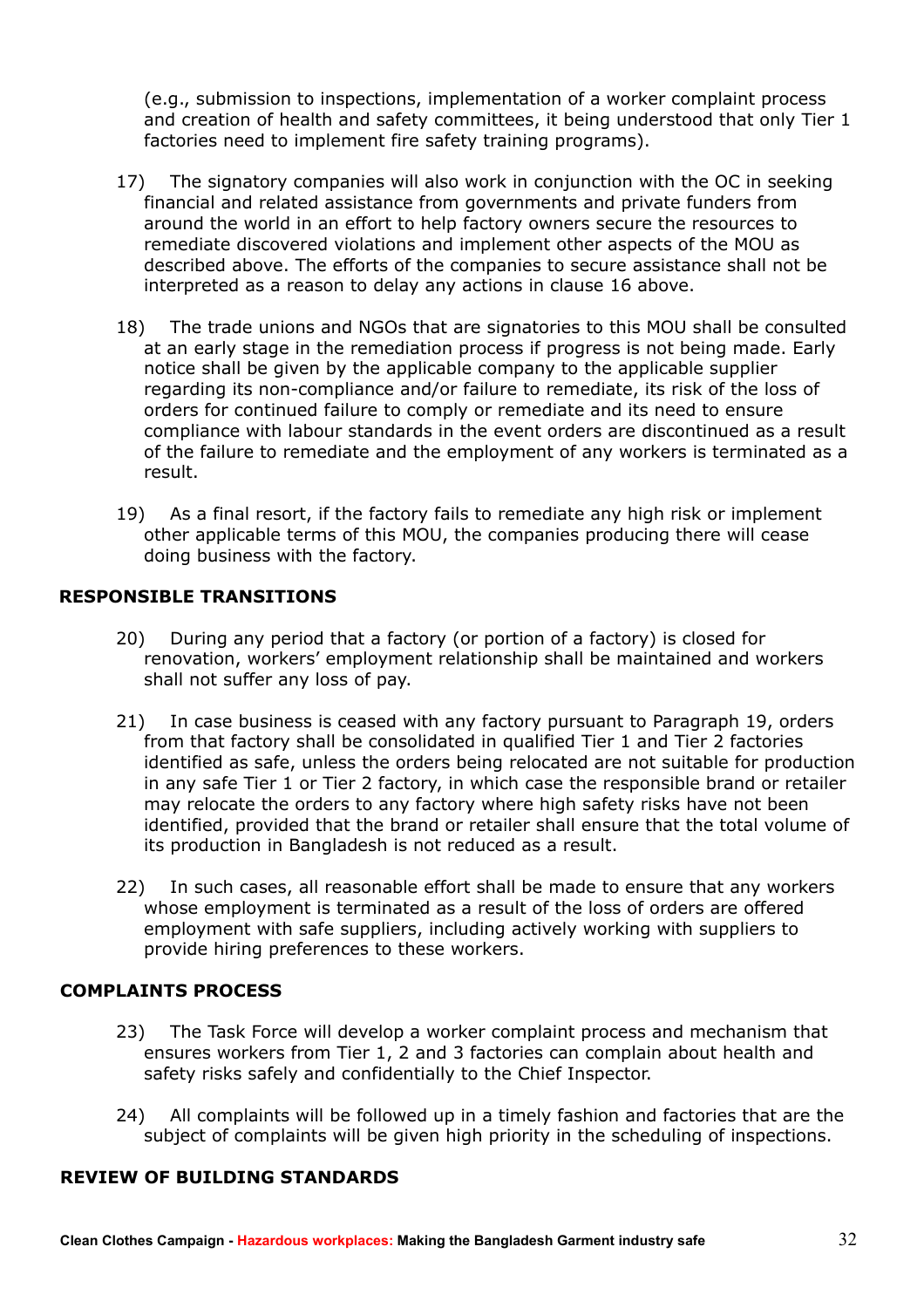- 25) One or more qualified experts appointed and supervised by the Task Force shall complete a full and rigorous review of current building standards and regulations for RMG enterprises. There shall be sufficient resources for the review to ensure it is credible and effective.
- 26) The parties to this MOU intend to provide guidance to the Government of Bangladesh on adequate and effective fire and building safety regulation in industrial environments, including benchmarks for compliance.
- 27) Such standards shall include agreed procedures to ensure the right of a worker to refuse dangerous work or shut down work that he or she believes in good faith is unsafe, without suffering discrimination or loss of pay.

#### **REPORTING**

- 28) The Chief Inspector will regularly provide detailed information to the OC regarding the inspection process and design and will promptly convey all Inspection Reports to the OC.
- 29) The Chief Inspector will immediately disclose to the public Inspection Reports for factories in which s/he has identified imminent and severe threats to health and safety.
- 30) Inspection reports for factories not containing imminent and severe threats will be made public in the following manner:
	- i. Factory management, the factory's health and safety committee, and worker representatives, if there are one or more unions with members in the factory, will be briefed verbally by the Chief Inspector as to his/her findings upon completion of the inspection,
	- ii. factory management, the health and safety committee and worker representatives will be presented with the Chief Inspector's written report as soon as it is completed;
	- iii. three weeks from the date on which the Chief Inspector provides factory management the written report, the Chief Inspector will disclose the report to the public, accompanied by the factory's remediation plan, if the latter has been provided to the Chief Inspector and has been deemed adequate by the Chief Inspector prior to publication of the inspection report.
	- iv. If, in the judgment of the Chief Inspector, the factory does not, at the time the inspection is completed, have a properly functioning health and safety committee with worker participation, as required by Bangladeshi law, the Chief Inspector will disclose the inspection report, upon its completion, to the Bangladeshi labor unions that are signatories to this MOU.
- 31) The purpose of providing the inspection report to the health and safety committee, to worker representatives in the factory, and/or to the Bangladeshi union signatories is to ensure that workers are informed promptly as to inspection findings and are able to provide input through worker representatives in the development of the remediation plan.
- 32) If the Chief Inspector determines at any point that a factory is not acting expeditiously to implement remedial recommendations, the Chief Inspector will issue a public statement reporting his or her concerns.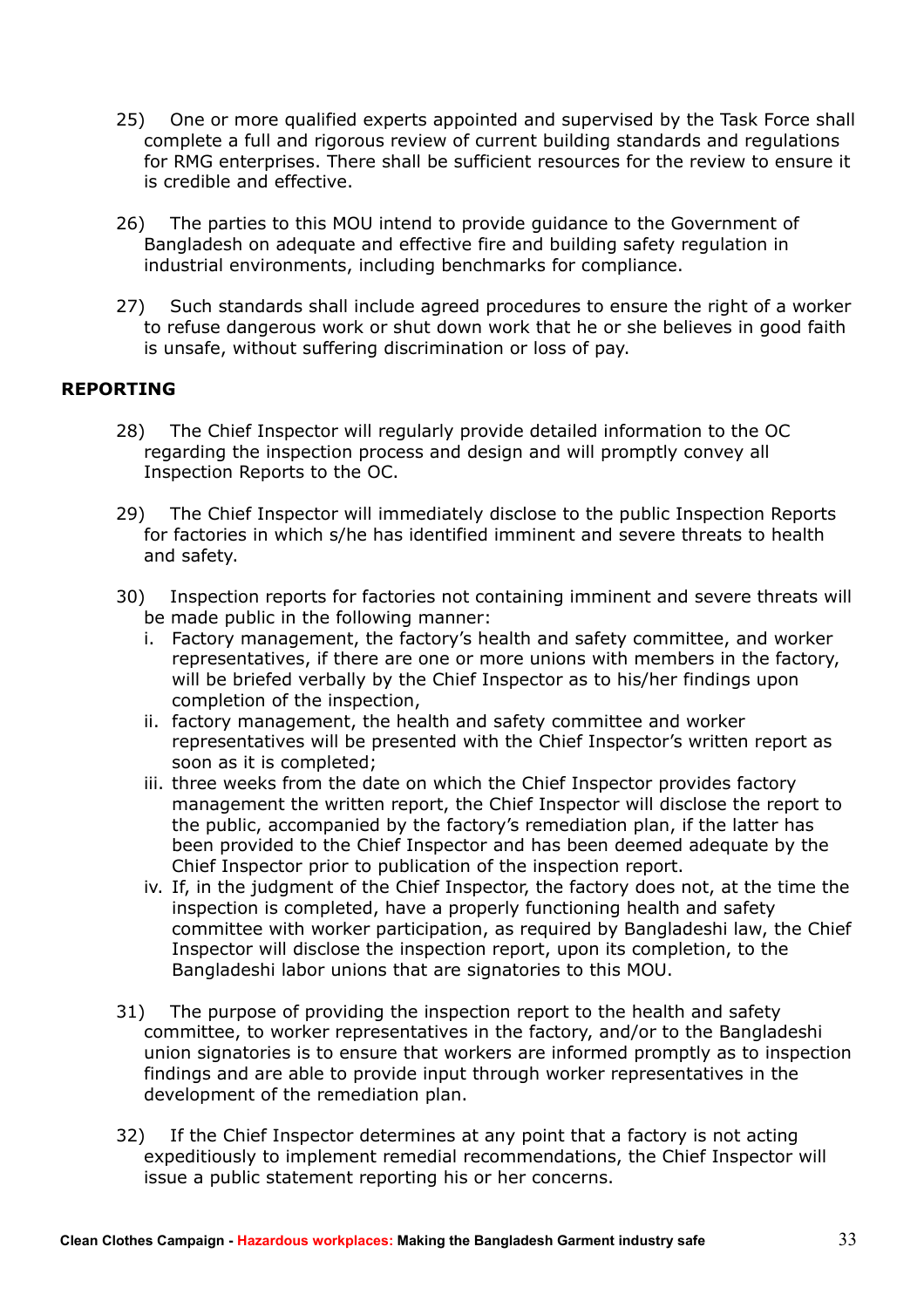- 33) In addition, the Chief Inspector will publish quarterly Aggregate Reports which summarize the inspection and remediation activity of the prior quarter. All Aggregate Reports will include both aggregated industry compliance data as well as a detailed review of findings, remedial recommendations, and progress on remediation to date for all factories at which inspections have been completed.
- 34) The Task Force will explore how compliance could be made a prerequisite for factories to receive an export license.

#### **TRAINING PROGRAMS**

- 35) The OC will appoint a Training Coordinator who will establish and deliver extensive workplace-based fire safety training programs for workers, managers and security staff to be delivered with involvement of trade unions and specialized local experts.
- 36) The Tier 1 factories will participate in intensive training in which the Training Coordinator and designated training teams, including union representatives, will be ensured access to the factories to provide training to workers and management on a regular basis.
- 37) This training program will include guidance in how workers can proactively participate in advancing workplace fire safety and health through the exercise of their rights.

#### **HEALTH AND SAFETY COMMITTEES**

- 38) The participating brand owners and retailers shall require the creation of health and safety committees in all Bangladesh factories that supply to them.
- 39) Functioning in accordance with Bangladeshi law, each committee will be comprised of workers and managers, with workers representing no less than 50% of the members, and with selection of workers to be made by the factory's trade union, if present, and by democratic election among the workers where there is no trade union.
- 40) The role of the committee is to reduce illness and injury by identifying health and safety risks, making recommendations for reduction of risks, and educating managers and workers about health and safety issues, with the goal of making health and safety activities an integral part of the organization's operating procedures and culture.
- 41) The committee will meet regularly and maintain records of its proceedings and activities.

#### **SUPPLIER PARTICIPATION**

- 42) Each of the parties to this MOU will make reasonable efforts to fulfill the terms of this MOU and support the successful completion of the project.
- 43) Each of the signatory brand owners and retailers shall require all of its suppliers in Bangladesh to participate fully in the inspection, remediation, training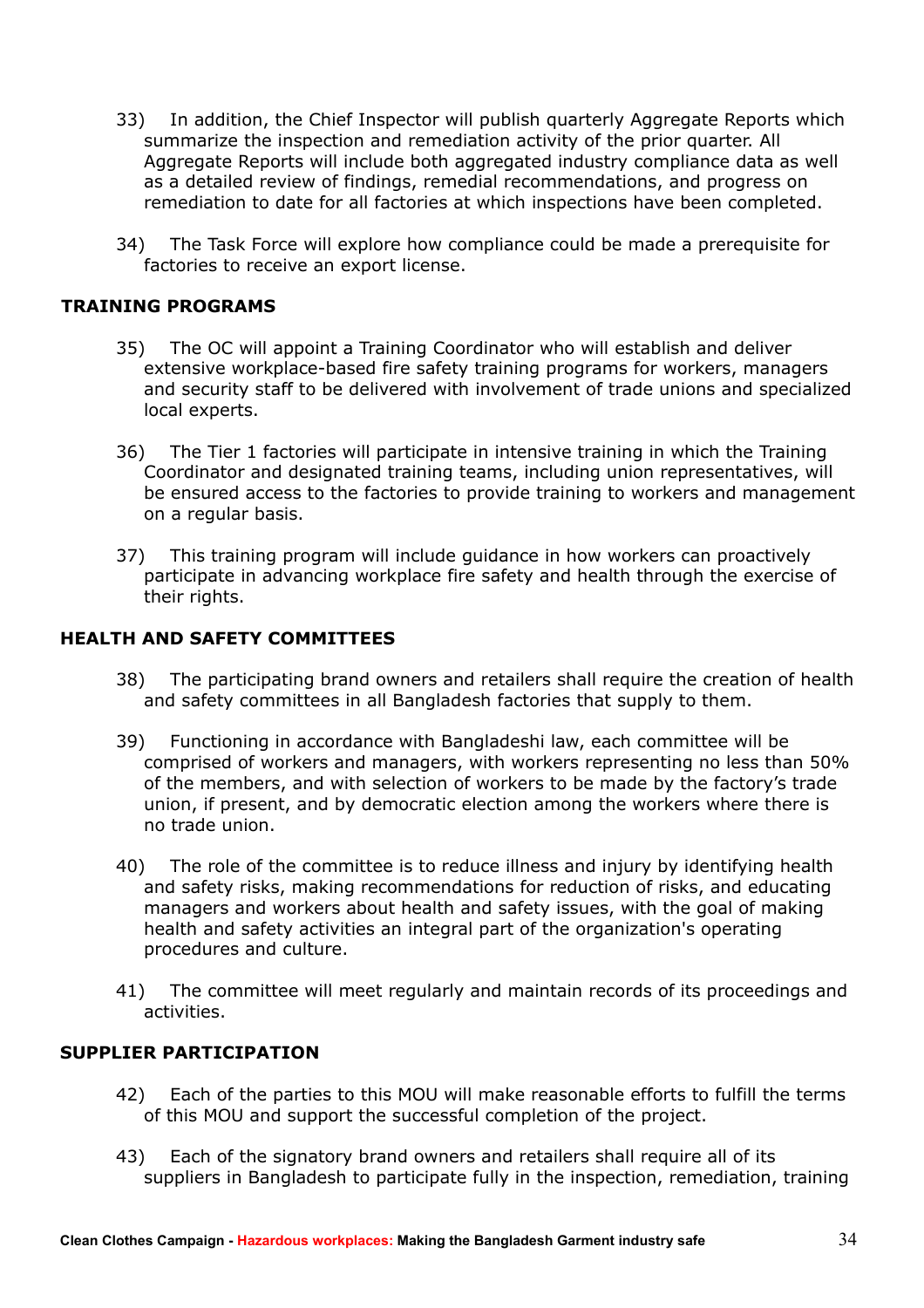and health and safety committee activities, corresponding to their designated status as Tier 1, 2 or 3 factories, as described above in this MOU.

#### **SUPPLIER INCENTIVES**

- 44) In order to induce Tier 1 and Tier 2 factories to comply with upgrade and remediation requirements of the program, participating brands and retailers will not offer prices to, or accept prices from, factories such that the factories would be without the financial wherewithal to maintain safe workplaces and comply with upgrade and remediation requirements instituted by the Chief Inspector.
- 45) As further inducement to Tier 1 and Tier 2 factories to comply with upgrade and remediation requirements, as determined by the Chief Inspector, the participating companies will continue business at comparable or greater order volumes with such factories at least through the initial two-year term of this program, provided that (a) such business is commercially viable for each company, and (b) the factory continues to substantially meet the company's terms.

#### **FINANCIAL SUPPORT**

46) Financial support during the two-year term of the program will be provided by the participating brand owners, retailers and suppliers. The brand owners and retailers will share equitably among themselves the financial burden of funding this program, taking into account their respective financial resources, and will ensure the complete funding of this program.

#### **PROGRAM DURATION**

47) The implementation of the program shall begin on the date when at least four well-known international apparel brand owners and retailers that source from Bangladesh have become signatories to this MOU (the "effective date"), and shall continue from that date for a period of twenty-four months.

#### **PROGRAM LAUNCH**

- 48) The labour unions, NGOs, brand owners and retailers that are the signatories to this MOU as of its effective date shall, within 30 days of that date,
	- a) Appoint their respective members of the Task Force pursuant to Paragraph 2.
	- b) Appoint, and (in the case of the brand owners and retailers) provide funds to compensate, a person who shall serve as an Interim Administrative Coordinator for a period of no less than 90 days. The Interim Administrative Coordinator shall assist the signatories in establishing the Task Force, and assist the OC, once appointed, in completing its initial tasks, as provided in Paragraphs 1, 2, 4, 5 and 50.

#### **ADDITIONS OR CHANGES**

49) By mutual agreement, the signatories, either before or after the effective date, may make such changes to the administrative, leadership, and/or oversight mechanisms of the program that the signatories may feel are in the best interests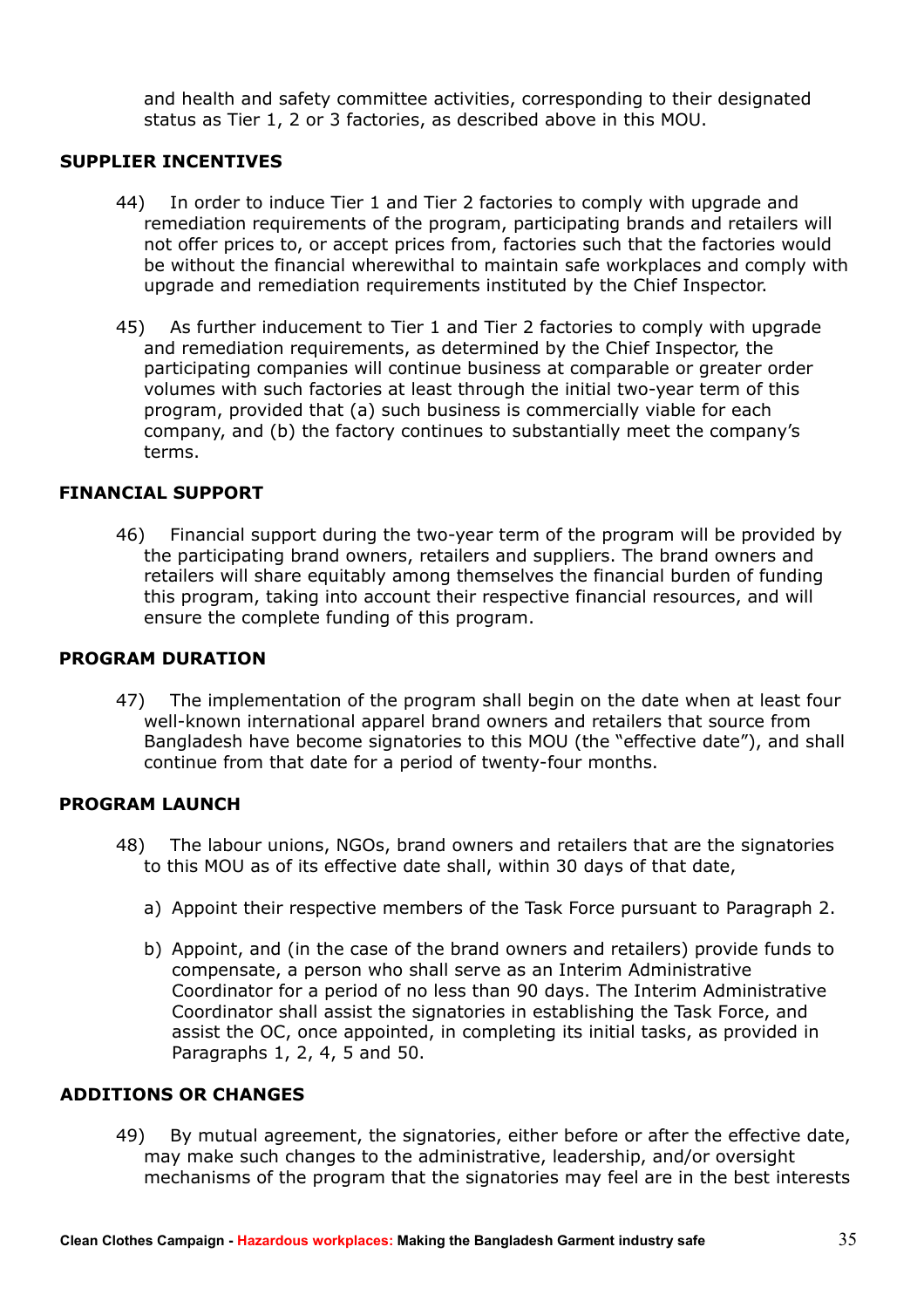of the program.

#### **IMPLEMENTATION PLAN**

50) The OC will, within 45 days of all its members being appointed, agree upon, in consultation with all other relevant stakeholders, a plan for the implementation and administration of the Bangladesh RMG fire and building safety program described above that will include, at minimum:

a) The schedule for implementing the program activities described above, including, but not limited to, the review of current building standards and regulations referred to in Paragraph 25; the factory inspection program discussed in Paragraph 14; the fire and building safety training program discussed in Paragraphs 35-37; and the implementation of health and safety committees, as discussed in Paragraphs 38-41.

b) A process for binding and legally enforceable arbitration of disputes between parties to this MOU with respect to this MOU and the program, including, but not limited to the allocation of costs relating to any arbitration.

c) A full budget for the expenses of the Task Force, the OC and the administration of the program, and budgeted compensation and reimbursement for expenses of:

- i. a qualified Chief Inspector and sufficient skilled personnel to assist in carrying out the factory inspection program;
- ii. one or more experts to carry out the review of current building standards and regulations;
- iii. a qualified Training Coordinator and an appropriate number of skilled assistants needed to carry out the fire safety training program and activities related to the health and safety committees;
- iv. an Administrative Coordinator to provide administrative support and coordination for all aspects of the program; and the person(s) with financial, accounting and other relevant experience to oversee and account for the expenditure of the contributed funds.
- d) A formula for establishing the amount of funds each party will contribute to the budget. Each company will contribute in proportion to the annual volume of its garment production in Bangladesh relative to the respective annual volumes of garment production of the other companies, subject to a maximum contribution of \$500,000 per year for each of the two years of the program and, for companies with annual corporate revenue in excess of \$1 billion, a minimum contribution of \$250,000 per year for each of the two years of the program, with a sliding scale minimum contribution based on revenue to be determined for smaller corporations.
- e) Credible, robust, and transparent procedures for the accounting and oversight of all contributed funds.
	- 51) Once the accounting and oversight procedures referenced in Paragraph 50(e) are agreed upon, the undersigned companies shall be obligated to contribute funds in accordance with the formula established pursuant to Paragraph 50(d).
	- 52) Once agreed upon by the Oversight Committee, the implementation plan established pursuant to Paragraph 50 shall be documented in writing, immediately become incorporated by reference into this MOU and be binding on all current and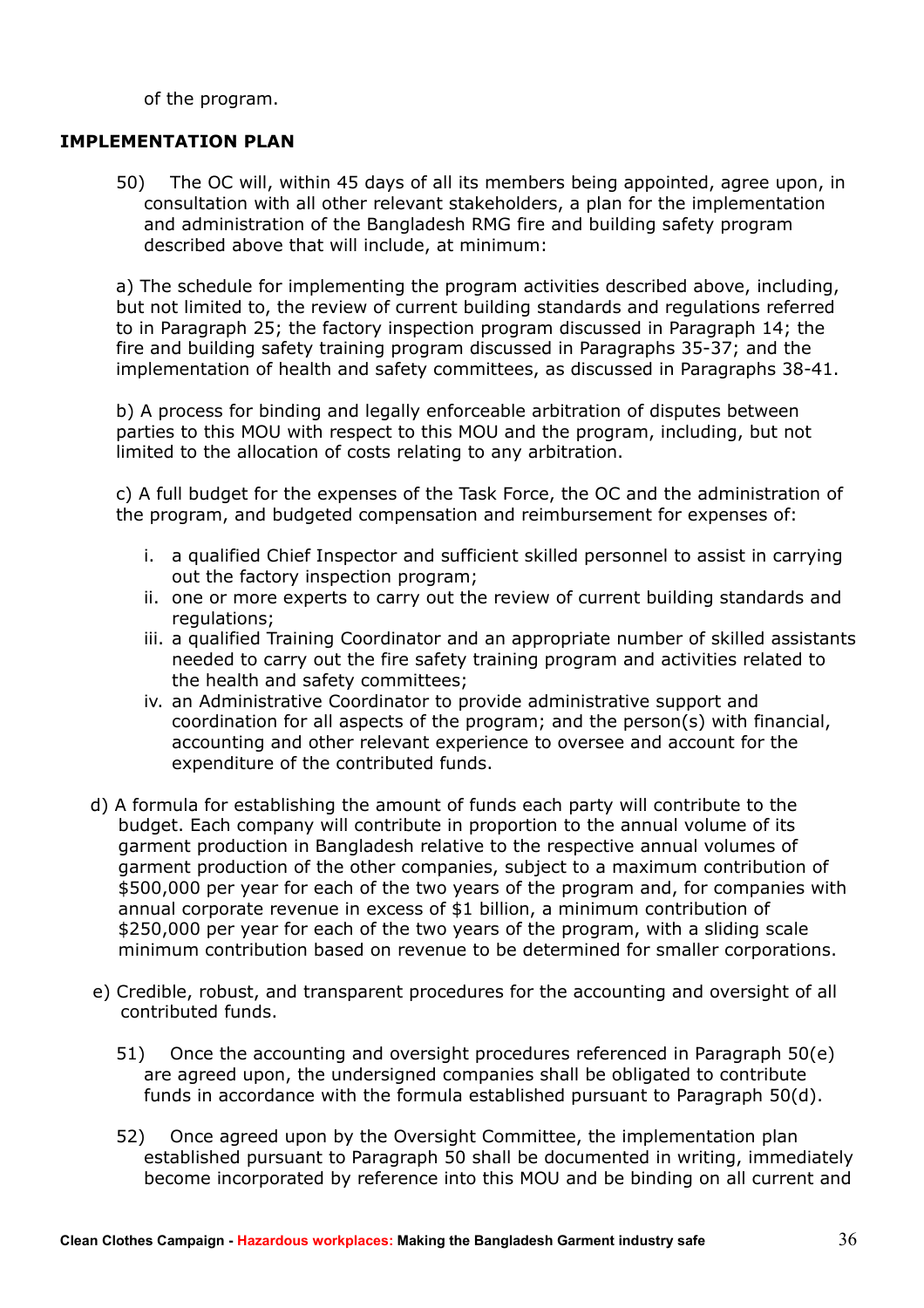future signatories to this MOU.

#### **DISPUTE RESOLUTION**

53) Actions to resolve any dispute among the signatories hereto prior to the establishment of the arbitration procedures under the implementation plan relating to the interpretation, application or implementation of this MOU may be brought in any court of law having jurisdiction over the subject matter and the necessary parties.

The foregoing is agreed to by the undersigned parties.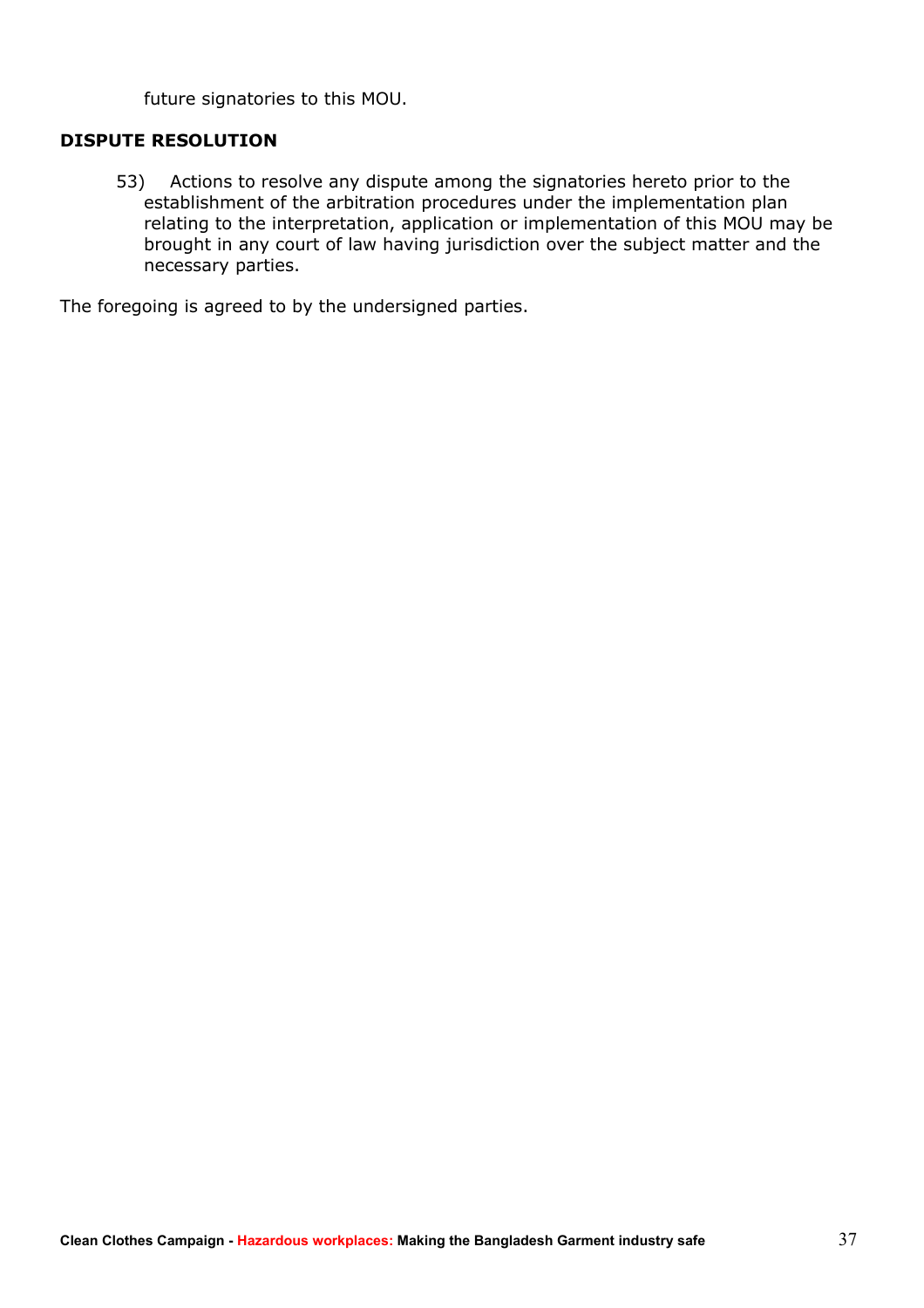# **Appendix IV explanatory note Hameem compensation model**

#### **MULTI STAKEHOLDER ROUND-TABLE MEETING ON COMPENSATION FOR VICTIMS OF THE THAT'S IT SPORSWEAR (HAMEEM GROUP) FIRE**

#### **Dhaka, 16 and 18 April 2011**

#### **DEMANDS ON COMPENSATION (Version amended following the meeting)**

#### **PREAMBLE**

The aim of this document is to set down the demands for compensation for the 9 workers who were seriously injured and the families of the 29 workers who died as a result of the fire at That's It Sportswear on December 14 2010.

These demands were formally agreed at a meeting of the members unions of the Bangladesh National Council (BNC) and other unions and are supported by the organisations listed at the bottom of the document.

The implementation of these demands shall constitute a good example of meaningful social dialogue and shall contribute towards an ethical and sustainable standard for dealing with industrial accidents, thus helping to protect the image of the RMG industry and helping to prevent damage to the reputations of responsible buyers doing business in Bangladesh.

This signatories of the present document acknowledge that some funds have already been pledged or paid by the Hameem Group, BGMEA and the government. Amounts already paid shall be deducted from the demands outlined below.

It is further recognised that provisions have been made in respect of funeral costs, payment of medical costs, and the education of the children of deceased workers.

However, the signatories of the present document believe that the current compensation arrangements are insufficient to meet the needs of those affected by the disaster and to mitigate the negative impacts on their lives.

The present demands are based on the learnings from the Spectrum case and from other recent compensation cases in the RMG sector.

The demands include compensation for general damages (compensation for pain and suffering and adjusting to life following the tragedy) as well as loss of future earnings (compensation for the long-term effects of losing a breadwinner in the family).

The signatories of the present document firmly believe that while it is essential to ensure that those affected by industrial disasters are adequately compensated, the emphasis must be on the prevention. Measures are needed to ensure that the government and employers take effective action on fire prevention and that the brands have adequate systems in place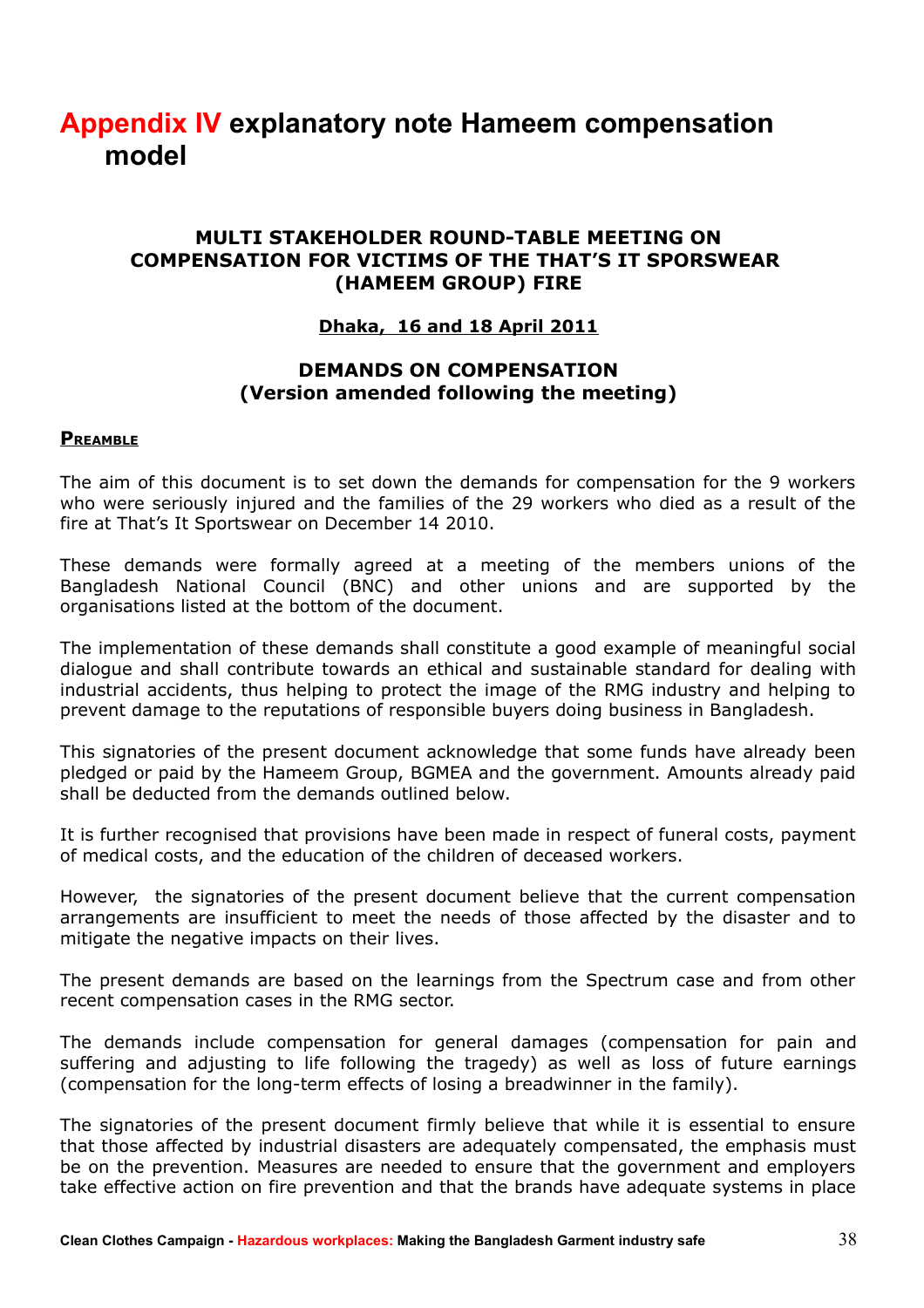to monitor safety and address any deficiencies. The issue of prevention shall be dealt with separately.

#### **LIST OF DECEASED AND INJURED WORKERS**

The names of the deceased workers shall be listed in an annex to the agreement, including their ages and the names and details of their beneficiaries. [List to be provided by the factory owner]

The list of injured workers shall be listed in an annex to the agreement along with a description of their injuries as per their medical reports. [List to be provided by the factory owner]

#### **FUNERAL COSTS**

It is noted that the Hameem Group has covered the the funeral costs of the deceased with additional assistance provided by the government [details to be provided].

#### **COMPENSATION PAYABLE TO THE FAMILIES OF THE DECEASED WORKERS**

#### **Compensation for pain and suffering**

The families of the deceased workers shall receive 500,000 takas (five hundred thousand) as compensation for pain and suffering.

#### **Compensation for lost wages**

Compensation for loss of earnings shall be calculated as follows:

50% of the minimum wage in the garment sector x 25 years with an adjustment for the projected average annual inflation rate.

The annual minimum wage is currently  $3,000 \times 12 + 4000$  (festival bonus) = 40,000 taka.

#### **COMPENSATION FOR INJURED WORKERS**

#### **Compensation for general damages**

Compensation for general damages (pain and suffering) for those who sustained serious injuries shall be determined taking into account the nature of the injuries and their psychological impact.

#### **Compensation for loss of income based on severity of injury**

The injured shall be independently assessed and awarded compensation based on loss of earnings for a length of time determined by the severity of their injuries and their incapacity to work.

Those with lasting injuries shall be awarded compensation as follows:

- Permanent disability: compensation based on 50% of the minimum wage in the garment sector in Bangladesh x number of years till the age of retirement.
- Serious damage but with the possibility of recovering: compensation based on 50% of minimum wage in the garment sector in Bangladesh for an indefinite duration until a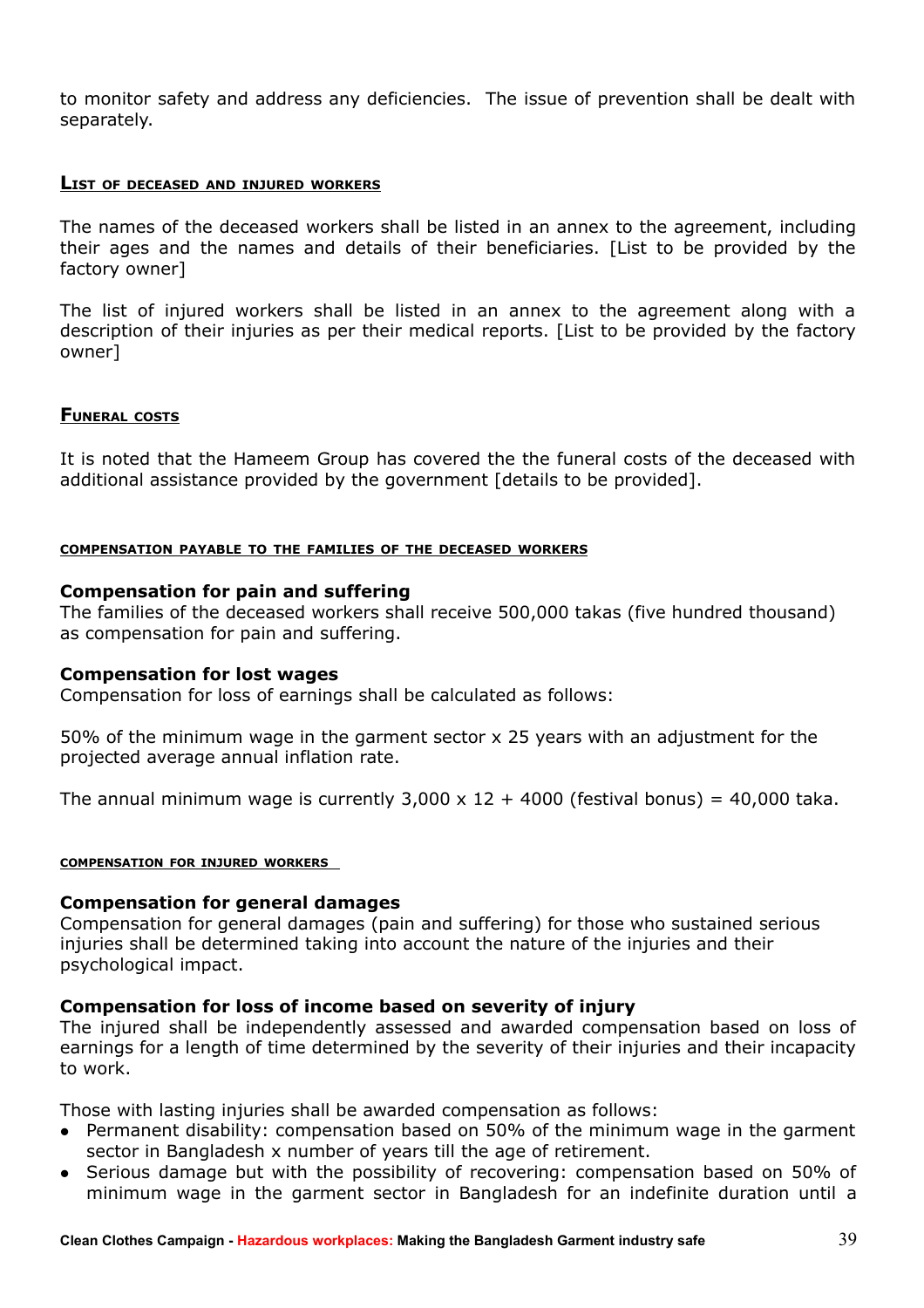medical assessment deems they are capable of re-employment;

- Temporary injuries: compensation based on 50% of the minimum wage in the garment sector in Bangladesh for six months;
- Superficial injuries of a temporary nature and low level of seriousness, which do not prevent common labour activities from being carried out: no compensation for loss of income.

#### **MEDICAL COSTS**

It is noted that the Hameem Group is already covering all the costs of providing adequate medical attention to the injured workers. Details of costs anticipated for the future shall be noted in the agreement. [Details to be provided]

#### **EDUCATION OF THE CHILDREN OF DECEASED WORKERS**

It is noted that the Hameem Group has committed to the paying the education costs of the children of the deceased workers. Details of costs anticipated for the future shall be noted in the agreement. [Details to be provided]

#### **DETERMINING THE BENEFICIARIES**

We note that to date the Hameem Group has paid compensation in accordance with the following guidelines:

- If the deceased worker was married with dependent children: 100% of compensation paid to the surviving spouse.
- If the deceased worker was married with no dependent children: 50% paid to the surviving spouse, 50% paid to the parents of the deceased worker.
- In the event of the death of both husband and wife with dependent children: 100% paid to the children.
- In the event of the death of both husband and wife with no children: 50% paid to the parents of the wife, 50% paid to the parents of the husband.

#### **EMPLOYMENT OPPORTUNITIES FOR FAMILY MEMBERS OF THE DECEASED**

The Hameem Group shall make every effort to provide employment to family members of the deceased workers in its facilities.

The brands shall make every effort to help family members of the deceased workers to find employment with their suppliers in Bangladesh.

#### **ADMINISTRATION AND DISBURSEMENT OF FUNDS**

The Hameem Group shall contract with a bank in Bangladesh to establish a Compensation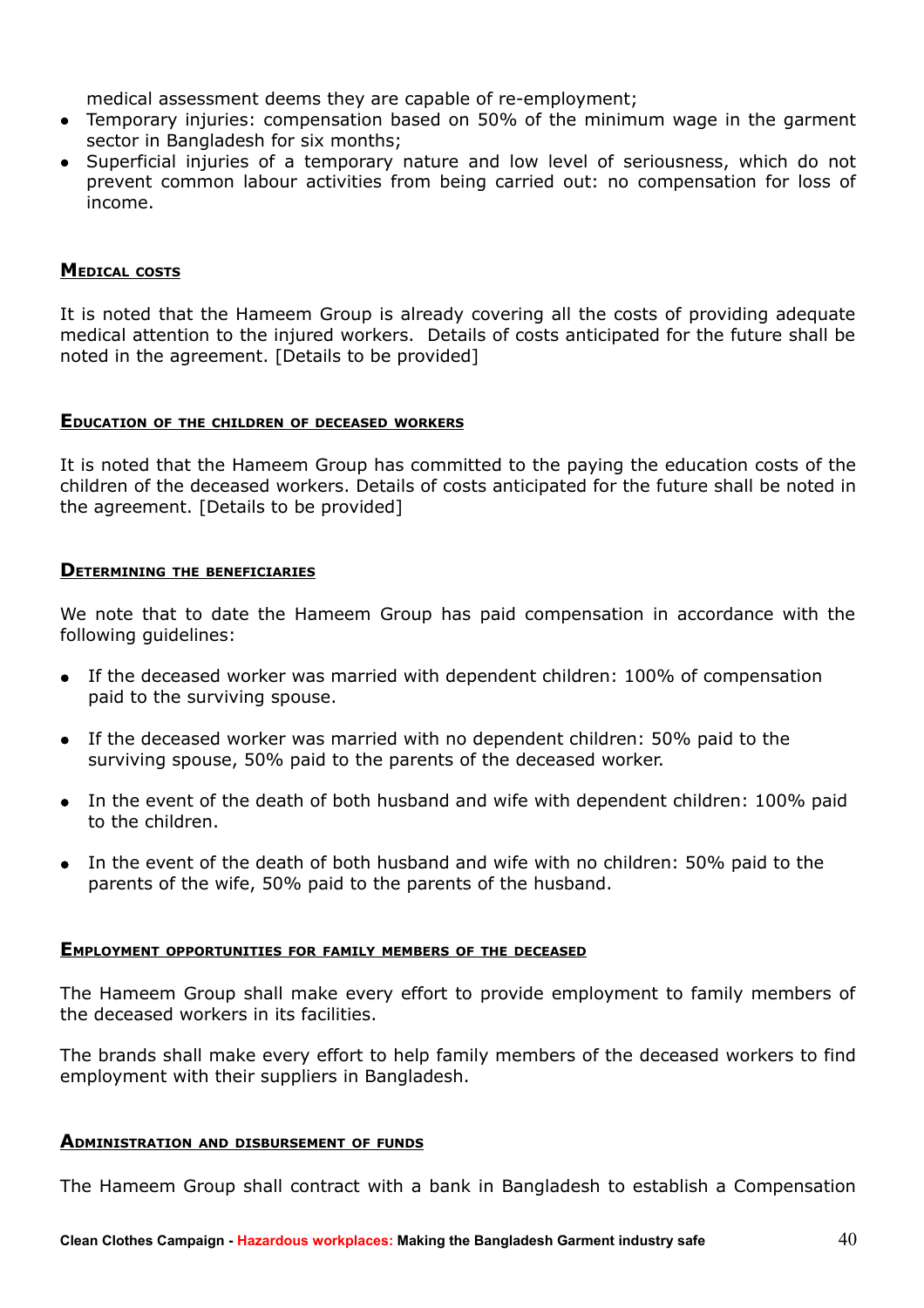Fund for those affected by the That's It Sportswear fire. The bank shall be responsible for transferring compensation to the bank accounts of the beneficiaries.

Contributions by brands shall be deposited to this account.

Agreement shall be reached at the meeting in Dhaka on whether the payments shall be made in a lump-sum or in the form of instalments. Issues to consider include how to ensure that payments are made in a timely manner; how to ensure that women are not denied access to their entitlement; and how to ensure that the long-term needs of dependants are provided for.

If payments are made in instalments then the amounts owed shall be adjusted to reflect the accrued rate of interest.

If necessary the Hameem Group shall assist the beneficiaries in opening a bank account.

#### **RESPONSIBILITY FOR THE PAYMENT OF COMPENSATION**

While the present document deals with the immediate needs of the those affected by the That's It Sportswear tragedy, the signatories to these demands recognise the need for longer-terms solutions to deal with compensation. We strongly support the urgent creation of an industry fund aimed at facilitating the payment of compensation in the event of fatal accidents in the sector.

In the meantime, however, in the absence of such a scheme, and taking into account the fact that buyers in general do not at present have adequate systems for detecting and addressing deficiencies in worker safety, the liability for compensation for general damages and lost wages shall be shared between Hameem, BGMEA, the government and the brands as follows:

Brands 45% of the total compensation amount Hameem 28% of the total compensation amount BGMEA 18% of the total compensation amount Government 9% of the total compensation amount

Amounts already paid shall be deducted from the amounts owed.

The contribution of the brands shall be pro-rated based on their percentage of orders from brands that had a regular sourcing relationship with That's It Sportswear in the lead-up to the accident.

#### **JOINT REVIEW PROCEDURE**

Agreement shall be reached at the meeting in Dhaka on the establishment of a joint group to review on a regular basis the implementation of this agreement and any related issues.

#### **REACHING <sup>A</sup> TIME-BOUND AGREEMENT**

(…) the agreed provisions as well as the specific responsibilities and commitments of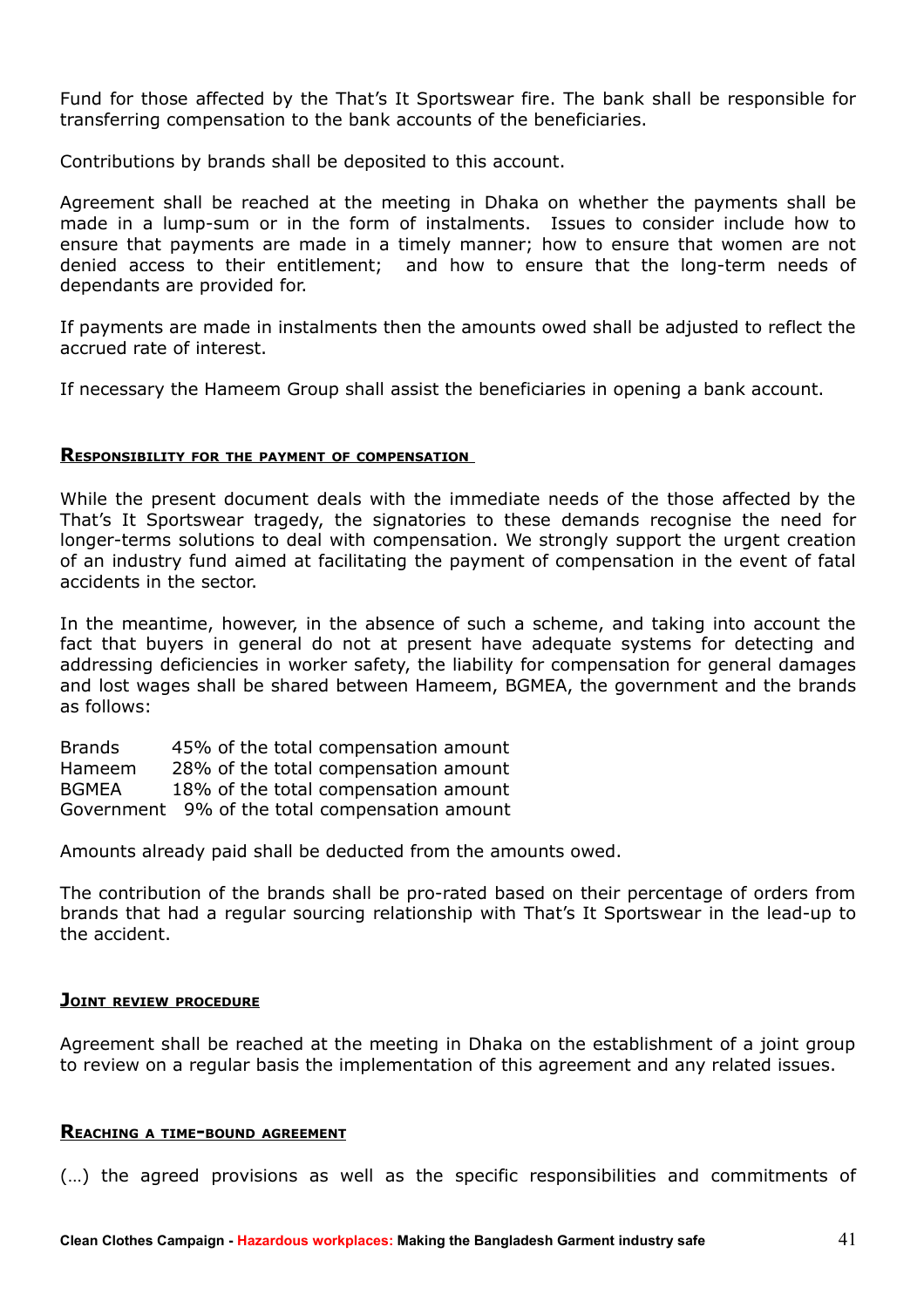Hameem, BGMEA and the brands shall be set down in a signed agreement along with a timetable for implementation aimed at ensuring that compensation payments are finalised as early as possible and no later than (...)

#### \*\*\*\*\*\*\*\*\*\*\*\*

These demands have been agreed by the member unions of the Bangladesh National Council and Unity Council unions as follows:

(a) Bangladesh National Council members:

- Bangladesh Jute & Textile Workers Federation (BJTWF)
- United Federation of Garment Workers (UFGW)
- Federation of Garment Workers (FGW)
- Bangladesh Textile & Garment Workers League (BTGWL)
- Garments Tailors Workers League (GTWL)
- Bangladesh Independent Garment Workers Union Federation (BIGUF)
- National Garments Workers Federation (NGWF)
- Bangladesh Garments, Textile & Leather Workers Federation (BGTLF)
- Shadin Bangla Garments Sramik Karmachari Federation
- SEWA Handicrafts Employees Federation (SEWA)
- Bangladesh Jatiyo Sramik Karmachari Federation (BJSKF)
- Bangladesh Shoe & Leather Workers Federation (BSLWF)

(b) Unity Council members:

- National Garments Workers Federation (NGWF)
- Sommilito Garments Sramik Federation (SGSF)
- Bangladesh Garments Sramik Jote (BGSJ)

The demands are supported by the following unions and labour rights groups in Bangladesh:

- − Alternative Movement for Resources and Freedom Society (AMRF) [NGO]
- − Bangladesh Garment and Industrial Workers Federation (BGIWF) [trade Union]

The demands are also supported at international level the following organisations:

- International Textile, Garment and Leather Workers' Federation (ITGLWF)
- Clean Clothes Campaign (CCC)
- International Labour Rights Forum (ILRF)
- Workers' Rights' Consortium (WRC)

#### **EXPLANATORY NOTE ON THE UNION DEMANDS**

#### **Comparison with other compensation settlements**

#### **a) Spectrum**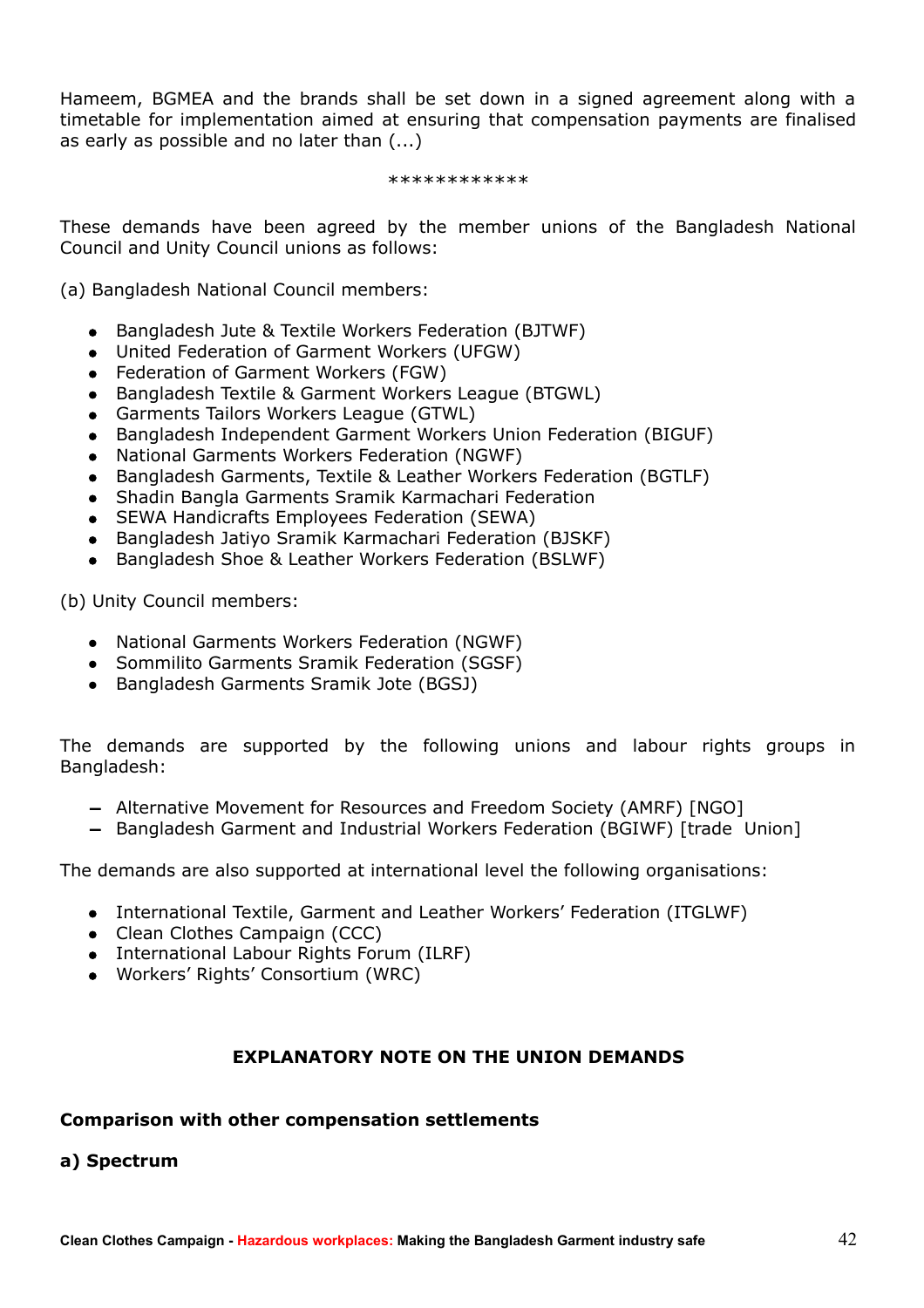In April 2005, the Spectrum factory collapse killed 64 workers and left 80 injured. The Hameem compensation package is based on the learnings of the Spectrum case.

The Spectrum formula for the families of the deceased was as follows:

- a lump-sum payment for pain and suffering of 168,000 Taka per worker; and
- a pension for life for the surviving spouse or in the absence thereof for the surviving head of family, calculated at 50% of the average of the minimum earnings in the textile sector in Bangladesh and the employee's consolidated earnings at the date of the accident, with a minimum of 1,500 Taka per month.

In the case of the injured workers, compensation was paid partly as a lump sum and partly as a pension based on the severity of the injury, as follows:

50% of the average of the minimum earnings in the textile sector in Bangladesh and the employee's consolidated salary at the date of the accident (as a minimum 1,500 Taka) for life, in the case Group 1 victims (permanent disability); for 10 years for group II (serious damage but with possibility of recovery), 6 months for Group III (temporary injuries) and nothing if included in Group IV (superficial injuries).

### **b) Garib & Garib**

−

In February 2010, 21 workers were killed when a fire broke out at the Garib & Garib factory.

The employer, the BGMEA and the government provided the following assistance:

- Garib and Garib provided 15,000 taka to each family for funeral costs
- Garib and Garib provided 200,000 to the family of each deceased worker (or 100,000 according to some reports);
- BGMEA paid 100,000 to the family of each deceased worker.

H&M provided a 'voluntary support programme' which benefited the families of 13 of the 21 workers who died in the fire (i.e. families with under-age or old-age dependants), as follows:

- Payment of 2,000 Taka per month to the nineteen under-age children of those that died, until they reach the age of 18.
- One-off payment of 100,000 Taka (plus interest) to the above-mentioned children when they turn eighteen.
- Payment of a 100,000 Taka lump sum to parents who are unable to work due to old age and are thus dependent on the income of the workers who died in the fire.
- Assistance to the relatives (over the age of 18) of the deceased or injured workers who are currently out of work to find employment with an H&M supplier or to provide them with training at the H&M centre in Bangladesh.
- Care, if needed for the six injured workers. All six received support for physical medical treatment.

The Garib & Garib scheme did not have the support of trade unions or labour rights groups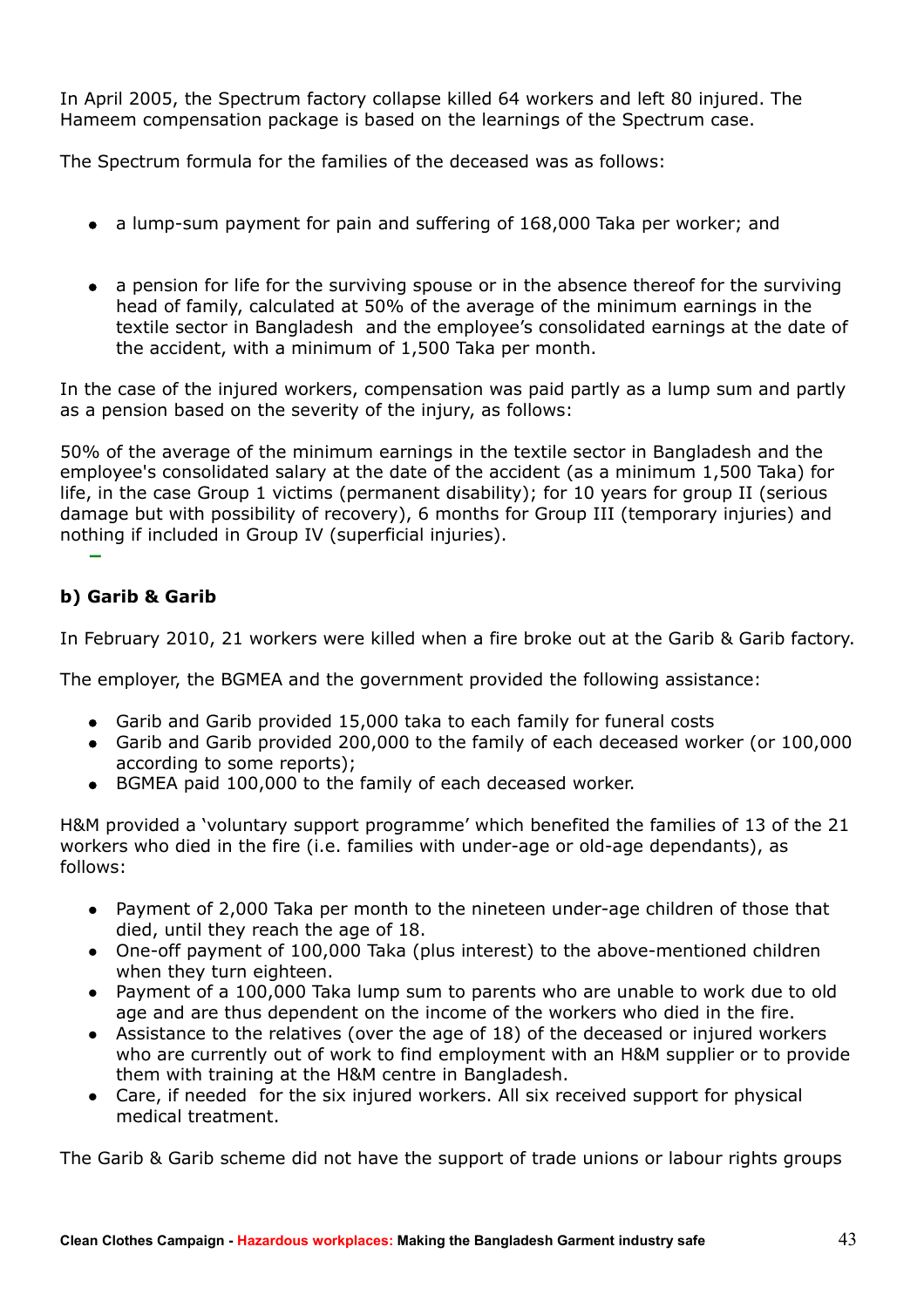#### **Details of Hameem formula for the families of the deceased**

- The families of the deceased workers shall receive 500,000 Taka (five hundred thousand) as compensation for pain and suffering.
- Compensation for loss of earnings shall be calculated as 50% of the minimum wage in the garment sector x 25 years with an adjustment for the projected average annual inflation rate.

500,000 Taka, which is described as 'general damages' corresponds to what was described as a 'lump sum payment' in the Spectrum settlement. The amount has been increased to reflect the fact that the minimum wage has increased from 930 Taka at the time of the Spectrum collapse to 3,000 Taka today.

The annual minimum wage is calculated as  $3.000$  Taka (current minimum wage grade 7)  $\times$ 12 months  $+$  4000 (festival bonus) = 40,000 Taka.

Lost wages are paid over 25 years. In comparison, at Spectrum compensation for loss of earnings was paid over the lifetime of the beneficiary. The average projected life expectancy of the Spectrum beneficiaries was 25 years.

An average annual inflation rate will need to be calculated from reliable sources and in an agreed manner. Our calculations have been based on the figures provided on the Index Mundi website

[\[http://www.indexmundi.com/bangladesh/inflation\\_rate\\_\(consumer\\_prices\).html\]](http://www.indexmundi.com/bangladesh/inflation_rate_(consumer_prices).html) which lists the consumer price increase inflation index since 2003 as follows (source: CIA fact book).

2003 (date of information 2002) 3.10% 2004 (date of information 2003) 5.6% 2005 (date of information 2004) 6% 2006 (date of information 2005) 7% 2007 (date of information 2006) 7.2% 2008 (date of information 2007) 9.10% 2009 (date of information 2008) 8.9% 2010 (date of information 2009) 5.4% 2011 (date of information 2010) 8.1%

This gives an average inflation rate of 6.7%.

Starting with an annual amount of 20,000 (50% of the minimum) the figures are as follows over 25 years:

20,000 21,340 22,770 24,295 25,923 27,660 29,513 31,491 33,600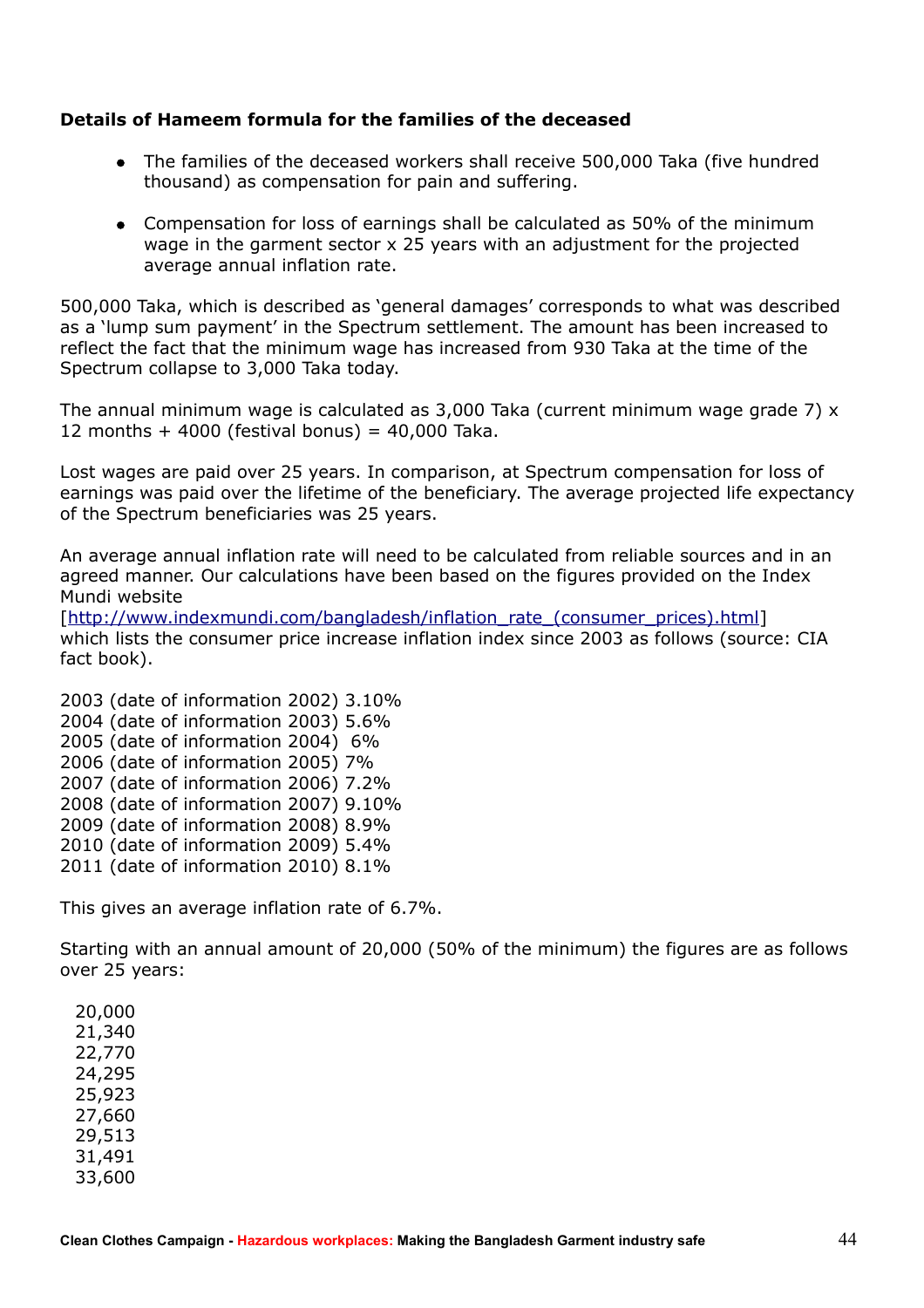|        | 35,852 |  |  |  |
|--------|--------|--|--|--|
|        | 38,254 |  |  |  |
|        | 40,817 |  |  |  |
|        | 43,551 |  |  |  |
|        | 46,469 |  |  |  |
|        | 49,583 |  |  |  |
|        | 52,905 |  |  |  |
|        | 56,450 |  |  |  |
|        | 60,232 |  |  |  |
|        | 64,267 |  |  |  |
|        | 68,573 |  |  |  |
|        |        |  |  |  |
|        | 73,168 |  |  |  |
|        | 78,070 |  |  |  |
|        | 83,300 |  |  |  |
|        | 88,882 |  |  |  |
|        | 94,837 |  |  |  |
| 1,211, |        |  |  |  |
| 801    |        |  |  |  |

Thus on the basis of 6.7 % inflation per annum the total would amount to:

 $500,000 + 1,211,801 = 1,711,801$  Taka

#### **Compensation for injured workers**

Workers who suffered permanent or serious injuries or severe psychological trauma should receive compensation for pain and suffering (500,000 Taka; based upon the same calculation as for the families of the dead workers) in addition to the compensation for loss of earnings according to the severity of their injuries, as set down below:

Those with lasting injuries shall be awarded compensation as follows:

- Permanent disability: compensation based on 50% of the minimum wage in the garment sector in Bangladesh x number of years till the age of retirement.
- Serious damage but with the possibility of recovering: compensation based on 50% of minimum wage in the garment sector in Bangladesh for an indefinite duration until a medical assessment deems they are capable of re-employment;
- Temporary injuries: compensation based on 50% of the minimum wage in the garment sector in Bangladesh for six months;
- Superficial injuries of a temporary nature and low level of seriousness, which do not prevent common labour activities from being carried out: no compensation for loss of income.

Please note that article 19 of ILO Convention 121 on Employment Injury Benefits states that the rate of benefits shall be such as to attain for the standard beneficiary at least the following percentage of the total of the previous earnings of the beneficiary or the breadwinner and of the amount of any family allowances payable:

| Category | Standard beneficiary Percentage |  |
|----------|---------------------------------|--|
|          |                                 |  |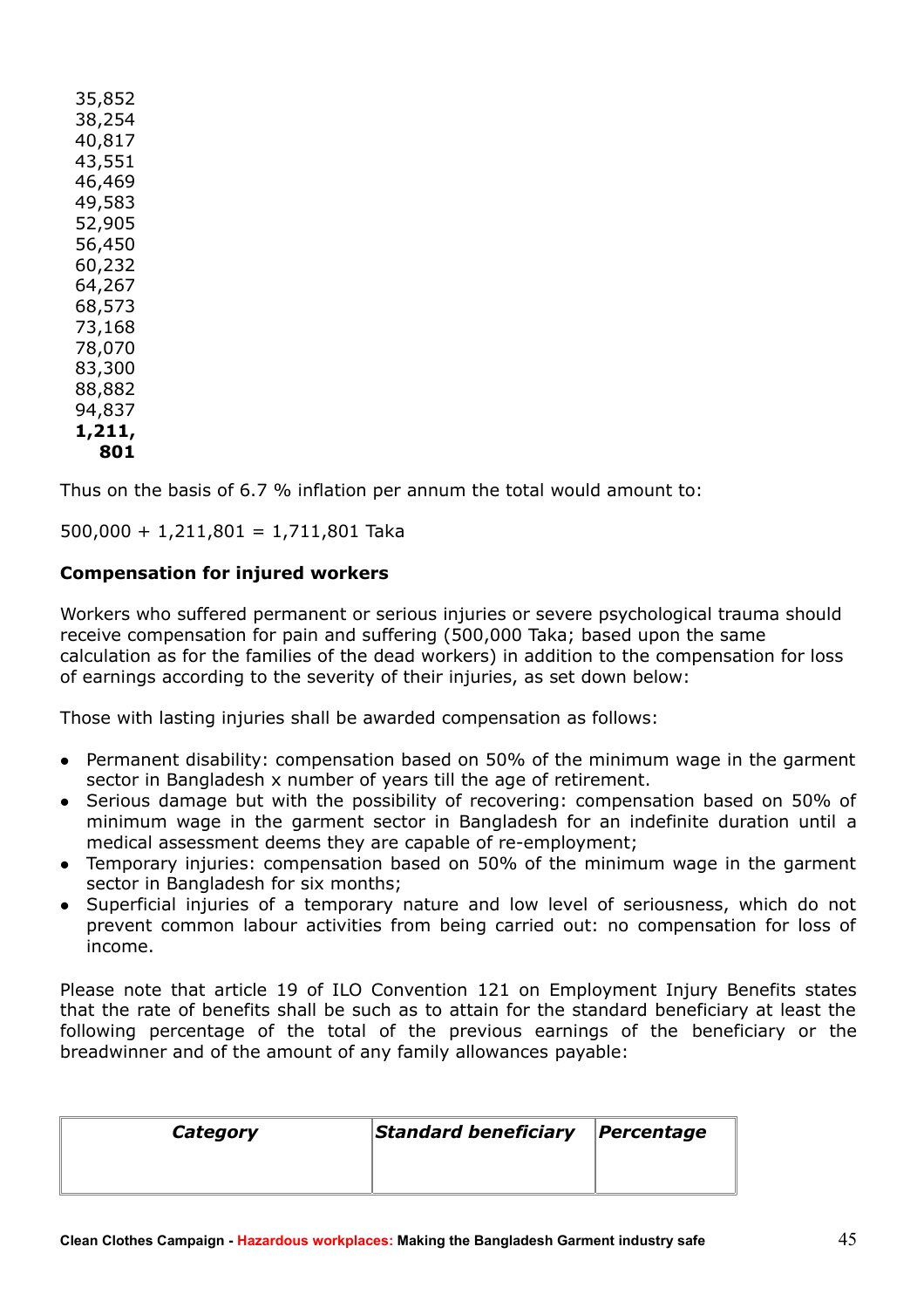| 1. Temporary or initial incapacity<br>for work                        | Man with wife and two<br>children | 60 |
|-----------------------------------------------------------------------|-----------------------------------|----|
| 2. Total loss of earning capacity or<br>corresponding loss of faculty | Man with wife and two<br>children | 60 |
| 3. Death of breadwinner                                               | Widow with two children           | 50 |